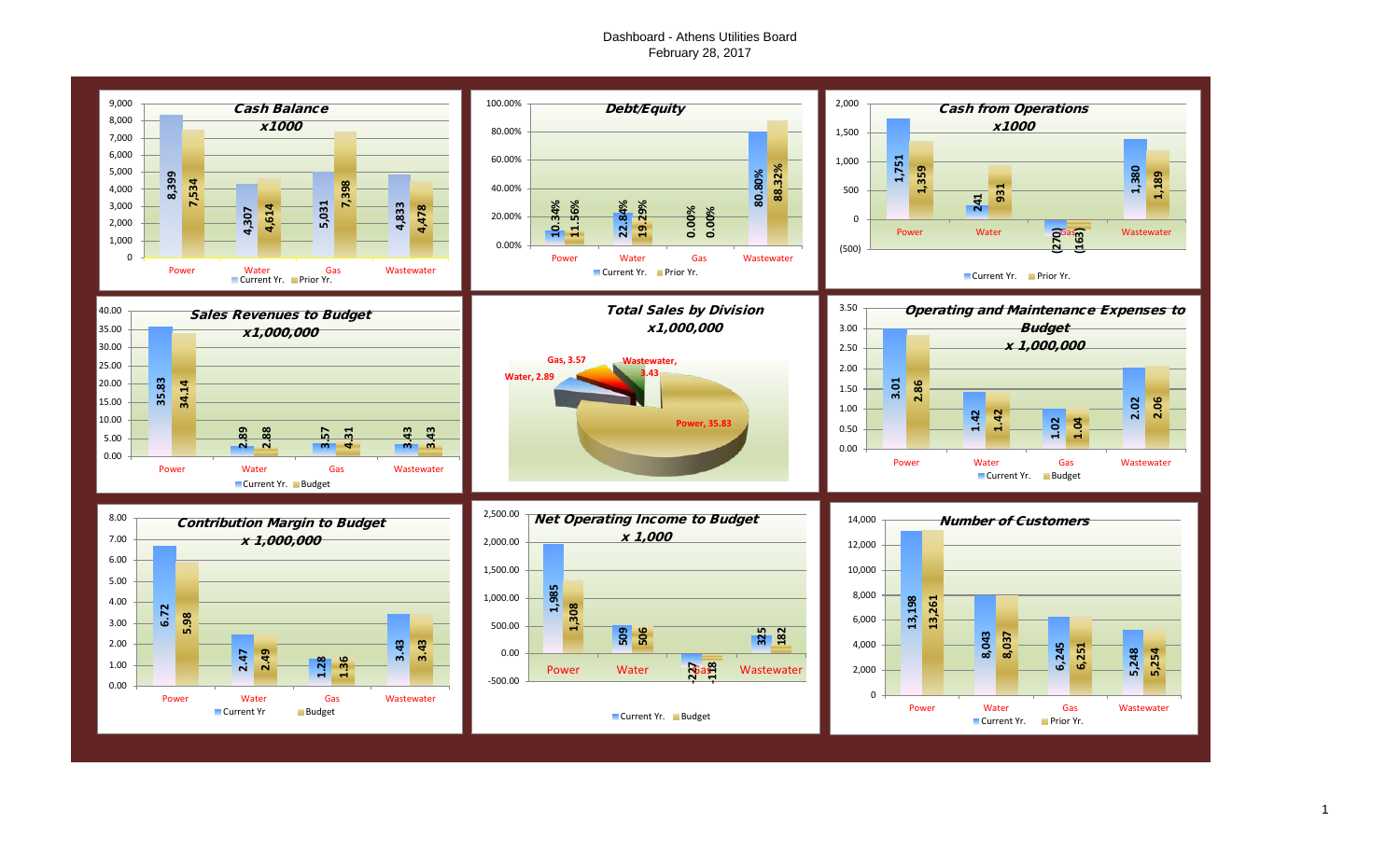#### **Athens Utilities Board Combined Balance Sheet (000 Omitted) February 28, 2017**

|                                         | <b>February 28, 2017</b> | <b>Prior Year</b>      | Change             |
|-----------------------------------------|--------------------------|------------------------|--------------------|
| <b>Current Assets</b>                   | \$31,662                 | \$32,388               | (\$726)            |
| Long-Term Assets<br><b>Total Assets</b> | \$112,992<br>\$144.654   | \$108.616<br>\$141,004 | \$4.377<br>\$3,651 |
| <b>Current Liabilities</b>              | \$5.004                  | \$5,239                | (\$234)            |
| Long-Term Liabilities                   | \$30,316                 | \$30,501               | (\$184)            |
| <b>Net Assets</b>                       | \$109.334                | \$105.265              | \$4,069            |
| <b>Total Liabilities and Net Assets</b> | \$144,654                | \$141,004              | \$3,651            |

#### **Athens Utilities Board Combined Profit and Loss Statement (000 Omitted)**

# **February 28, 2017**

|                                       |                   | YEAR-TO-DATE      |          |                          |                   | <b>CURRENT MONTH</b> |               |               |          |
|---------------------------------------|-------------------|-------------------|----------|--------------------------|-------------------|----------------------|---------------|---------------|----------|
|                                       | <b>YTD</b>        | <b>YTD</b>        | Variance | <b>Month</b>             | Month             | Variance             | <b>Annual</b> | YTD.          | Variance |
|                                       | February 28, 2017 | <b>Prior Year</b> |          | <b>February 28, 2017</b> | <b>Prior Year</b> |                      | <b>Budget</b> | <b>Budget</b> |          |
| Sales Revenue                         | \$45,331          | \$43,544          | \$1,787  | \$5,387                  | \$6,081           | (\$695)              | \$63,648      | \$44,760      | \$571    |
| Cost of Goods Sold                    | \$31,816          | \$30,854          | (\$962)  | \$3,351                  | \$3,736           | \$385                | \$44,352      | \$31,495      | (\$321)  |
| <b>Contribution Margin</b>            | \$13,515          | \$12,690          | \$825    | \$2,036                  | \$2,345           | ( \$309)             | \$19,296      | \$13,265      | \$251    |
| Operating and Maintenance Expenses    | \$7,246           | \$6,997           | (\$249)  | \$896                    | \$813             | (\$83)               | \$10,830      | \$7,495       | \$249    |
| Depreciation and Taxes Equivalents    | \$3,658           | \$3,771           | \$113    | \$459                    | \$473             | \$13                 | \$5,537       | \$3,893       | \$234    |
| <b>Total Operating Expenses</b>       | \$10,904          | \$10,768          | (\$136)  | \$1,356                  | \$1,286           | ( \$70)              | \$16,368      | \$11,387      | \$483    |
| <b>Net Operating Income</b>           | \$2,611           | \$1,922           | \$689    | \$680                    | \$1,059           | (\$379)              | \$2,928       | \$1,877       | \$734    |
| Grants, Contributions & Extraordinary | \$351             | (\$25)            | \$376    | \$176                    | \$3               | \$172                | \$1,009       | \$397         | (\$46)   |
| <b>Change in Net Assets</b>           | \$2,962           | \$1,897           | \$1,065  | \$856                    | \$1,063           | (\$207)              | \$3,937       | \$2,274       | \$688    |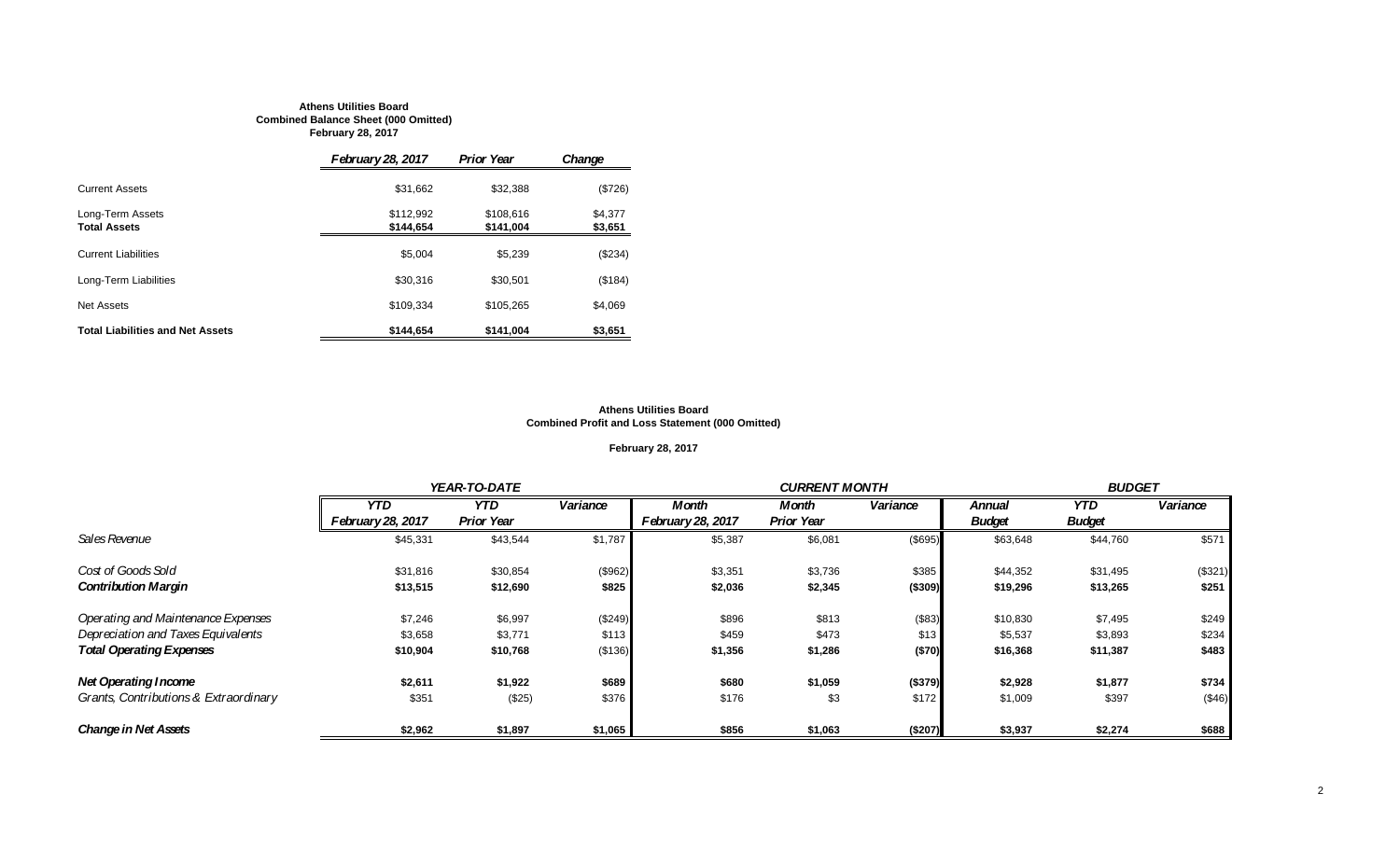# **Athens Utilities Board Financial Statement Synopsis 2/28/2017**

|                                             |                         |                      |                         |                    |                         |                      | (000 Omitted)  |       |              |                                                |                |                            |              |                              |                  |                    |                         |                      |        |                            |
|---------------------------------------------|-------------------------|----------------------|-------------------------|--------------------|-------------------------|----------------------|----------------|-------|--------------|------------------------------------------------|----------------|----------------------------|--------------|------------------------------|------------------|--------------------|-------------------------|----------------------|--------|----------------------------|
|                                             |                         |                      | <b>Power</b>            |                    |                         | Water                |                |       |              | Gas                                            |                |                            |              |                              | Wastewater       |                    |                         | <b>Total</b>         |        |                            |
|                                             | Y-T-D<br><b>Current</b> | $Y-T-D$<br>Prior Yr. | M-T-D<br><b>Current</b> | M-T-D<br>Prior Yr. | Y-T-D<br><b>Current</b> | $Y-T-D$<br>Prior Yr. | M-T-D          | M-T-D | Y-T-D        | $Y-T-D$<br>Current Prior Yr. Current Prior Yr. | $M-T-D$        | M-T-D<br>Current Prior Yr. | '-T-D        | $Y-T-D$<br>Current Prior Yr. | M-T-D<br>Current | M-T-D<br>Prior Yr. | Y-T-D<br><b>Current</b> | $Y-T-D$<br>Prior Yr. | M-T-D  | M-T-D<br>Current Prior Yr. |
| Cash Balance                                | 8,399                   | 7,534                |                         |                    | 4,307                   | 4,614                |                |       | 5,031        | 7,398                                          |                |                            | 4,833        | 4,478                        |                  |                    | 22,571                  | 24,024               |        |                            |
| <b>Working Capital</b>                      | 10,199                  | 10,245               |                         |                    | 5,820                   | 5,332                |                |       | 5,828        | 8,287                                          |                |                            | 5,726        | 5,495                        |                  |                    | 27,573                  | 29,359               |        |                            |
| <b>Plant Assets</b>                         | 66,226                  | 64,287               |                         |                    | 32,614                  | 30,485               |                |       | 21,908       | 18,958                                         |                |                            | 52,777       | 52,767                       |                  |                    | 173,525                 | 166,496              |        |                            |
| Debt                                        | 4,844                   | 5,142                |                         |                    | 4,733                   | 3,792                |                |       | $\Omega$     | $\Omega$                                       |                |                            | 18,537       | 19,202                       |                  |                    | 28,114                  | 28,137               |        |                            |
| Net Assets (Net Worth)                      | 46,868                  | 44,488               |                         |                    | 20,722                  | 19,655               |                |       | 19,464       | 19,380                                         |                |                            | 22,183       | 21,742                       |                  |                    | 109,236                 | 105,265              |        |                            |
| <b>Cash from Operations</b>                 | 1,751                   | 1,359                | 262                     | 253                | 241                     | 931                  | (699)          | 430   | (270)        | (163)                                          | 208            | 358                        | 1,380        | 1,189                        | 205              | 216                | 3,102                   | 3,316                | (25)   | 1,257                      |
| <b>Net Pension Liability</b>                | 1,385                   | 1,447                |                         |                    | 383                     | 406                  |                |       | 290          | 287                                            |                |                            | 465          | 486                          |                  |                    | 2,523                   | 2,626                |        |                            |
| Principal Paid on Debt {Lease Included} (1) | $\Omega$                | 163                  | $\Omega$                | $\Omega$           | 55                      | 54                   | $\overline{7}$ |       | $\Omega$     | $\Omega$                                       | $\Omega$       | - 0                        | 84           | 173                          | 11               | 10                 | 139                     | 390                  | 18     | 17                         |
| <b>New Debt-YTD</b>                         | $\mathbf 0$             | $\Omega$             | $\mathbf{0}$            | $\mathfrak{o}$     | 497                     | 239                  | $\mathbf{0}$   |       | $\mathbf{0}$ | $\Omega$                                       | $\overline{0}$ | $\Omega$                   | $\mathbf{0}$ | $\Omega$                     | $\mathbf 0$      | $\Omega$           | 497                     | 239                  |        |                            |
| <b>Cash Invested in Plant</b>               | 1,742                   | 1,631                | 41                      | 521                | 2,014                   | 526                  | 257            | 56    | 481          | 2,703                                          | 55             | 488                        | 551          | 1,000                        | 52               | 26                 | 4,788                   | 5,860                | 404    | 1,091                      |
| Cash Flow                                   | 10                      | (507)                | 221                     | (268)              | (360)                   | 512                  | (116)          | 370   | (751)        | (2, 827)                                       | 153            | (130)                      | 747          | 16                           | 142              | 180                | (354)                   | (2,806)              | 400    | 152                        |
| Sales                                       | 35,833                  | 34,085               | 3,988                   | 4,292              | 2,889                   | 2,797                | 321            | 342   | 3,567        | 3,650                                          | 730            | 1,089                      | 3,430        | 3,457                        | 404              | 430                | 45,720                  | 43,988               | 5,444  | 6,152                      |
| Cost of Goods Sold {COGS}                   | 29,110                  | 28,120               | 2,929                   | 3,233              | 423                     | 384                  | 42             | 49    | 2,283        | 2,349                                          | 380            | 454                        |              |                              |                  |                    | 31,816                  | 30,854               | 3,351  | 3,736                      |
| O&M Expenses-YTD {minus COGS}               | 4,721                   | 4,646                | 606                     | 554                | ,901                    | 1,875                | 230            | 225   | 1,503        | 1,422                                          | 188            | 174                        | 2,991        | 3,163                        | 386              | 389                | 11,117                  | 11,106               | 1,410  | 1,341                      |
| <b>Net Operating Income</b>                 | 1,985                   | 1,321                | 456                     | 501                | 509                     | 474                  | 46             | 62    | (227)        | (115)                                          | 168            | 462                        | 325          | 243                          | 8                | 35                 | 2,591                   | 1,922                | 677    | 1,059                      |
| nterest on Debt                             | 27                      | 11                   | 3                       |                    | 62                      | 62                   | 8              |       | $\Omega$     | $\Omega$                                       | $\Omega$       |                            | 120          | 57                           | 15               | $\overline{7}$     | 208                     | 130                  | 25     | 15                         |
| Variable Rate Debt Interest Rate            | 0.86%                   | 0.19%                |                         |                    | 0.73%                   | 0.32%                |                |       |              |                                                |                |                            | 0.86%        | 0.19%                        |                  |                    |                         |                      |        |                            |
| Grants, Contributions, Extraordinary        | 51                      | 13                   | $\overline{2}$          | $\Omega$           | 298                     | (79)                 | 174            | 3     | $\mathbf{0}$ | 40                                             | 0              | $\overline{0}$             | 2            | $\Omega$                     | $\Omega$         | $\Omega$           | 351                     | (25)                 | 176    | 3                          |
| Net Income                                  | 2,035                   | 1,334                | 458                     | 501                | 807                     | 395                  | 219            | 65    | (227)        | (76)                                           | 168            | 462                        | 327          | 243                          | 8                | 35                 | 2,942                   | 1,897                | 853    | 1,063                      |
| <b>‡ Customers</b>                          | 13,198                  | 13,261               |                         |                    | 8,043                   | 8,037                |                |       | 6,245        | 6,251                                          |                |                            | 5,248        | 5,254                        |                  |                    | 32,734                  | 32,803               |        |                            |
| Sales Volume                                | 426,715                 | 407,189              | 47,022                  | 54,136             | 6,305                   | 6,029                | 682            | 756   | 4,588        | 4,731                                          | 917            | 1,382                      | 2,933        | 2,888                        | 342              | 363                |                         |                      |        |                            |
| Revenue per Unit Sold (2)                   | 0.084                   | 0.084                | 0.085                   | 0.079              | 0.46                    | 0.46                 | 0.47           | 0.45  | 0.78         | 0.77                                           | 0.80           | 0.79                       | 1.17         | 1.20                         | 1.18             | 1.19               |                         |                      |        |                            |
| Natural Gas Market Price (Dth)              |                         |                      |                         |                    |                         |                      |                |       |              |                                                | 3.17           | 2.78                       |              |                              |                  |                    |                         |                      |        |                            |
| Natural Gas Total Unit Cost (Dth)           |                         |                      |                         |                    |                         |                      |                |       | 4.31         | 4.25                                           | 4.53           | 4.06                       |              |                              |                  |                    |                         |                      |        |                            |
| <b>Full Time Equivalent Employees</b>       | 58.24                   | 56.64                | 58                      | 55.41              | 15.03                   | 14.96                | 15.65          | 14.61 | 9.62         | 9.55                                           | 9.47           | 9.71                       | 20.1         | 20.84                        | 19.86            | 21.41              | 102.99                  | 101.99               | 102.98 | 101.14                     |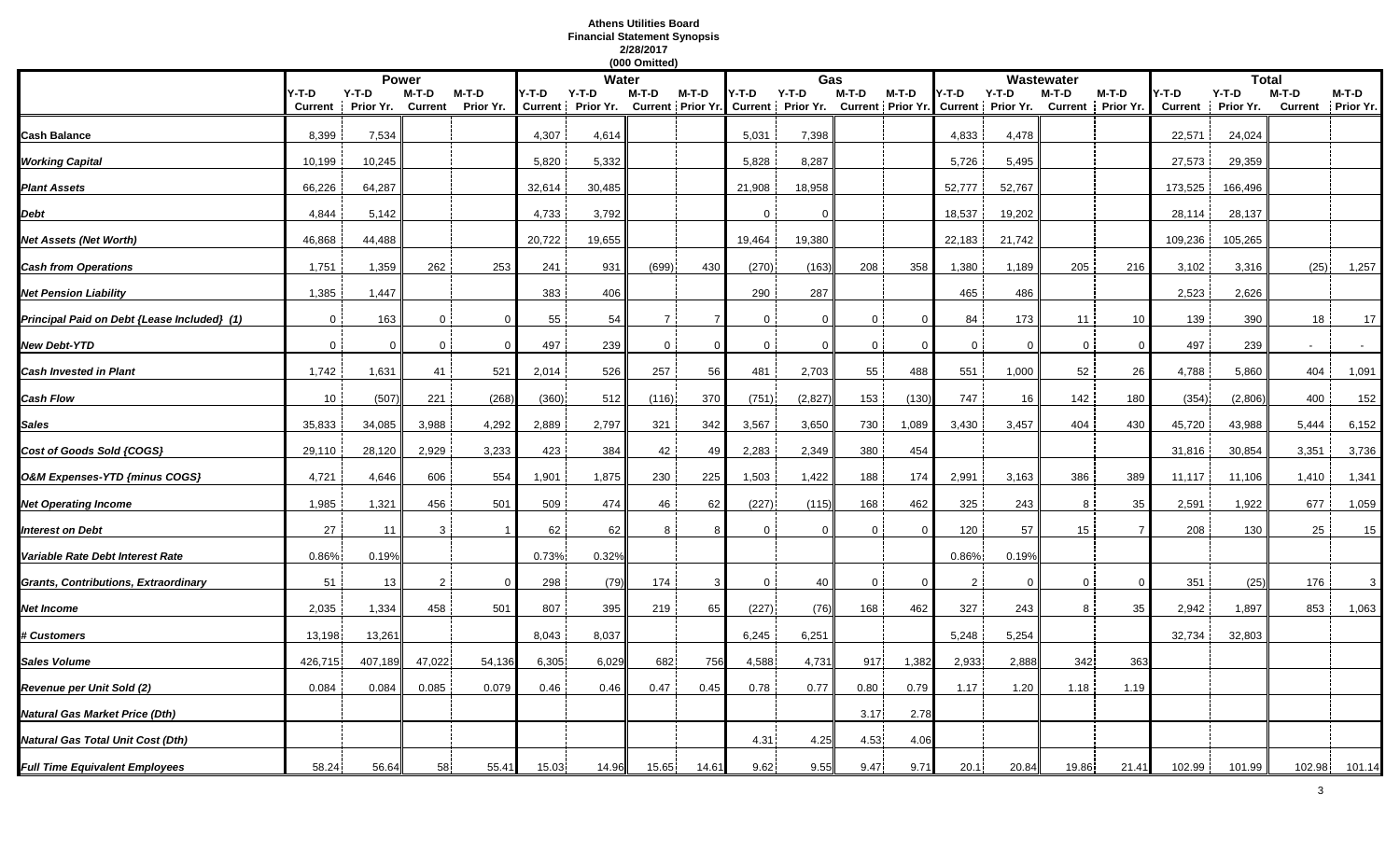## **ATHENS UTILITIES BOARD POWER DIVISION BALANCE SHEET February 28, 2017**

|      |                          |                   |                   |                                                |                          |                   | Change        |
|------|--------------------------|-------------------|-------------------|------------------------------------------------|--------------------------|-------------------|---------------|
|      | <b>Current Period</b>    | <b>Prior Year</b> | Change from       |                                                | <b>Current Period</b>    | Prior             | from prior    |
|      | <b>February 28, 2017</b> |                   | <b>Prior Year</b> |                                                | <b>February 28, 2017</b> | <b>Month</b>      | Month         |
|      |                          |                   |                   | Assets:                                        |                          |                   |               |
|      | 8,399,357.79             | 7,533,992.45      | 865,365.34        | Cash and Cash Equivalents                      | 8,399,357.79             | 8,178,441.67      | 220,916.12    |
|      | 0.00                     | 0.00              | 0.00              | <b>Bond Funds Available</b>                    | 0.00                     | 0.00              | 0.00          |
|      | 2,911,530.77             | 3,021,506.91      | (109, 976.14)     | <b>Customer Receivables</b>                    | 2,911,530.77             | 3,203,804.34      | (292, 273.57) |
|      | 0.00                     | 0.00              | 0.00              | Due from (to) Other Divisions                  | 0.00                     | 0.00              | 0.00          |
|      | 106,465.95               | 79,859.93         | 26,606.02         | <b>Other Receivables</b>                       | 106,465.95               | 86,268.81         | 20.197.14     |
|      | 90,939.91                | 91,794.44         | (854.53)          | <b>Prepaid Expenses</b>                        | 90,939.91                | 112,247.10        | (21, 307.19)  |
|      | 1,095,322.82             | 1,161,419.84      | (66,097.02)       | <b>Unbilled Revenues</b>                       | 1,095,322.82             | 1,095,322.82      | 0.00          |
|      | 1,450,941.64             | 1,302,003.84      | 148,937.80        | Materials and Supplies Inventory               | 1,450,941.64             | 1,441,629.16      | 9,312.48      |
|      | 14,054,558.88            | 13,190,577.41     | 863,981.47        | <b>Total Current Assets</b>                    | 14,054,558.88            | 14,117,713.90     | (63, 155.02)  |
|      | 0.00                     | 0.00              | 0.00              | Unamortized Debt Expense                       | 0.00                     | 0.00              | 0.00          |
|      | 0.00                     | 0.00              | 0.00              | TVA Heat Pump Loans Receivable                 | 0.00                     | 0.00              | 0.00          |
|      | 1,150,215.20             | 1,135,549.76      | 14,665.44         | <b>Deferred Pension Outflows</b>               | 1,150,215.20             | 1,150,215.20      | 0.00          |
|      | 66,226,073.77            | 64,286,525.71     | 1,939,548.06      | Electric Utility Plant, at Cost                | 66,226,073.77            | 66,249,803.34     | (23, 729.57)  |
|      | (24,041,473.07)          | (22,928,587.25)   | (1, 112, 885.82)  | Less: Accumulated Depreciation                 | (24,041,473.07)          | (24, 146, 750.49) | 105,277.42    |
|      | 42,184,600.70            | 41,357,938.46     | 826,662.24        | <b>Net Electric Utility Plant</b>              | 42,184,600.70            | 42,103,052.85     | 81,547.85     |
|      | 43,334,815.90            | 42,493,488.22     | 841,327.68        | <b>Total Long Term Assets</b>                  | 43,334,815.90            | 43,253,268.05     | 81,547.85     |
| -S   | 57,389,374.78 \$         | 55,684,065.63 \$  | 1,705,309.15      | <b>Total Assets</b>                            | \$<br>57,389,374.78 \$   | 57,370,981.95 \$  | 18,392.83     |
|      |                          |                   |                   | <b>Liabilities and Retained Earnings:</b>      |                          |                   |               |
|      | 3,042,728.76             | 3,272,241.52      | (229, 512.76)     | <b>Accounts Payable</b>                        | 3,042,728.76             | 3,531,648.90      | (488, 920.14) |
|      | 388,720.00               | 337,100.00        | 51,620.00         | <b>Customer Deposits</b>                       | 388,720.00               | 382,440.00        | 6,280.00      |
|      | 0.00                     | 0.00              | 0.00              | Deferred Income                                | 0.00                     | 0.00              | 0.00          |
|      | 423,950.36               | 471,770.25        | (47, 819.89)      | <b>Other Current Liabilities</b>               | 423,950.36               | 418,459.23        | 5,491.13      |
|      | 3,855,399.12             | 4,081,111.77      | (225, 712.65)     | <b>Total Current Liabilities</b>               | 3,855,399.12             | 4,332,548.13      | (477, 149.01) |
|      | 0.00                     | 0.00              | 0.00              | <b>Bonds Payable</b>                           | 0.00                     | 0.00              | 0.00          |
|      | 0.00                     | 0.00              | 0.00              | Long-Term Leases Payable                       | 0.00                     | 0.00              | 0.00          |
|      | 4,844,060.31             | 5,142,210.31      | (298, 150.00)     | Notes Payable                                  | 4,844,060.31             | 4,844,060.31      | 0.00          |
|      | 1,385,203.56             | 1,446,558.86      | (61, 355.30)      | Net Pension Liability                          | 1,385,203.56             | 1,347,173.66      | 38,029.90     |
|      | 436,760.23               | 526,564.12        | (89,803.89)       | Deferred Pension Inflows                       | 436,760.23               | 436,760.23        | 0.00          |
|      | 0.00                     | 0.00              | 0.00              | TVA Advances, Energy Right Loans               | 0.00                     | 0.00              | 0.00          |
|      | 6,666,024.10             | 7,115,333.29      | (449, 309.19)     | <b>Total Long Term Liabilities</b>             | 6,666,024.10             | 6,627,994.20      | 38,029.90     |
|      | 46,867,951.56            | 44,487,620.57     | 2,380,330.99      | <b>Net Position</b>                            | 46,867,951.56            | 46,410,439.62     | 457,511.94    |
| - \$ | 57,389,374.78 \$         | 55,684,065.63 \$  | 1,705,309.15      | <b>Total Liabilities and Retained Earnings</b> | 57,389,374.78 \$<br>-\$  | 57,370,981.95 \$  | 18,392.83     |
|      |                          |                   |                   |                                                |                          |                   |               |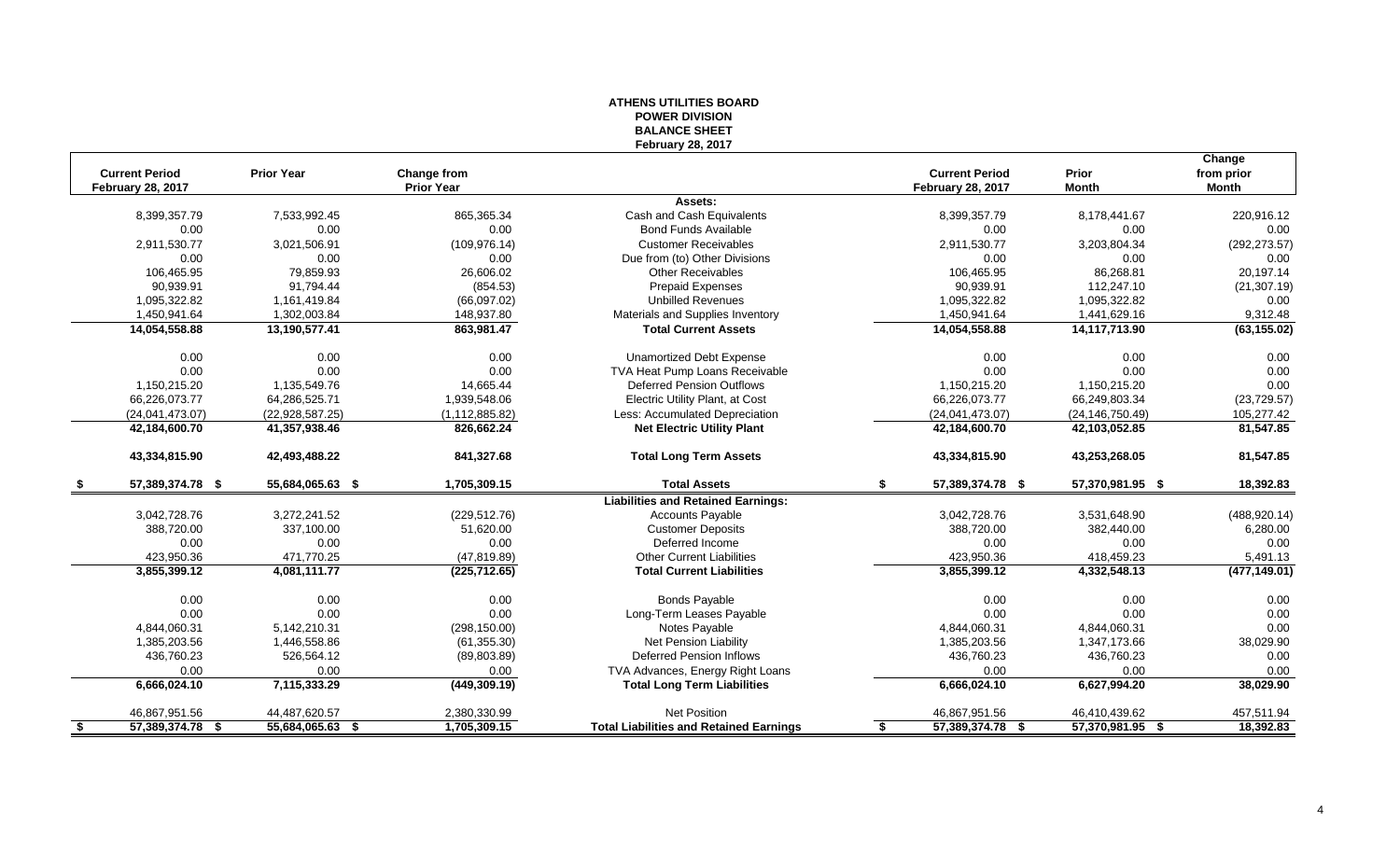|                                          |                                   |                       | <b>Athens Utilities Doard</b><br><b>Profit and Loss Statement - Power</b> |                   |                   |                       |
|------------------------------------------|-----------------------------------|-----------------------|---------------------------------------------------------------------------|-------------------|-------------------|-----------------------|
|                                          |                                   |                       | <b>February 28, 2017</b>                                                  |                   |                   |                       |
| Year-to-Date<br><b>February 28, 2017</b> | Year-to-Date<br><b>Prior Year</b> | Variance<br>Favorable | <b>Description</b>                                                        | Current<br>Month  | Current<br>Month  | Variance<br>Favorable |
|                                          |                                   | (Unfavorable)         |                                                                           | February 28, 2017 | <b>Prior Year</b> | (Unfavorable)         |
|                                          |                                   |                       | <b>REVENUE:</b>                                                           |                   |                   |                       |
| 11,234,420.21                            | 10,383,947.61                     | 850,472.60            | <b>Residential Sales</b>                                                  | 1,359,137.98      | 1,650,918.75      | (291, 780.77)         |
| 2,894,495.23                             | 2,733,677.46                      | 160,817.77            | <b>Small Commercial Sales</b>                                             | 312,389.00        | 349,520.29        | (37, 131.29)          |
| 20,507,933.16                            | 19,859,195.91                     | 648,737.25            | Large Commercial Sales                                                    | 2,180,574.91      | 2,159,576.98      | 20,997.93             |
| 279,191.22                               | 283,115.24                        | (3,924.02)            | Street and Athletic Lighting                                              | 34,209.30         | 34,094.97         | 114.33                |
| 389,270.24                               | 361,972.99                        | 27,297.25             | Outdoor Lighting                                                          | 48,490.16         | 45,631.42         | 2,858.74              |
| 527,309.14                               | 462,602.31                        | 64,706.83             | Revenue from Fees                                                         | 53,314.09         | 51,805.00         | 1,509.09              |
| 35,832,619.20                            | 34,084,511.52                     | 1,748,107.68          | <b>Total Revenue</b>                                                      | 3,988,115.44      | 4,291,547.41      | (303, 431.97)         |
| 29,109,504.17                            | 28,119,844.39                     | (989, 659.78)         | Power Costs                                                               | 2,929,374.93      | 3,232,793.17      | 303,418.24            |
| 6,723,115.03                             | 5,964,667.13                      | 758,447.90            | <b>Contribution Margin</b>                                                | 1,058,740.51      | 1,058,754.24      | (13.73)               |
|                                          |                                   |                       | <b>OPERATING EXPENSES:</b>                                                |                   |                   |                       |
| 1,408.25                                 | 119.50                            | (1, 288.75)           | <b>Transmission Expense</b>                                               | 1,049.75          | 59.75             | (990.00)              |
| 593,224.31                               | 570,989.24                        | (22, 235.07)          | <b>Distribution Expense</b>                                               | 74,967.29         | 62,840.05         | (12, 127.24)          |
| 466,673.52                               | 460.090.07                        | (6,583.45)            | <b>Customer Service and Customer Acct. Expense</b>                        | 51.656.09         | 53,004.45         | 1,348.36              |
| 1,150,810.68                             | 1,015,555.42                      | (135, 255.26)         | Administrative and General Expenses                                       | 166,809.64        | 141,630.08        | (25, 179.56)          |
| 2,212,116.76                             | 2,046,754.23                      | (165, 362.53)         | <b>Total operating expenses</b>                                           | 294,482.77        | 257,534.33        | (36,948.44)           |
|                                          |                                   |                       | <b>Maintenance Expenses</b>                                               |                   |                   |                       |
| 99.14                                    | 0.00                              | (99.14)               | <b>Transmission Expense</b>                                               | 0.00              | 0.00              | 0.00                  |
| 777,851.55                               | 798,480.12                        | 20,628.57             | <b>Distribution Expense</b>                                               | 96,831.61         | 72,344.60         | (24, 487.01)          |
| 19,347.42                                | 39,515.45                         | 20,168.03             | Administrative and General Expense                                        | 3,742.17          | 6,899.32          | 3,157.15              |
| 797,298.11                               | 837,995.57                        | 40,697.46             | <b>Total Maintenance Expenses</b>                                         | 100,573.78        | 79,243.92         | (21, 329.86)          |
|                                          |                                   |                       | <b>Other Operating Expense</b>                                            |                   |                   |                       |
| 1,078,531.74                             | 1,131,321.85                      | 52,790.11             | <b>Depreciation Expense</b>                                               | 132,020.22        | 137,505.60        | 5,485.38              |
| 633,411.96                               | 629.967.73                        | (3,444.23)            | <b>Tax Equivalents</b>                                                    | 78,718.50         | 79,329.16         | 610.66                |
| 1,711,943.70                             | 1,761,289.58                      | 49,345.88             | <b>Total Other Operating Expenses</b>                                     | 210,738.72        | 216,834.76        | 6,096.04              |
| 33,830,862.74                            | 32,765,883.77                     | (1,064,978.97)        | <b>Total Operating and Maintenance Expenses</b>                           | 3,535,170.20      | 3,786,406.18      | 251,235.98            |
| 2,001,756.46                             | 1,318,627.75                      | 683,128.71            | <b>Operating Income</b>                                                   | 452,945.24        | 505,141.23        | (52, 195.99)          |
| 24,868.40                                | 38,580.99                         | (13,712.59)           | Other Income                                                              | 3.107.37          | 2,860.61          | 246.76                |
| 2,026,624.86                             | 1,357,208.74                      | 669,416.12            | <b>Total Income</b>                                                       | 456,052.61        | 508,001.84        | (51, 949.23)          |
| 15,182.76                                | 25,629.79                         | 10,447.03             | Miscellaneous Income Deductions                                           | (2,312.18)        | 6,750.31          | 9,062.49              |
| 2,011,442.10                             | 1,331,578.95                      | 679,863.15            | <b>Net Income Before Debt Expenses</b>                                    | 458,364.79        | 501,251.53        | (42,886.74)           |
|                                          |                                   |                       | <b>DEBT RELATED EXPENSES:</b>                                             |                   |                   |                       |
| 0.00                                     | 0.00                              | 0.00                  | Amortization of Debt Related Expenses                                     | 0.00              | 0.00              | 0.00                  |
| 26,669.25                                | 11,072.98                         | (15, 596.27)          | <b>Interest Expense</b>                                                   | 2,852.85          | 568.36            | (2, 284.49)           |
| 26,669.25                                | 11,072.98                         | (15,596.27)           | <b>Total debt related expenses</b>                                        | 2,852.85          | 568.36            | (2, 284.49)           |
| 1,984,772.85                             | 1,320,505.97                      | 664,266.88            | Net Income before Extraordinary Exp.                                      | 455,511.94        | 500,683.17        | (45, 171.23)          |
| 50,504.90                                | 13,346.28                         | 37,158.62             | Extraordinary Income (Expense)                                            | 2,000.00          | 395.00            | 1,605.00              |
| 2,035,277.75 \$<br><u>_s</u>             | 1,333,852.25 \$                   | 701,425.50            | <b>CHANGE IN NET ASSETS</b>                                               | 457,511.94 \$     | 501,078.17 \$     | (43, 566.23)          |

# **Athens Utilities Board**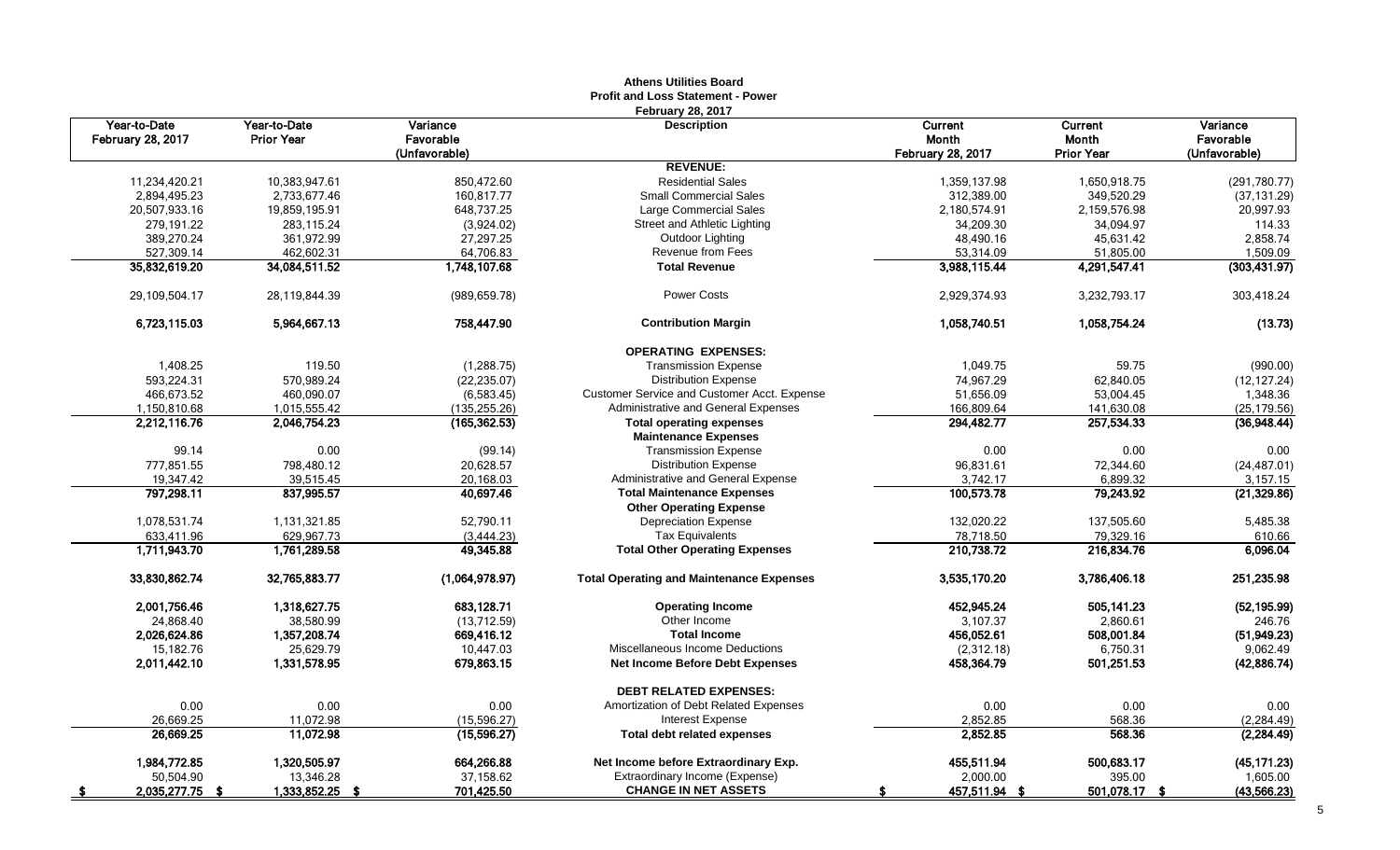|                                   |                               |                     | Athens Othitles Doard<br><b>Budget Comparison - Power</b>        |                                                  |                                 |                           |
|-----------------------------------|-------------------------------|---------------------|------------------------------------------------------------------|--------------------------------------------------|---------------------------------|---------------------------|
| Year-to-Date<br>February 28, 2017 | Year-to-Date<br><b>Budget</b> | $Y-T-D$<br>Variance | February 28, 2017<br><b>Description</b>                          | <b>Current Month</b><br><b>February 28, 2017</b> | <b>Monthly</b><br><b>Budget</b> | <b>Budget</b><br>Variance |
|                                   |                               |                     | <b>REVENUE:</b>                                                  |                                                  |                                 |                           |
| 11,234,420.21                     | 10,765,692.22                 | 468,727.99          | <b>Residential Sales</b>                                         | 1,359,137.98                                     | 1,746,625.16                    | (387, 487.18)             |
| 2,894,495.23                      | 2,805,136.84                  | 89,358.39           | <b>Small Commercial Sales</b>                                    | 312,389.00                                       | 363,697.87                      | (51, 308.87)              |
| 20,507,933.16                     | 19,498,011.09                 | 1,009,922.07        | Large Commercial Sales                                           | 2,180,574.91                                     | 2,279,461.30                    | (98, 886.39)              |
| 279,191.22                        | 313,358.11                    | (34, 166.89)        | Street and Athletic Lighting                                     | 34,209.30                                        | 37,908.74                       | (3,699.44)                |
| 389,270.24                        | 350,500.00                    | 38,770.24           | Outdoor Lighting                                                 | 48,490.16                                        | 44,000.00                       | 4,490.16                  |
| 527,309.14                        | 410,000.00                    | 117,309.14          | Revenue from Fees                                                | 53,314.09                                        | 51,250.00                       | 2,064.09                  |
| 35,832,619.20                     | 34, 142, 698. 25              | 1,689,920.95        | <b>Total Revenue</b>                                             | 3,988,115.44                                     | 4,522,943.07                    | (534, 827.63)             |
| 29,109,504.17                     | 28, 161, 550. 38              | (947, 953.79)       | <b>Power Costs</b>                                               | 2,929,374.93                                     | 3,470,081.46                    | 540,706.53                |
| 6,723,115.03                      | 5,981,147.87                  | 741,967.16          | <b>Contribution Margin</b><br><b>OPERATING EXPENSES:</b>         | 1,058,740.51                                     | 1,052,861.61                    | 5,878.90                  |
| 1,408.25                          | 0.00                          | (1,408.25)          | <b>Transmission Expense</b>                                      | 1,049.75                                         | 0.00                            | (1,049.75)                |
| 593,224.31                        | 583,871.88                    | (9,352.43)          | <b>Distribution Expense</b>                                      | 74,967.29                                        | 66,994.97                       | (7,972.32)                |
| 466,673.52                        | 460,757.18                    | (5,916.34)          | <b>Customer Service and Customer Acct. Expense</b>               | 51,656.09                                        | 51,691.68                       | 35.59                     |
| 1,150,810.68                      | 1,006,221.57                  | (144, 589.11)       | Administrative and General Expenses                              | 166,809.64                                       | 131,371.31                      | (35, 438.33)              |
| 2,212,116.76                      | 2,050,850.63                  | (161, 266.13)       | <b>Total operating expenses</b>                                  | 294,482.77                                       | 250,057.95                      | (44, 424.82)              |
|                                   |                               |                     | <b>Maintenance Expenses</b>                                      |                                                  |                                 |                           |
| 99.14                             | 0.00                          | (99.14)             | <b>Transmission Expense</b>                                      | 0.00                                             | 0.00                            | 0.00                      |
| 777,851.55                        | 768,206.15                    | (9,645.40)          | <b>Distribution Expense</b>                                      | 96,831.61                                        | 74,234.75                       | (22, 596.86)              |
| 19,347.42                         | 45,115.08                     | 25,767.66           | Administrative and General Expense                               | 3,742.17                                         | 7,578.66                        | 3,836.49                  |
| 797,298.11                        | 813,321.22                    | 16,023.11           | <b>Total Maintenance Expenses</b>                                | 100,573.78                                       | 81,813.41                       | (18,760.37)               |
|                                   |                               |                     | <b>Other Operating Expense</b>                                   |                                                  |                                 |                           |
| 1,078,531.74                      | 1,143,737.53                  | 65,205.79           | <b>Depreciation Expense</b>                                      | 132,020.22                                       | 143,051.37                      | 11,031.15                 |
| 633,411.96                        | 661,431.43                    | 28,019.47           | <b>Tax Equivalents</b>                                           | 78,718.50                                        | 81,971.15                       | 3,252.65                  |
| 1,711,943.70                      | 1,805,168.96                  | 93,225.26           | <b>Total Other Operating Expenses</b>                            | 210,738.72                                       | 225,022.52                      | 14,283.80                 |
| 33,830,862.74                     | 32,830,891.19                 | (999, 971.55)       | <b>Total Operating and Maintenance Expenses</b>                  | 3,535,170.20                                     | 4,026,975.35                    | 491,805.15                |
| 2,001,756.46                      | 1,311,807.06                  | 689,949.40          | <b>Operating Income</b>                                          | 452,945.24                                       | 495,967.72                      | (43, 022.48)              |
| 24,868.40                         | 22,897.23                     | 1,971.17            | Other Income                                                     | 3,107.37                                         | 1,619.41                        | 1,487.96                  |
| 2,026,624.86                      | 1,334,704.29                  | 691,920.57          | <b>Total Income</b>                                              | 456,052.61                                       | 497,587.13                      | (41, 534.52)              |
| 15,182.76                         | 19,350.47                     | 4,167.71            | Miscellaneous Income Deductions                                  | (2,312.18)                                       | 2,458.97                        | 4,771.15                  |
| 2,011,442.10                      | 1,315,353.82                  | 696,088.28          | Net Income Before Debt Expenses<br><b>DEBT RELATED EXPENSES:</b> | 458,364.79                                       | 495,128.16                      | (36, 763.37)              |
| 0.00                              | 0.00                          | 0.00                | Amortization of Debt Related Expenses                            | 0.00                                             | 0.00                            | 0.00                      |
| 26,669.25                         | 7,746.65                      | (18,922.60)         | <b>Interest Expense</b>                                          | 2,852.85                                         | 896.18                          | (1,956.67)                |
| 26,669.25                         | 7,746.65                      | (18,922.60)         | <b>Total debt related expenses</b>                               | 2,852.85                                         | 896.18                          | (1,956.67)                |
| 1,984,772.85                      | 1,307,607.17                  | 677,165.68          | Net Income before Extraordinary Exp.                             | 455,511.94                                       | 494,231.98                      | (38, 720.04)              |
| 50,504.90                         | 13,333.33                     | 37,171.57           | <b>Extraordinary Income (Expense)</b>                            | 2,000.00                                         | 1,666.67                        | 333.33                    |
| 2,035,277.75 \$<br>$\sqrt{2}$     | 1,320,940.50 \$               | 714,337.25          | <b>CHANGE IN NET ASSETS</b>                                      | 457,511.94 \$                                    | 495,898.64 \$                   | (38, 386.70)              |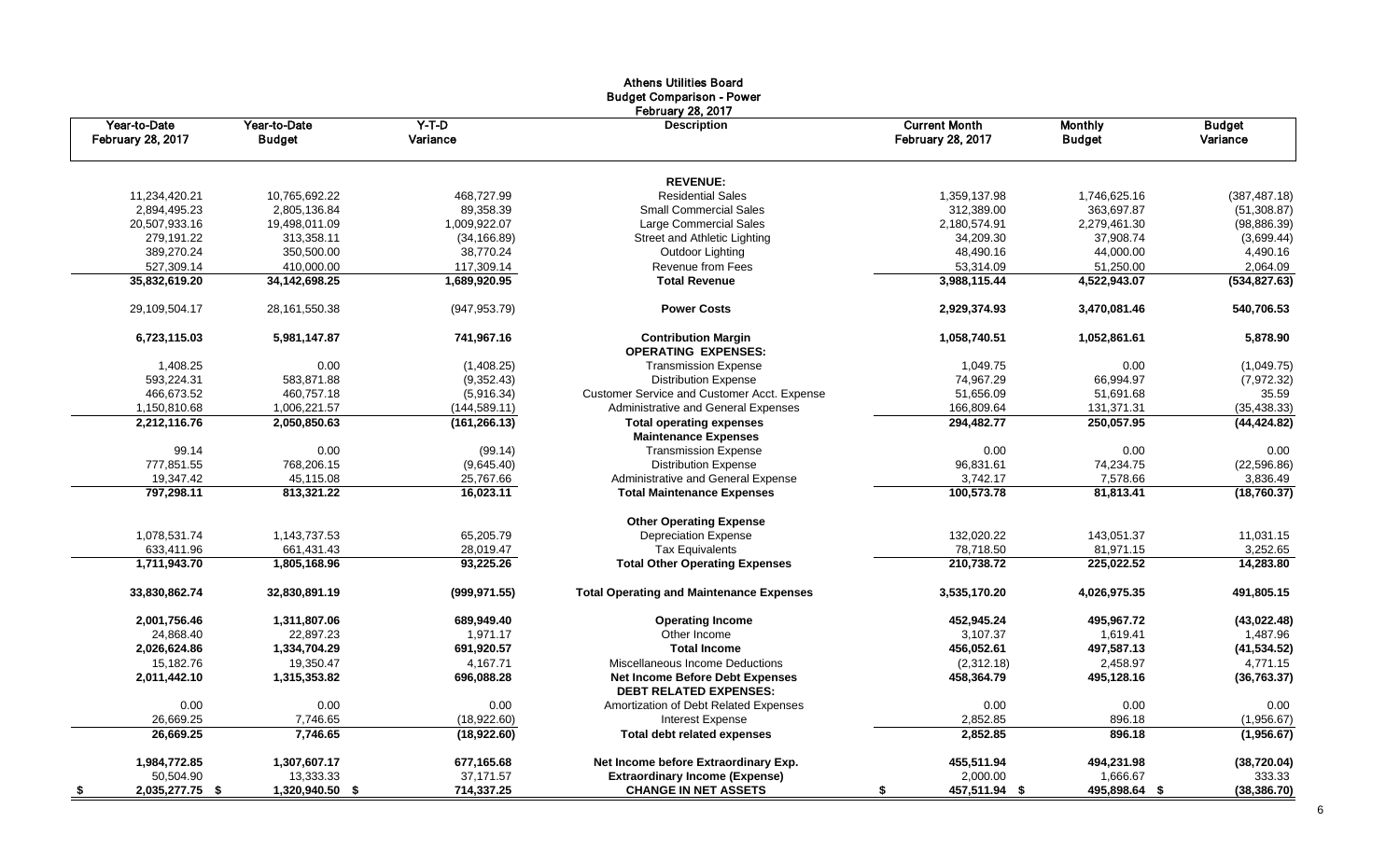## **Athens Utilities Board Power Division STATEMENTS OF CASH FLOWS February 28, 2017**

| Year-to-Date             | Year-to-Date         | Variance             |                                                                           | <b>Month to Date</b>     | <b>Month to Date</b> | Variance         |
|--------------------------|----------------------|----------------------|---------------------------------------------------------------------------|--------------------------|----------------------|------------------|
| <b>February 28, 2017</b> | <b>Prior Year</b>    |                      |                                                                           | <b>February 28, 2017</b> | <b>Prior Year</b>    |                  |
|                          |                      |                      | <b>CASH FLOWS FROM OPERATION ACTIVITIES:</b>                              |                          |                      |                  |
| 2,035,277.75             | 1,333,852.25         | 701,425.50           | Net Operating Income                                                      | 457,511.94               | 501,078.17           | (43, 566.23)     |
|                          |                      |                      | Adjustments to reconcile operating income                                 |                          |                      |                  |
|                          |                      |                      | to net cash provided by operations:                                       |                          |                      |                  |
| 1,078,531.74             | 1,131,321.85         | (52,790.11)          | Depreciation                                                              | 132,020.22               | 137,505.60           | (5,485.38)       |
|                          |                      |                      | <b>Changes in Assets and Liabilities:</b>                                 |                          |                      |                  |
| 317,044.01               | 733,206.66           | (416, 162.65)        | <b>Accounts Receivable</b>                                                | 272,076.43               | 40,775.49            | 231,300.94       |
| 0.00                     | 0.00                 | 0.00                 | Due from (to) Other Divisions                                             | 0.00                     | 0.00                 | 0.00             |
| 146,708.97               | 137,839.25           | 8,869.72             | <b>Prepaid Expenses</b>                                                   | 21,307.19                | 21,237.95            | 69.24            |
| 132,571.19               | (568,072.36)         | 700,643.55           | <b>Deferred Pension Outflows</b>                                          | 0.00                     | 0.00                 | 0.00             |
| 0.00                     | 0.00                 | 0.00                 | Accrued, Unbilled Revenue                                                 | 0.00                     | 0.00                 | 0.00             |
| (37, 935.86)             | (16,716.26)          | (21, 219.60)         | <b>Materials and Supplies</b>                                             | (9,312.48)               | 357.62               | (9,670.10)       |
| (1,485,114.81)           | (1,572,829.40)       | 87,714.59            | <b>Accounts Payable</b>                                                   | (488, 920.14)            | (643, 714.84)        | 154,794.70       |
| (47,035.49)              | (14, 614.87)         | (32, 420.62)         | <b>Other Current Liabilities</b>                                          | 5,491.13                 | 22,079.88            | (16, 588.75)     |
| 26,340.00                | 35,100.00            | (8,760.00)           | <b>Customer Deposits</b>                                                  | 6,280.00                 | 16,040.00            | (9,760.00)       |
| (306, 692.17)            | 179,904.03           | (486, 596.20)        | Net Pension Liability<br><b>Deferred Pension Inflows</b>                  | 38,029.90                | 23,520.81            | 14,509.09        |
| 0.00                     | 0.00                 | 0.00                 |                                                                           | 0.00                     | 0.00                 | 0.00             |
| (108, 274.00)<br>0.00    | (19, 977.35)<br>0.00 | (88, 296.65)<br>0.00 | Retirements and Salvage<br>Deferred Income                                | (172, 911.86)<br>0.00    | 134,020.54<br>0.00   | (306, 932.40)    |
| 1,751,421.33             | 1,359,013.80         | 392,407.53           | <b>Net Cash from Operating Activities</b>                                 | 261,572.33               | 252,901.22           | 0.00<br>8,671.11 |
|                          |                      |                      | <b>CASH FROM NONCAPITAL FINANCING:</b>                                    |                          |                      |                  |
| 0.00                     | 0.00                 | 0.00                 | Changes in Long-Term Lease Payable                                        | 0.00                     | 0.00                 | 0.00             |
| 0.00                     | (169, 200.00)        | 169,200.00           | Changes in Notes Payable                                                  | 0.00                     | 0.00                 | 0.00             |
| 0.00                     | 0.00                 | 0.00                 | Changes in Bonds Payable                                                  | 0.00                     | 0.00                 | 0.00             |
| 0.00                     | (440.21)             | 440.21               | Changes in TVA Loan Program                                               | 0.00                     | 0.00                 | 0.00             |
| 0.00                     | (169, 640.21)        | 169,640.21           | Net Cash from Noncapital Financing Activities                             | 0.00                     | 0.00                 | 0.00             |
|                          |                      |                      | <b>CASH FLOWS FROM CAPITAL AND RELATED</b><br><b>INVESTING ACTIVITIES</b> |                          |                      |                  |
| 0.00                     | 0.00                 | 0.00                 | Adj.Retained Earnings - TVA loss Adjustment                               | 0.00                     | 0.00                 | 0.00             |
| 0.00                     | (65, 272.79)         | 65,272.79            | Prior Period Adjustment                                                   | 0.00                     | 0.00                 | 0.00             |
| (1,741,856.91)           | (1,631,294.11)       | (110, 562.80)        | Changes in Electric Plant                                                 | (40,656.21)              | (520.555.74)         | 479,899.53       |
| (1,741,856.91)           | (1,696,566.90)       | (45, 290.01)         | <b>Capital and Related Investing Activities</b>                           | (40, 656.21)             | (520, 555.74)        | 479,899.53       |
| $9,564.42$ \$            | $(507, 193.31)$ \$   | 516,757.73           | <b>Net Changes in Cash Position</b>                                       | 220,916.12 \$            | $(267, 654.52)$ \$   | 488,570.64       |
| 8,389,793.37             | 8,041,185.76         | 348,607.61           | Cash at Beginning of Period                                               | 8,178,441.67             | 7,801,646.97         | 376,794.70       |
|                          |                      |                      |                                                                           |                          |                      |                  |
| 8,399,357.79             | 7,533,992.45         | 865,365.34           | Cash at end of Period                                                     | 8,399,357.79             | 7,533,992.45         | 865,365.34       |
| \$<br>9,564.42 \$        | $(507, 193.31)$ \$   | 516,757.73           | <b>Changes in Cash and Equivalents</b>                                    | \$<br>220,916.12 \$      | $(267, 654.52)$ \$   | 488,570.64       |

**Long-Term Debt** \$4,844,060.31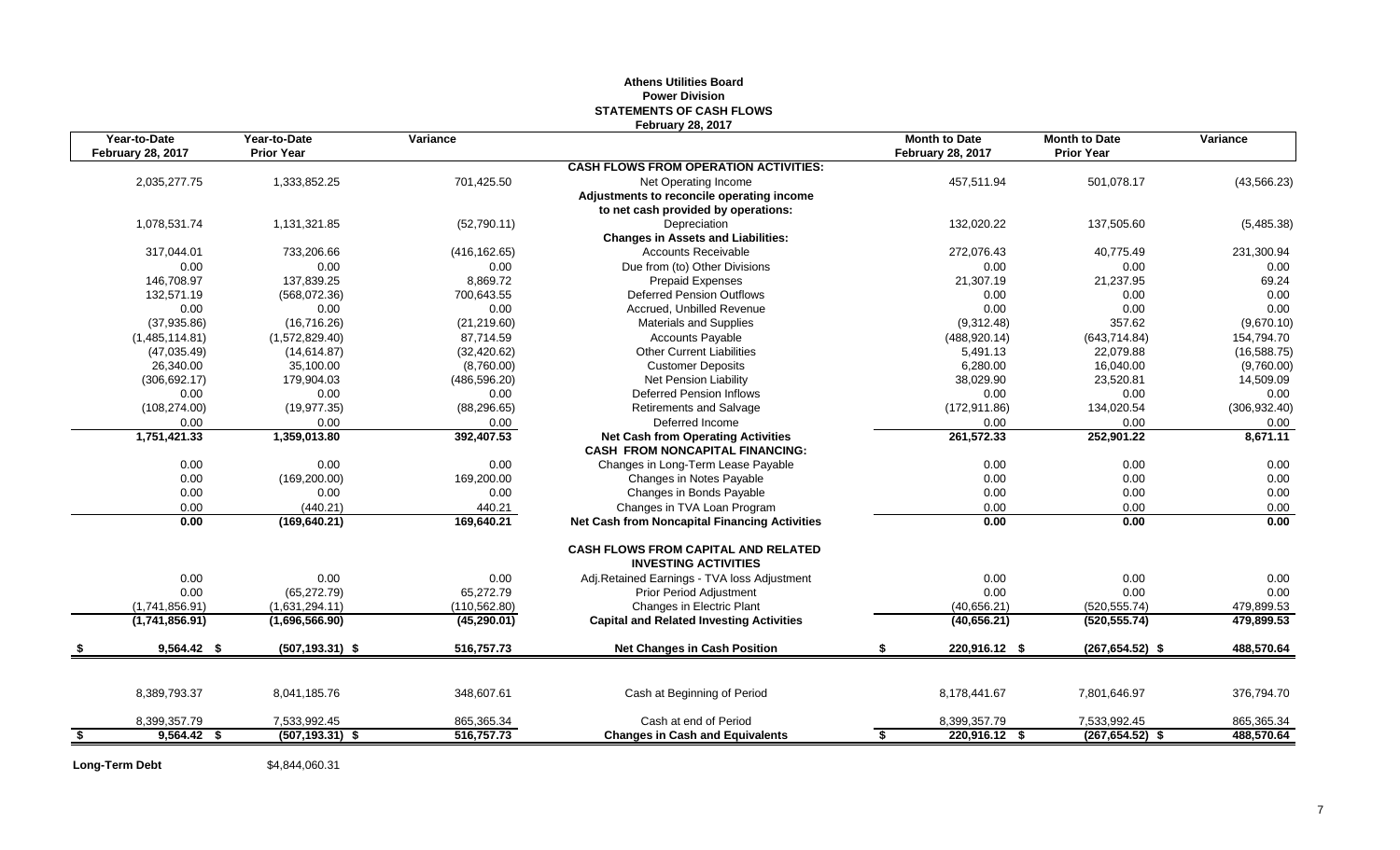#### Athens Utilities Board Statistics Report February 28, 2017

| Power:                       |         |        |          |            |
|------------------------------|---------|--------|----------|------------|
|                              | Current | Prior  |          | # Accounts |
| Number of services:          | Month   | Year   | Change   | Change     |
| Residential                  | 10,905  | 10,950 | $-0.41%$ | $-45$      |
| Small Commercial             | 1,941   | 1,966  | $-1.27%$ | $-25$      |
| Large Commercial             | 271     | 263    | 3.04%    | 8          |
| Street and Athletic Lighting | 21      | 21     | 0.00%    |            |
| Outdoor Lighting             | 60      | 61     | $-1.64%$ | -11        |
| <b>ITotal Services</b>       | 13.198  | 13,261 | $-0.48%$ | $-63$      |

| <b>I</b> Sales Volumes:    |            | <b>Current Month</b> |           | Year-to-Date |                   |           |  |
|----------------------------|------------|----------------------|-----------|--------------|-------------------|-----------|--|
| <b>Kwh</b>                 | 2/28/2017  | <b>Prior Year</b>    | Change    | 2/28/2017    | <b>Prior Year</b> | Change    |  |
| Residential                | 13,505,408 | 17,813,443           | -24.18%   | 109,814,105  | 104,460,096       | 5.13%     |  |
| <b>I</b> Small Commercial  | 2,538,545  | 3,078,700            | $-17.54%$ | 24,007,819   | 23,208,737        | 3.44%     |  |
| Large Commercial           | 30,444,642 | 32,674,845           | $-6.83%$  | 288,569,290  | 274,933,611       | 4.96%     |  |
| <b>Street and Athletic</b> | 261,313    | 289,583              | -9.76%    | 2,119,023    | 2,353,568         | $-9.97\%$ |  |
| Outdoor Lighting           | 272.024    | 279.105              | $-2.54%$  | 2,204,893    | 2,233,085         | $-1.26%$  |  |
| Total                      | 47.021.932 | 54,135,676           | $-13.14%$ | 426,715,130  | 407,189,097       | 4.80%     |  |

| Employment         |                   |            |                   |  |  |
|--------------------|-------------------|------------|-------------------|--|--|
|                    | February 28, 2017 | Same Month | <b>Difference</b> |  |  |
|                    | <b>Prior Year</b> |            |                   |  |  |
| Employee Headcount | 54.00             | 53.00      | 1.00              |  |  |
| <b>IFTE</b>        | 58                | 55.41      | 2.59              |  |  |
| $Y-T-D$ FTE        | 58.24             | 56.64      | 1.6               |  |  |

| Heating/Cooling Degree Days (Calendar Month): |                          |                   |                   |
|-----------------------------------------------|--------------------------|-------------------|-------------------|
|                                               | <b>February 28, 2017</b> | <b>Prior Year</b> | <b>Difference</b> |
| <b>Heating Degree Days</b>                    | 473                      | 659               | $-186$            |
| Cooling Degree Days                           |                          |                   |                   |

| Heating/Cooling Degree Days (Billing Period): |                          |                   |                   |
|-----------------------------------------------|--------------------------|-------------------|-------------------|
|                                               | <b>February 28, 2017</b> | <b>Prior Year</b> | <b>Difference</b> |
| <b>Heating Degree Days</b>                    | 535                      | 886               | $-351$            |
| Cooling Degree Days                           |                          |                   |                   |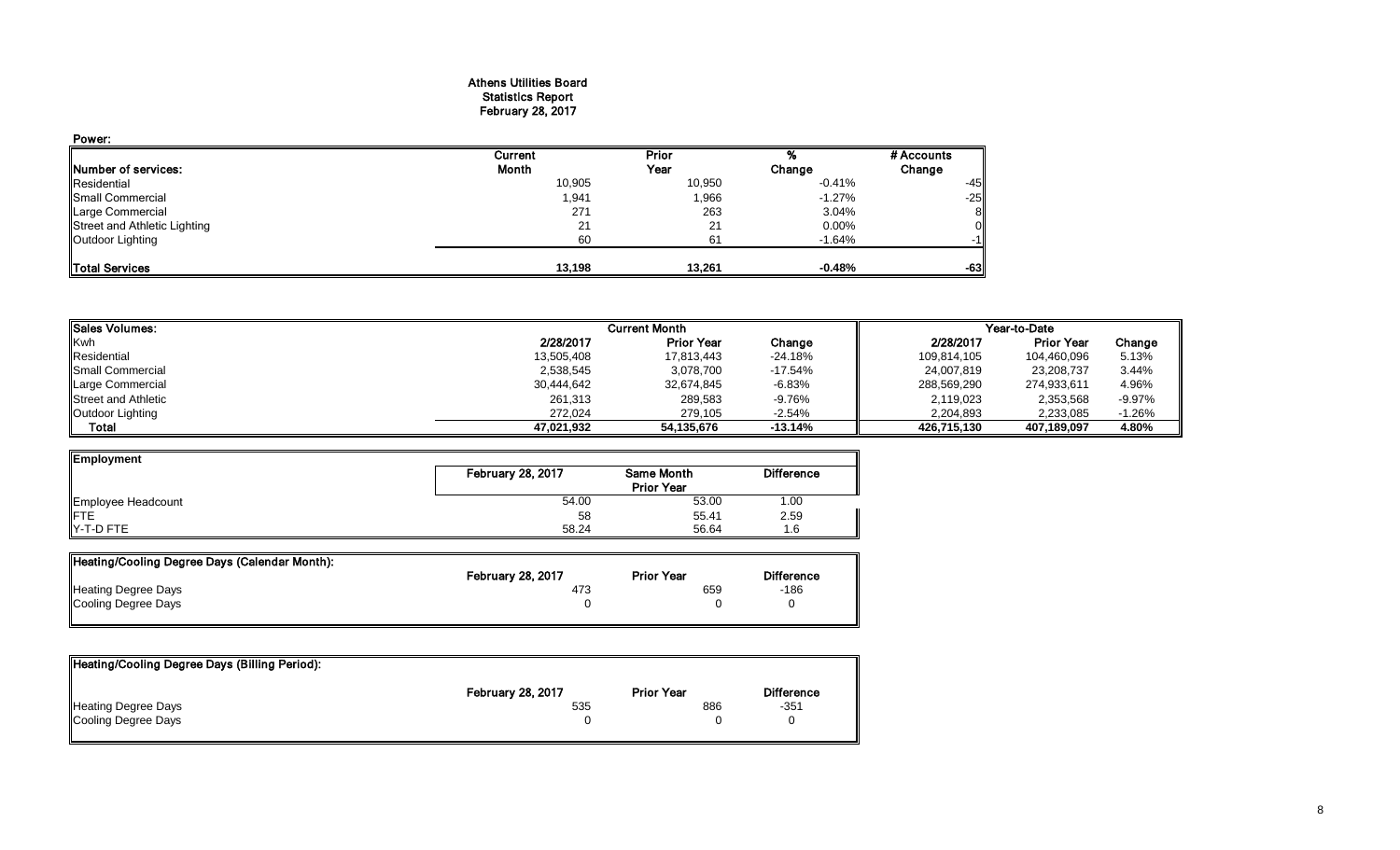## **Athens Utilities Board Power Division Capital Budget Month Ending as of February 28, 2017**

|                                                      | <b>Budget</b>  | <b>Actual</b> | Variance to date<br>Favorable | <b>Estimated</b><br>% Project | % of Budget<br><b>Expended</b> |
|------------------------------------------------------|----------------|---------------|-------------------------------|-------------------------------|--------------------------------|
| <b>Planned Capital Improvements:</b>                 |                |               | (Unfavorable)                 | <b>Completion</b>             |                                |
| Replace Truck 7 (CNG)                                | 50,000         | 36,916        | 13,084                        | 100.00%                       | 73.83%                         |
| Replace Truck 36                                     | 280,000        |               | 280,000                       |                               |                                |
| Truck 11 (AGM)                                       | 40,000         |               | 40,000                        |                               |                                |
| <b>SCADA</b>                                         | 130,000        |               | 130,000                       |                               |                                |
| Bohanan Addition change out/upgrade                  | 150,000        |               | 150,000                       |                               |                                |
| MPower (Place Holder)                                | 20,000         |               | 20,000                        |                               |                                |
| <b>LED Purchases</b>                                 | 300,000        | 177,487       | 122,513                       | 2.00%                         | 59.16%                         |
| Purchase Etowah Switching Station (BOND/DEBT)        | 1,100,000      |               | 1,100,000                     |                               |                                |
| <b>Etowah Switch Station Fiber</b>                   | 90,000         |               | 90,000                        |                               |                                |
| Etowah Switching Station Renovation (BOND/DEBT)      | 500,000        |               | 500,000                       |                               |                                |
| <b>Wireless Network</b>                              | 50,000         | 853           | 49,147                        | 0.00%                         | 1.71%                          |
| 411 North Fiber                                      | 90,000         |               | 90,000                        |                               |                                |
| Capacitor System (Continue)                          | 150,000        |               | 150,000                       |                               |                                |
| Server, Switch, Data Processing Upgrades             | 26,650         | 19,349        | 7,301                         | 80.00%                        | 72.60%                         |
| <b>Communications Tower</b>                          | 20,500         | 35,490        | (14,990)                      | 50.00%                        | 173.12%                        |
| Backup Radio System                                  | 30,000         |               | 30,000                        |                               |                                |
| Other System Improvements                            | 337,653        | 200,533       | 137,119                       |                               | 59.39% Continuous              |
| Poles                                                | 303,887        | 100,973       | 202,915                       |                               | 33.23% Continuous              |
| Primary Wire and Underground                         | 500,000        | 374,681       | 125,319                       |                               | 74.94% Continuous              |
| Transformers                                         | 450,204        | 260,069       | 190,134                       |                               | 57.77% Continuous              |
| Services                                             | 281,377        | 156,661       | 124,717                       |                               | 55.68% Continuous              |
| <b>Total Planned Capital Improvements:</b>           | 4,900,271      | 1,363,013     | 3,537,258                     |                               |                                |
| <b>Other Assets:</b>                                 |                |               |                               |                               |                                |
| Central Athens Sub Replace AIM Switch 600            |                | 70,060        | (70,060)                      |                               |                                |
| Replace Truck 3 (CNG) (2015 Budget)                  | 55,000.00      | 44,156        | 10,844                        |                               |                                |
| <b>RTC Fiber</b>                                     |                | 60,403        | (60, 403)                     |                               |                                |
| 300 Kva pad mount transformer - Athens Regional Park |                | 15,724        | (15, 724)                     |                               |                                |
| Replace Truck 27 (2016 Budget)                       | 150,000.00     | 107,732       | 42,268                        |                               |                                |
| TDPT Project - Denso Dr                              |                | 10,377        | (10, 377)                     |                               |                                |
| Tornado Damage/Repair Work                           |                | 268,127       | (268, 127)                    |                               |                                |
| Other                                                |                | 50,284        | (50, 284)                     |                               |                                |
| <b>Total Other Assets:</b>                           | 205,000        | 626,863       | (421, 863)                    |                               |                                |
| Totals:                                              | $5,105,271$ \$ | 1,989,875 \$  | 3,115,396                     |                               |                                |
|                                                      |                |               |                               |                               |                                |

Percentage of Budget Spent Year-to-date 38.98%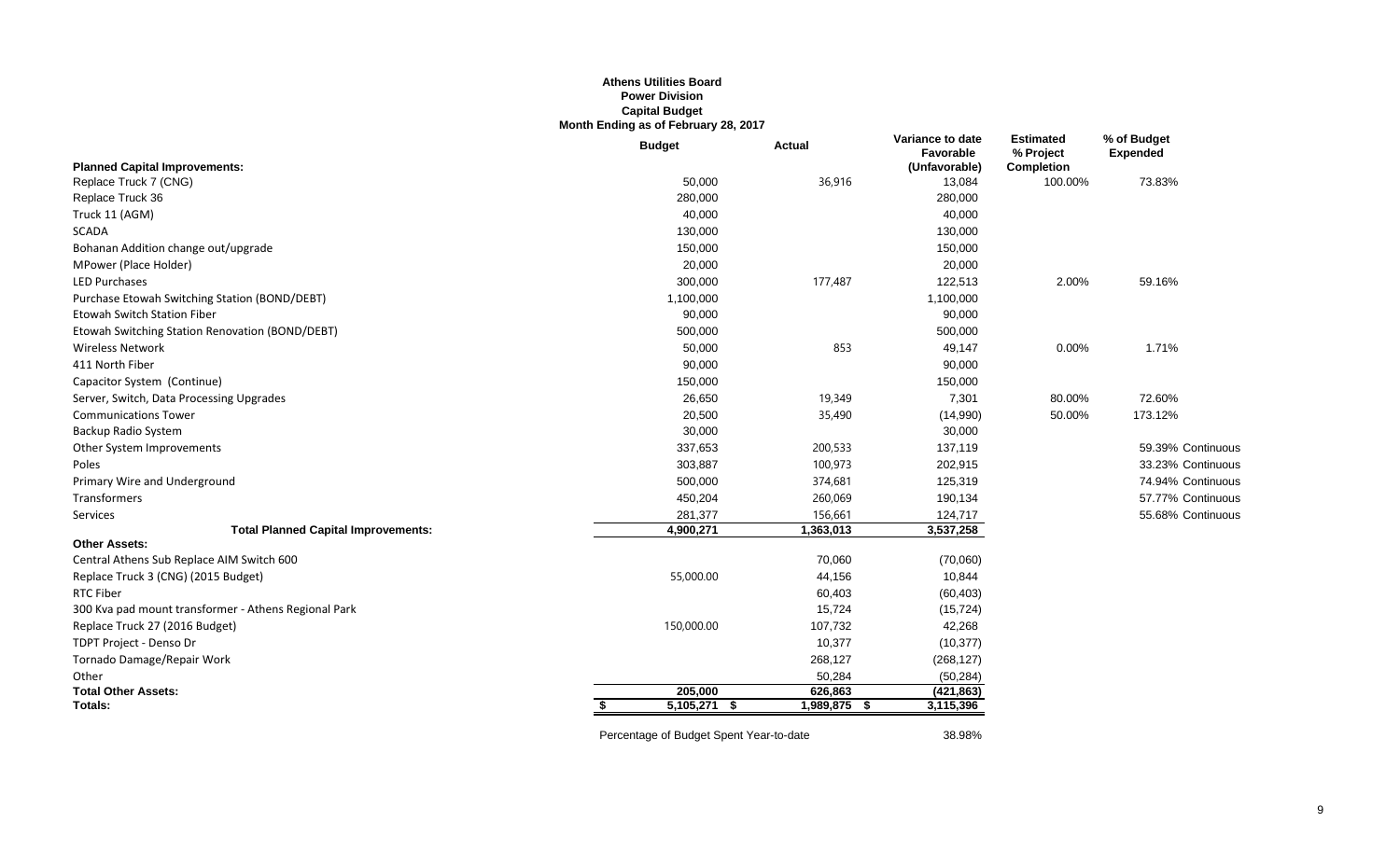#### **ATHENS UTILITIES BOARD WATER DIVISION BALANCE SHEET February 28, 2017**

|      | <b>Current Period</b>    | <b>Prior Year</b> | Change from       |                                                | <b>Current Period</b>    | Prior            | Change<br>from prior |
|------|--------------------------|-------------------|-------------------|------------------------------------------------|--------------------------|------------------|----------------------|
|      | <b>February 28, 2017</b> |                   | <b>Prior Year</b> |                                                | <b>February 28, 2017</b> | <b>Month</b>     | Month                |
|      |                          |                   |                   | Assets:                                        |                          |                  |                      |
|      | 4,307,345.84             | 4,614,488.43      | (307, 142.59)     | Cash and Cash Equivalents                      | 4,307,345.84             | 4,423,098.59     | (115, 752.75)        |
|      | 281,644.59               | 253,535.66        | 28,108.93         | <b>Customer Receivables</b>                    | 281,644.59               | 302,967.21       | (21, 322.62)         |
|      | 0.00                     | 0.00              | 0.00              | Due to/from Other Divisions                    | 0.00                     | 0.00             | 0.00                 |
|      | 857,432.01               | 15,810.20         | 841,621.81        | <b>Other Receivables</b>                       | 857,432.01               | 15,479.96        | 841,952.05           |
|      | 144,337.77               | 147,718.88        | (3,381.11)        | <b>Prepaid Expenses</b>                        | 144,337.77               | 153,489.22       | (9, 151.45)          |
|      | 202,857.08               | 207,487.96        | (4,630.88)        | Materials and Supplies Inventory               | 202,857.08               | 196,668.69       | 6,188.39             |
|      | 5,793,617.29             | 5,239,041.13      | 554,576.16        | <b>Total Current Assets</b>                    | 5,793,617.29             | 5,091,703.67     | 701,913.62           |
|      | 0.00                     | 0.00              | 0.00              | Reserve and Other                              | 0.00                     | 0.00             | 0.00                 |
|      | 0.00                     | 0.00              | 0.00              | <b>Total Restricted Assets</b>                 | 0.00                     | 0.00             | 0.00                 |
|      | 0.00                     | 0.00              | 0.00              | Debt Issue Costs, Net of Amortization          | 0.00                     | 0.00             | 0.00                 |
|      | 319.681.30               | 374.693.89        | (55,012.59)       | <b>Deferred Pension Outflows</b>               | 319,681.30               | 319,681.30       | 0.00                 |
|      | 32,614,245.40            | 30,484,713.30     | 2,129,532.10      | Water Utility Plant, at cost                   | 32,614,245.40            | 32, 357, 573. 78 | 256,671.62           |
|      | (12,979,081.54)          | (12,369,139.56)   | (609, 941.98)     | Less: Accumulated Depreciation                 | (12,979,081.54)          | (12,921,807.76)  | (57, 273.78)         |
|      | 19,635,163.86            | 18,115,573.74     | 1,519,590.12      | <b>Net Water Utility Plant</b>                 | 19,635,163.86            | 19,435,766.02    | 199,397.84           |
|      | 19,954,845.16            | 18,490,267.63     | 1,464,577.53      | <b>Total Long Term Assets</b>                  | 19,954,845.16            | 19,755,447.32    | 199,397.84           |
|      | 25,748,462.45 \$         | 23,729,308.76 \$  | 2,019,153.69      | <b>Total Assets</b>                            | 25,748,462.45 \$<br>\$   | 24,847,150.99 \$ | 901,311.46           |
|      |                          |                   |                   | <b>Liabilities and Retained Earnings:</b>      |                          |                  |                      |
|      | 135,847.73               | 117,545.12        | 18,302.61         | <b>Accounts Payable</b>                        | 135,847.73               | 135,970.84       | (123.11)             |
|      | 47,145.00                | 41,795.00         | 5,350.00          | <b>Customer Deposits</b>                       | 47,145.00                | 46,715.00        | 430.00               |
|      | 110,262.46               | 122,694.81        | (12, 432.35)      | <b>Other Current Liabilities</b>               | 110,262.46               | 106,264.07       | 3,998.39             |
|      | 293,255.19               | 282,034.93        | 11,220.26         | <b>Total Current Liabilities</b>               | 293,255.19               | 288,949.91       | 4,305.28             |
|      |                          |                   |                   |                                                |                          |                  |                      |
|      | 383,093.20               | 406,394.05        | (23, 300.85)      | Net Pension Liability                          | 383,093.20               | 372,099.26       | 10,993.94            |
|      | 120,006.40               | 148,263.33        | (28, 256.93)      | <b>Deferred Pension Inflows</b>                | 120,006.40               | 120,006.40       | 0.00                 |
|      | 0.00                     | 0.00              | 0.00              | <b>Bonds Payable</b>                           | 0.00                     | 0.00             | 0.00                 |
|      | 4.229.932.89             | 3.237.325.29      | 992,607.60        | Note Payable                                   | 4.229.932.89             | 3.563.223.41     | 666,709.48           |
|      | 4,733,032.49             | 3,791,982.67      | 941,049.82        | <b>Total Long Term Liabilities</b>             | 4,733,032.49             | 4,055,329.07     | 677,703.42           |
|      | 20,722,174.77            | 19,655,291.16     | 1,066,883.61      | <b>Net Position</b>                            | 20,722,174.77            | 20,502,872.01    | 219,302.76           |
| - \$ | 25,748,462.45 \$         | 23,729,308.76 \$  | 2,019,153.69      | <b>Total Liabilities and Retained Earnings</b> | 25,748,462.45 \$<br>S    | 24,847,150.99 \$ | 901,311.46           |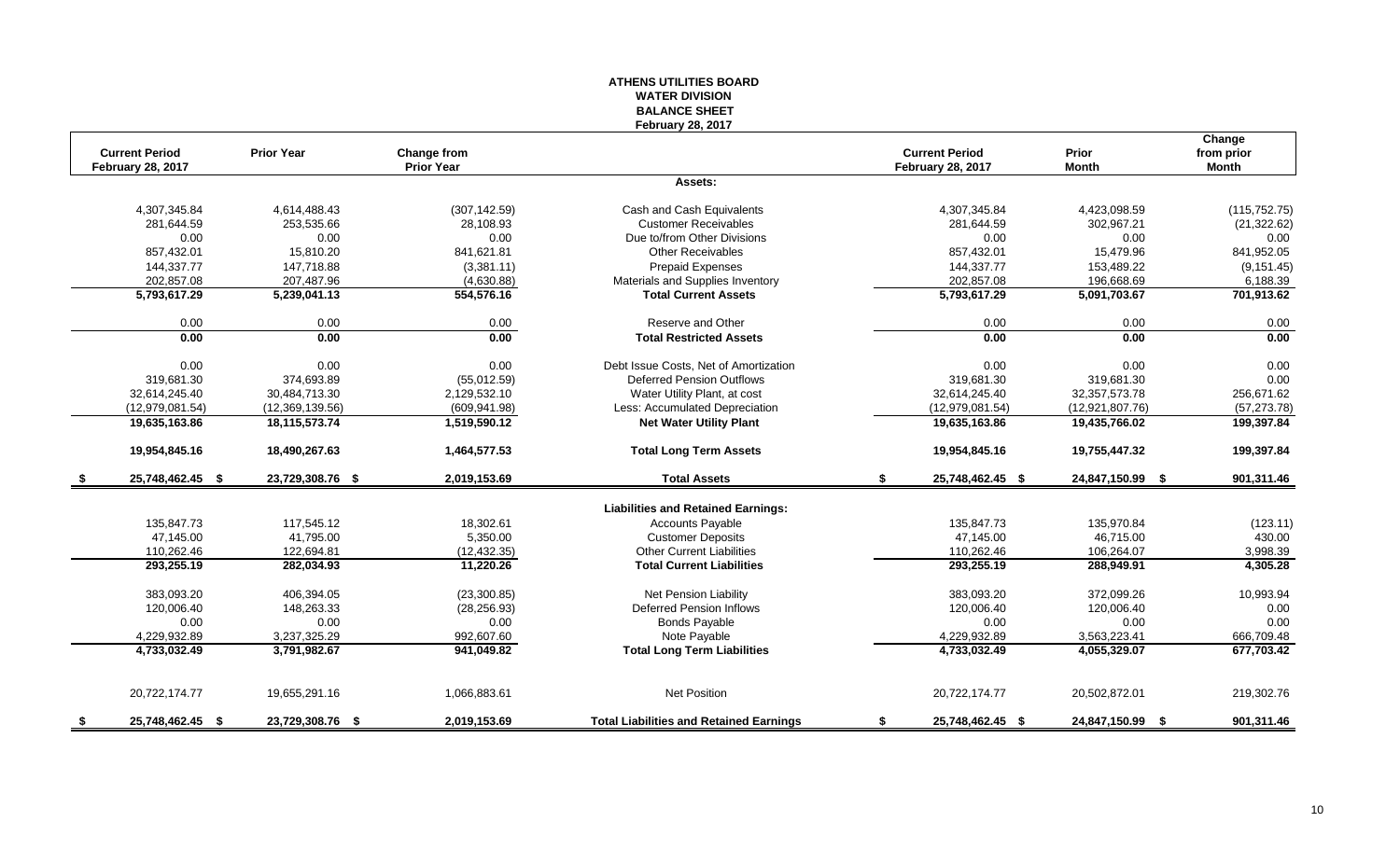|                          |                   | Variance      | <b>February 28, 2017</b>                       | Current                  | Current           | Variance      |
|--------------------------|-------------------|---------------|------------------------------------------------|--------------------------|-------------------|---------------|
| Year-to-Date             | Year-to-Date      | Favorable     | <b>Description</b>                             | <b>Month</b>             | <b>Month</b>      | Favorable     |
| <b>February 28, 2017</b> | <b>Prior Year</b> | (Unfavorable) |                                                | <b>February 28, 2017</b> | <b>Prior Year</b> | (Unfavorable) |
|                          |                   |               | <b>REVENUE:</b>                                |                          |                   |               |
| 1,212,250.88             | 1,169,114.16      | 43,136.72     | Residential                                    | 140,441.72               | 141,077.78        | (636.06)      |
| 1,310,768.29             | 1,249,594.28      | 61,174.01     | <b>Small Commercial</b>                        | 142,531.17               | 158,594.09        | (16,062.92)   |
| 285,368.95               | 295,010.02        | (9,641.07)    | Large Commercial                               | 30,445.53                | 34,113.24         | (3,667.71)    |
| 81,014.00                | 83,268.81         | (2, 254.81)   | Other                                          | 7.776.27                 | 8,046.21          | (269.94)      |
| 2,889,402.12             | 2,796,987.27      | 92,414.85     | <b>Total Revenue</b>                           | 321,194.69               | 341,831.32        | (20, 636.63)  |
| 423,267.87               | 384,498.97        | (38, 768.90)  | <b>Purchased Supply</b>                        | 41,917.71                | 49,124.12         | 7,206.41      |
| 2,466,134.25             | 2,412,488.30      | 53,645.95     | <b>Contribution Margin</b>                     | 279,276.98               | 292,707.20        | (13, 430.22)  |
|                          |                   |               | <b>OPERATING EXPENSES:</b>                     |                          |                   |               |
| 225,121.71               | 240,716.80        | 15,595.09     | Source and Pump Expense                        | 29,560.13                | 32,984.10         | 3,423.97      |
| 124,196.38               | 110,108.74        | (14,087.64)   | <b>Distribution Expense</b>                    | 15.985.10                | 12.876.14         | (3, 108.96)   |
| 268,372.14               | 268,507.79        | 135.65        | Customer Service and Customer Acct. Expense    | 30,109.88                | 29,788.30         | (321.58)      |
| 519,703.78               | 494,688.88        | (25,014.90)   | Administrative and General Expense             | 64,853.42                | 53,865.18         | (10,988.24)   |
| 1,137,394.01             | 1,114,022.21      | (23, 371.80)  | <b>Total operating expenses</b>                | 140,508.53               | 129,513.72        | (10,994.81)   |
|                          |                   |               | <b>Maintenance Expenses</b>                    |                          |                   |               |
| 53.768.27                | 45.590.88         | (8, 177.39)   | Source and Pump Expense                        | 5.840.99                 | 3.510.13          | (2,330.86)    |
| 221,335.63               | 218,308.21        | (3,027.42)    | <b>Distribution Expense</b>                    | 29,954.77                | 29,345.76         | (609.01)      |
| 3,083.83                 | 4,451.46          | 1,367.63      | Administrative and General Expense             | 326.53                   | 353.92            | 27.39         |
| 278, 187. 73             | 268,350.55        | (9,837.18)    | <b>Total Maintenance Expense</b>               | 36,122.29                | 33,209.81         | (2,912.48)    |
|                          |                   |               | <b>Other Operating Expenses</b>                |                          |                   |               |
| 485,366.20               | 492,511.98        | 7,145.78      | <b>Depreciation Expense</b>                    | 53,628.99                | 61,973.62         | 8,344.63      |
| 485,366.20               | 492,511.98        | 7,145.78      | <b>Total Other Operating Expenses</b>          | 53,628.99                | 61,973.62         | 8,344.63      |
| 2,324,215.81             | 2,259,383.71      | (64, 832.10)  | <b>Total Operating and Maintenance Expense</b> | 272,177.52               | 273,821.27        | 1,643.75      |
| 565,186.31               | 537,603.56        | 27,582.75     | <b>Operating Income</b>                        | 49,017.17                | 68,010.05         | (18,992.88)   |
| 12,583.80                | 9,179.22          | 3,404.58      | Other Income                                   | 1,511.23                 | 1,255.34          | 255.89        |
| 577,770.11               | 546,782.78        | 30,987.33     | <b>Total Income</b>                            | 50,528.40                | 69,265.39         | (18,736.99)   |
| 7,306.25                 | 10,416.60         | 3,110.35      | Other Expense                                  | (2,915.00)               | 12.00             | 2,927.00      |
| 570,463.86               | 536,366.18        | 34,097.68     | <b>Net Income Before Debt Expense</b>          | 53,443.40                | 69,253.39         | (15,809.99)   |
|                          |                   |               | <b>DEBT RELATED EXPENSES:</b>                  |                          |                   |               |
| 0.00                     | 0.00              | 0.00          | Amortization of Debt Discount                  | 0.00                     | 0.00              | 0.00          |
| 61,814.52                | 62,325.16         | 510.64        | Interest on Long Term Debt                     | 7,659.72                 | 7,675.35          | 15.63         |
| 61,814.52                | 62,325.16         | 510.64        | <b>Total debt related expenses</b>             | 7,659.72                 | 7,675.35          | 15.63         |
| 508,649.34               | 474,041.02        | 34,608.32     | Net Income Before Extraordinary Income         | 45,783.68                | 61,578.04         | (15,794.36)   |
| 297,943.88               | (78, 691.32)      | 376,635.20    | Grants, Contributions, Extraordinary           | 173,519.08               | 3,000.00          | 170,519.08    |
|                          | 395,349.70        | 411,243.52    | <b>CHANGE IN NET ASSETS</b>                    | 219,302.76 \$            | 64,578.04         | 154,724.72    |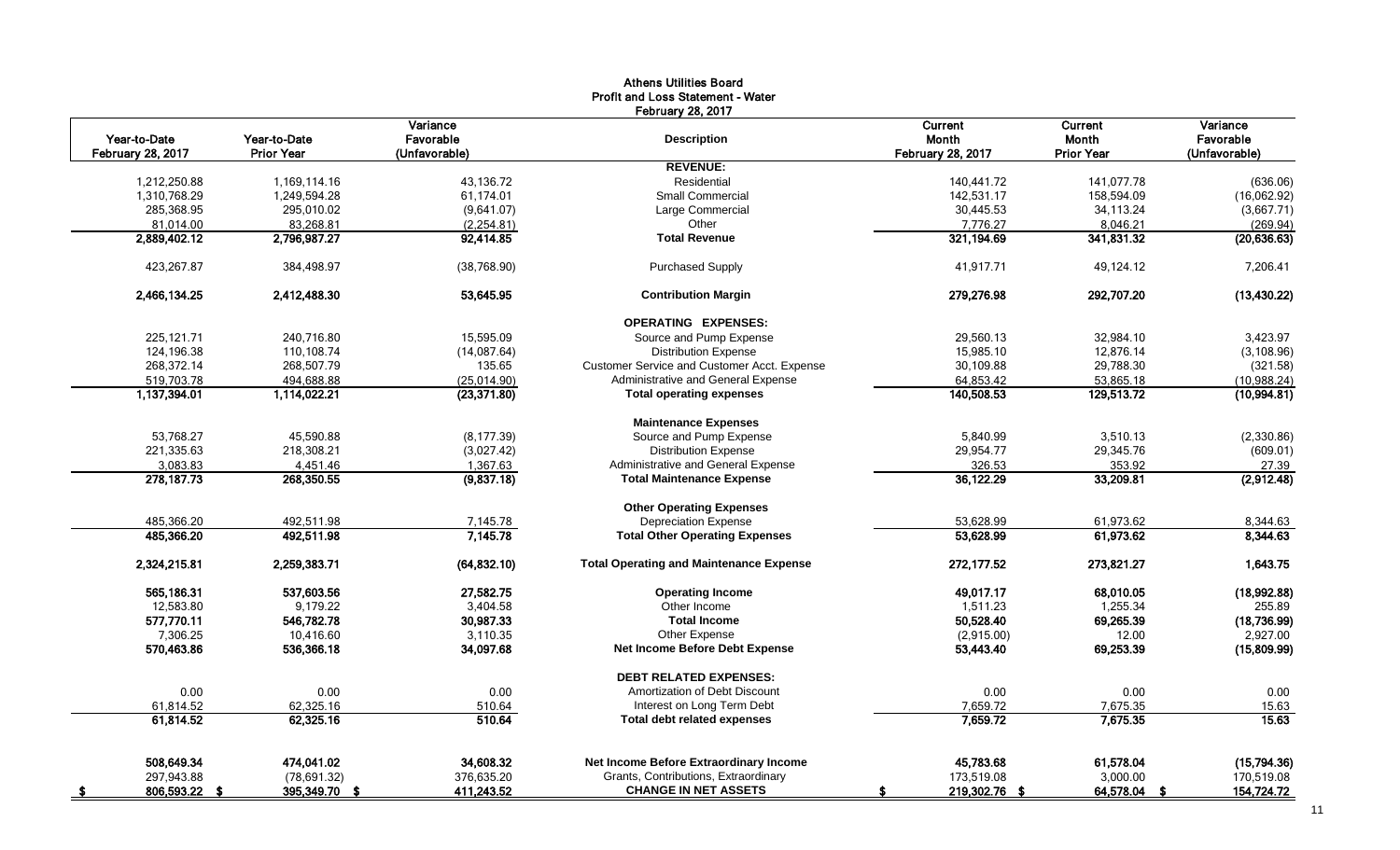|                                   |                               |                     | <b>Athens Utilities Board</b><br><b>Budget Comparison - Water</b> |                                                  |                                 |                           |
|-----------------------------------|-------------------------------|---------------------|-------------------------------------------------------------------|--------------------------------------------------|---------------------------------|---------------------------|
|                                   |                               |                     | <b>February 28, 2017</b>                                          |                                                  |                                 |                           |
| Year-to-Date<br>February 28, 2017 | Year-to-Date<br><b>Budget</b> | $Y-T-D$<br>Variance | <b>Description</b>                                                | <b>Current Month</b><br><b>February 28, 2017</b> | <b>Monthly</b><br><b>Budget</b> | <b>Budget</b><br>Variance |
|                                   |                               |                     |                                                                   |                                                  |                                 |                           |
|                                   |                               |                     | <b>REVENUE:</b>                                                   |                                                  |                                 |                           |
| 1,212,250.88                      | 1,211,221.52                  | 1,029.36            | Residential                                                       | 140.441.72                                       | 186,286.43                      | (45, 844.71)              |
| 1,310,768.29                      | 1,304,776.76                  | 5,991.53            | <b>Small Commercial</b>                                           | 142,531.17                                       | 173,163.84                      | (30, 632.67)              |
| 285,368.95                        | 287,906.78                    | (2,537.83)          | Large Commercial                                                  | 30,445.53                                        | 39,947.63                       | (9,502.10)                |
| 81,014.00                         | 75,699.71                     | 5,314.29            | Other                                                             | 7,776.27                                         | 9,102.38                        | (1,326.11)                |
| 2,889,402.12                      | 2,879,604.77                  | 9,797.35            | <b>Total Revenue</b>                                              | 321,194.69                                       | 408,500.28                      | (87, 305.59)              |
| 423,267.87                        | 386,073.01                    | (37, 194.86)        | <b>Purchased Supply</b>                                           | 41,917.71                                        | 45,760.07                       | 3,842.36                  |
| 2,466,134.25                      | 2,493,531.76                  | (27, 397.51)        | <b>Contribution Margin</b>                                        | 279,276.98                                       | 362,740.21                      | (83, 463.23)              |
|                                   |                               |                     | <b>OPERATING EXPENSES:</b>                                        |                                                  |                                 |                           |
| 225,121.71                        | 245,837.76                    | 20,716.05           | Source and Pump Expense                                           | 29,560.13                                        | 33,049.66                       | 3,489.53                  |
| 124,196.38                        | 111,860.01                    | (12, 336.37)        | <b>Distribution Expense</b>                                       | 15,985.10                                        | 14,150.72                       | (1,834.38)                |
| 268,372.14                        | 261,937.84                    | (6,434.30)          | Customer Service and Customer Acct. Expense                       | 30,109.88                                        | 30,053.86                       | (56.02)                   |
| 519,703.78                        | 505,685.48                    | (14,018.30)         | Administrative and General Expense                                | 64,853.42                                        | 58,341.87                       | (6,511.55)                |
| 1,137,394.01                      | 1,125,321.09                  | (12,072.92)         | <b>Total operating expenses</b>                                   | 140,508.53                                       | 135,596.12                      | (4,912.41)                |
|                                   |                               |                     | <b>Maintenance Expenses</b>                                       |                                                  |                                 |                           |
| 53,768.27                         | 57,154.92                     | 3,386.65            | Source and Pump Expense                                           | 5,840.99                                         | 5,678.50                        | (162.49)                  |
| 221,335.63                        | 236,531.75                    | 15,196.12           | <b>Distribution Expense</b>                                       | 29,954.77                                        | 25,463.30                       | (4,491.47)                |
| 3,083.83                          | 5,126.38                      | 2,042.55            | Administrative and General Expense                                | 326.53                                           | 844.58                          | 518.05                    |
| 278,187.73                        | 298,813.05                    | 20,625.32           | <b>Total Maintenance Expense</b>                                  | 36,122.29                                        | 31,986.38                       | (4, 135.91)               |
|                                   |                               |                     | <b>Other Operating Expenses</b>                                   |                                                  |                                 |                           |
| 485,366.20                        | 508,803.58                    | 23,437.38           | <b>Depreciation Expense</b>                                       | 53,628.99                                        | 66,618.88                       | 12,989.89                 |
| 485.366.20                        | 508,803.58                    | 23,437.38           | <b>Total Other Operating Expenses</b>                             | 53,628.99                                        | 66.618.88                       | 12,989.89                 |
| 2,324,215.81                      | 2,319,010.73                  | (5,205.08)          | <b>Total Operating and Maintenance Expenses</b>                   | 272,177.52                                       | 279,961.45                      | 7,783.93                  |
| 565,186.31                        | 560,594.04                    | 4,592.27            | <b>Operating Income</b>                                           | 49,017.17                                        | 128,538.83                      | (79, 521.66)              |
| 12,583.80                         | 13,185.46                     | (601.66)            | Other Income                                                      | 1,511.23                                         | (426.03)                        | 1,937.26                  |
| 577,770.11                        | 573,779.49                    | 3,990.62            | <b>Total Income</b>                                               | 50,528.40                                        | 128,112.79                      | (77, 584.39)              |
| 7,306.25                          | 6,559.70                      | (746.55)            | Other Expense                                                     | (2,915.00)                                       | 832.04                          | 3,747.04                  |
| 570,463.86                        | 567,219.80                    | 3,244.06            | <b>Net Income Before Debt Expense</b>                             | 53,443.40                                        | 127,280.75                      | (73, 837.35)              |
|                                   |                               |                     | <b>DEBT RELATED EXPENSES:</b>                                     |                                                  |                                 |                           |
| 0.00                              | 0.00                          | 0.00                | Amortization of Debt Discount                                     | 0.00                                             | 0.00                            | 0.00                      |
| 61,814.52                         | 61,152.84                     | (661.68)            | Interest on Long Term Debt                                        | 7,659.72                                         | 8,206.78                        | 547.06                    |
| 61,814.52                         | 61,152.84                     | (661.68)            | <b>Total debt related expenses</b>                                | 7,659.72                                         | 8,206.78                        | 547.06                    |
| 508,649.34                        | 506,066.96                    | 2,582.38            | Net Income Before Extraordinary Income                            | 45,783.68                                        | 119,073.97                      | (73, 290.29)              |
| 297,943.88                        | 342,000.00                    | (44,056.12)         | Grants, Contributions, Extraordinary                              | 173,519.08                                       | 42,750.00                       | 130,769.08                |
| 806,593.22 \$<br>- \$             | 848,066.96 \$                 | (41, 473.74)        | <b>CHANGE IN NET ASSETS</b>                                       | 219,302.76 \$<br>\$                              | 161,823.97 \$                   | 57,478.79                 |
|                                   |                               |                     |                                                                   |                                                  |                                 |                           |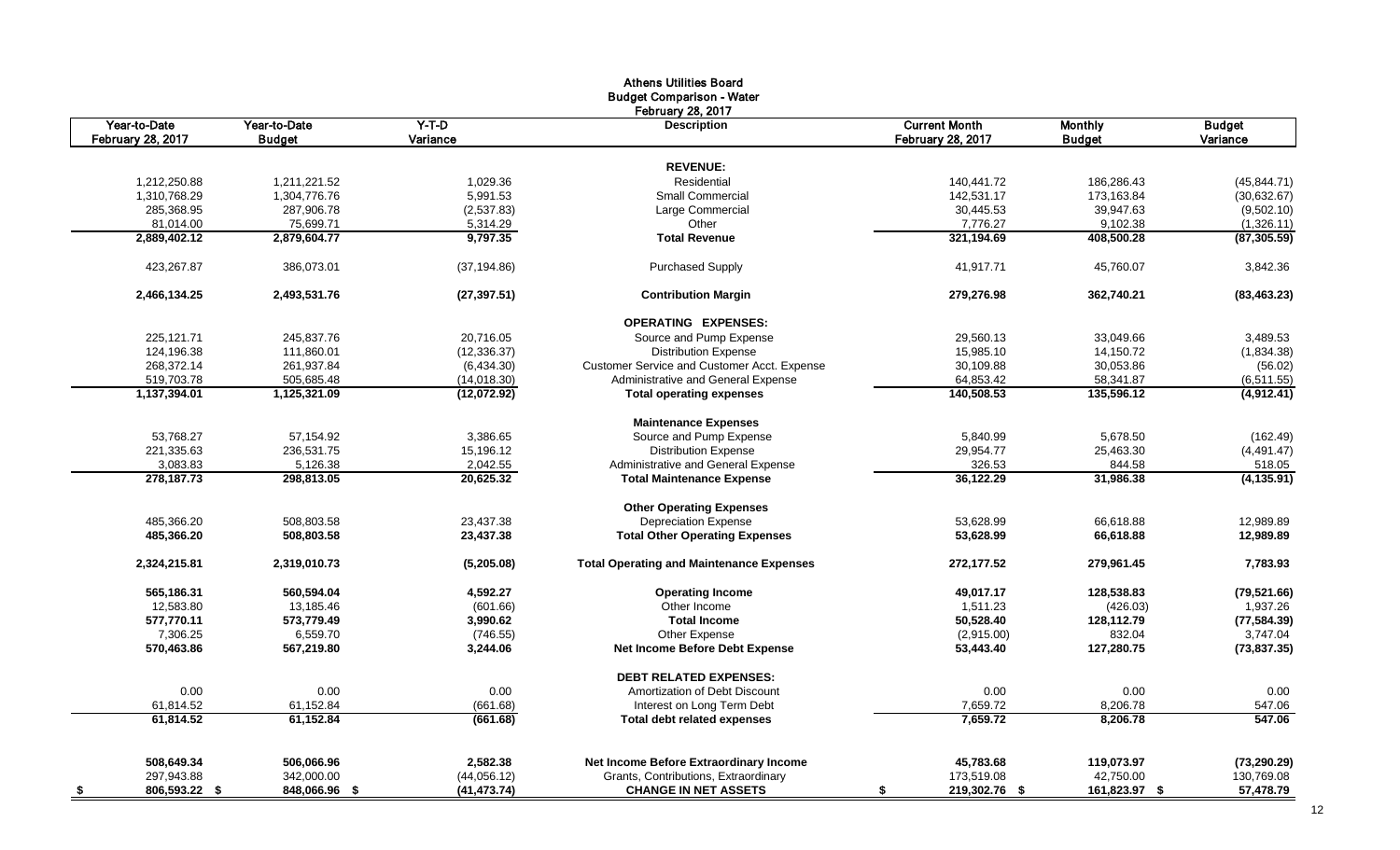# **Athens Utilities Board Water Division STATEMENTS OF CASH FLOWS February 28, 2017**

|      | Year-to-Date             | Year-to-Date      | Variance         |                                                         | <b>Month to Date</b>     | <b>Month to Date</b> | Variance         |
|------|--------------------------|-------------------|------------------|---------------------------------------------------------|--------------------------|----------------------|------------------|
|      | <b>February 28, 2017</b> | <b>Prior Year</b> |                  |                                                         | <b>February 28, 2017</b> | <b>Prior Year</b>    |                  |
|      |                          |                   |                  | <b>CASH FLOWS FROM OPERATING ACTIVITIES:</b>            |                          |                      |                  |
|      | 508,649.34               | 474,041.02        | 34,608.32        | Net Operating Income                                    | 45,783.68                | 61,578.04            | (15,794.36)      |
|      |                          |                   |                  | <b>Adjustments to Reconcile Operating Income</b>        |                          |                      |                  |
|      |                          |                   |                  | to Net Cash Provided by Operations                      |                          |                      |                  |
|      | 485,366.20               | 492,511.98        | (7, 145.78)      | Depreciation                                            | 53,628.99                | 61,973.62            | (8,344.63)       |
|      |                          |                   |                  | <b>Changes in Assets and Liabilities:</b>               |                          |                      |                  |
|      | 40,507.97                | 23,814.08         | 16.693.89        | <b>Receivables</b>                                      | 21,322.62                | 35.937.61            | (14,614.99)      |
|      | 0.00                     | 0.00              | 0.00             | Due from Other Divisions                                | 0.00                     | 0.00                 | 0.00             |
|      | (841, 411.62)            | 81,375.69         | (922, 787.31)    | <b>Other Receivables</b>                                | (841, 952.05)            | 228,322.44           | (1,070,274.49)   |
|      | 57,441.25                | 59,507.85         | (2,066.60)       | Prepaid Expenses                                        | 9,151.45                 | 9,838.98             | (687.53)         |
|      | 36,425.91                | (159, 728.86)     | 196, 154. 77     | <b>Deferred Pension Outflows</b>                        | 0.00                     | 0.00                 | 0.00             |
|      | 3,297.45                 | 13,604.88         | (10, 307.43)     | Materials and Supplies Inventory                        | (6, 188.39)              | 15,100.69            | (21, 289.08)     |
|      | 0.00                     | 0.00              | 0.00             | <b>Other Assets</b>                                     | 0.00                     | 0.00                 | 0.00             |
|      | 41.11                    | (109, 730.82)     | 109,771.93       | <b>Current Liabilities</b>                              | 3,875.28                 | 3,780.30             | 94.98            |
|      | (81,780.42)              | 49,745.22         | (131, 525.64)    | Net Pension Liability                                   | 10,993.94                | 6,384.21             | 4,609.73         |
|      | 0.00                     | 0.00              | 0.00             | <b>Deferred Pension Inflows</b>                         | 0.00                     | 0.00                 | 0.00             |
|      | 28,886.35                | 1,366.47          | 27,519.88        | Retirements and Salvage                                 | 3,644.79                 | 5,309.85             | (1,665.06)       |
|      | 3,425.00                 | 4,745.00          | (1,320.00)       | <b>Customer Deposits</b>                                | 430.00                   | 1,290.00             | (860.00)         |
|      | 240,848.54               | 931,252.51        | (690, 403.97)    | <b>Net Cash from Operating Activities</b>               | (699, 309.69)            | 429,515.74           | (1, 128, 825.43) |
|      |                          |                   |                  | <b>CASH FLOWS FROM NONCAPITAL FINANCING ACTIVITIES:</b> |                          |                      |                  |
|      | 0.00                     | 0.00              | 0.00             | <b>Bonds Payable</b>                                    | 0.00                     | 0.00                 | 0.00             |
|      | 1,115,474.65             | 184,908.82        | 930,565.83       | Notes Payable                                           | 666,709.48               | (6,815.78)           | 673,525.26       |
|      | 1,115,474.65             | 184,908.82        | 930,565.83       | <b>Net Cash from Financing Activities</b>               | 666,709.48               | (6,815.78)           | 673,525.26       |
|      |                          |                   |                  |                                                         |                          |                      |                  |
|      |                          |                   |                  | <b>CASH FLOW FROM CAPITAL AND INVESTING ACTIVITIES:</b> |                          |                      |                  |
|      | 0.00                     | 0.00              | 0.00             | <b>Adjust Net Pension Obligation</b>                    | 0.00                     | 0.00                 | 0.00             |
|      | 0.00                     | 0.00              | 0.00             | <b>Prior Period Adjustment</b>                          | 0.00                     | 0.00                 | 0.00             |
|      | 297,943.88               | (78, 691.32)      | 376,635.20       | Grants, Contributions & Other Extraordinary             | 173,519.08               | 3,000.00             | 170,519.08       |
|      | (2,013,978.69)           | (525, 770.30)     | (1,488,208.39)   | <b>Water Utility Plant</b>                              | (256, 671.62)            | (56, 111.39)         | (200, 560.23)    |
|      | (1,716,034.81)           | (604, 461.62)     | (1, 111, 573.19) | <b>Net from Capital and Investing Activities</b>        | (83, 152.54)             | (53, 111.39)         | (30,041.15)      |
|      | $(359,711.62)$ \$        | 511,699.71 \$     | (871, 411.33)    | <b>Net Changes in Cash Position</b>                     | $(115, 752.75)$ \$<br>\$ | 369,588.57 \$        | (485, 341.32)    |
|      |                          |                   |                  |                                                         |                          |                      |                  |
|      |                          |                   |                  |                                                         |                          |                      |                  |
|      | 4,667,057.46             | 4,102,788.72      | 564,268.74       | Cash at Beginning of Period                             | 4,423,098.59             | 4,244,899.86         | 178,198.73       |
|      | 4,307,345.84             | 4,614,488.43      | (307, 142.59)    | Cash at End of Period                                   | 4,307,345.84             | 4,614,488.43         | (307, 142.59)    |
| - \$ | $(359,711.62)$ \$        | 511,699.71 \$     | (871, 411.33)    | <b>Changes in Cash and Equivalents</b>                  | $(115, 752.75)$ \$<br>\$ | 369,588.57 \$        | (485, 341.32)    |
|      |                          |                   |                  |                                                         |                          |                      |                  |

**Long-Term Debt** 4,229,932.89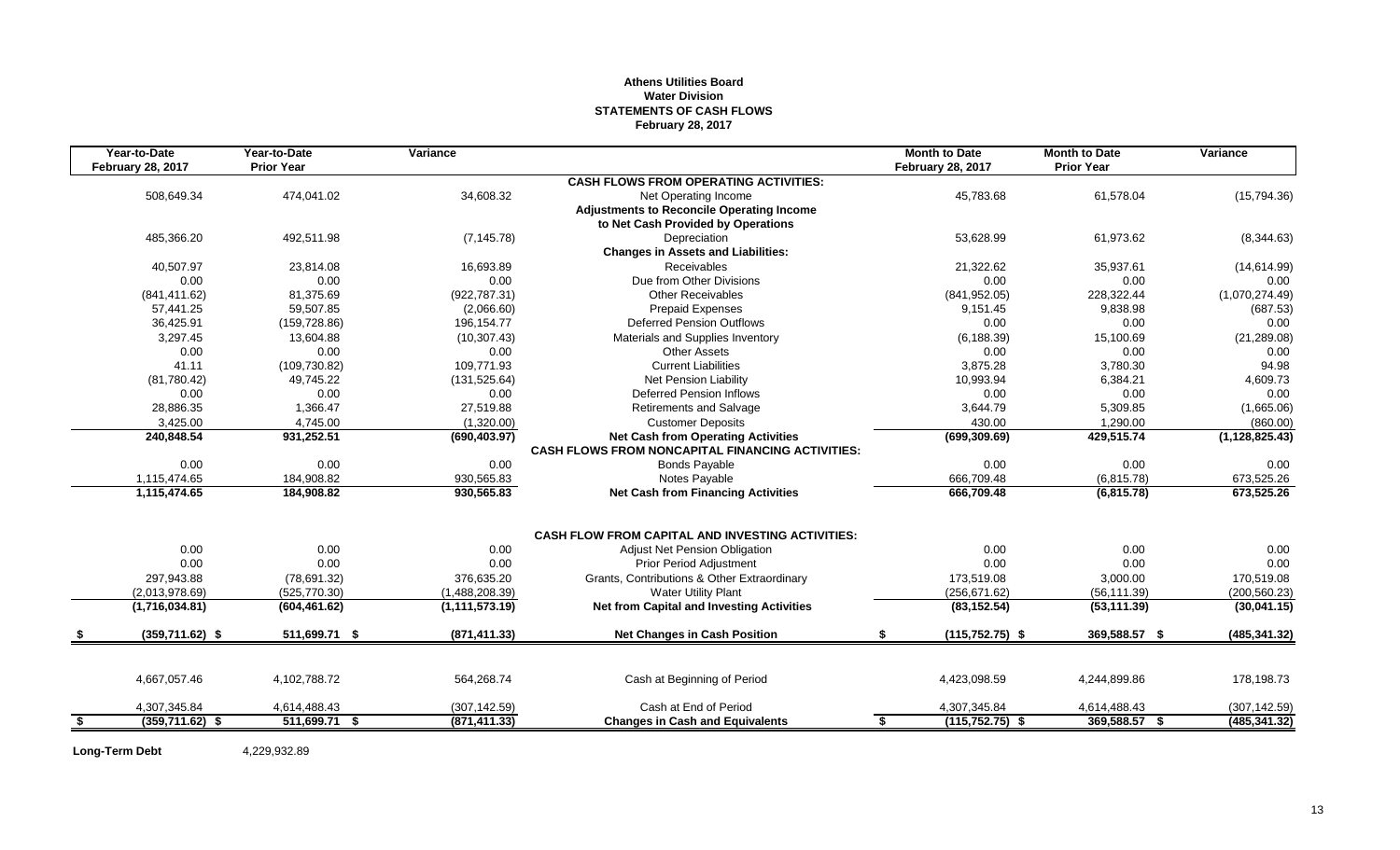# Athens Utilities Board Statistics Report February 28, 2017

| Water:                      |              |       |          |            |
|-----------------------------|--------------|-------|----------|------------|
|                             | Current      | Prior | %        | # Accounts |
| <b>INumber of services:</b> | <b>Month</b> | Year  | Change   | Change     |
| Residential                 | 6,807        | 6,800 | 0.10%    |            |
| Small Commercial            | 201,ا        | 1,202 | $-0.08%$ | (1)        |
| Large Commercial            | 35           | 35    | $0.00\%$ | $\Omega$   |
|                             | 8,043        | 8,037 | 0.07%    | 6          |

| Sales Volumes:            |                          | <b>Current Month</b> |            |           |                   |          |
|---------------------------|--------------------------|----------------------|------------|-----------|-------------------|----------|
| Gallonsx100               | <b>February 28, 2017</b> | <b>Prior Year</b>    | Change     | 2/28/2017 | <b>Prior Year</b> | Change   |
| Residential               | 244,521                  | 247,298              | 1.12%      | 2,195,315 | 2,095,512         | 4.76%    |
| <b>I</b> Small Commercial | 360,150                  | 421,269              | $-14.51%$  | 3,379,538 | 3,175,672         | 6.42%    |
| Large Commercial          | 77.218                   | 87.095               | $-11.34\%$ | 729,859   | 757.559           | $-3.66%$ |
|                           | 681.889                  | 755.662              | $-9.76%$   | 6,304,712 | 6.028.743         | 4.58%    |

| <b>Employment</b>  |                          |                   |                   |
|--------------------|--------------------------|-------------------|-------------------|
|                    | <b>February 28, 2017</b> | <b>Prior Year</b> | <b>Difference</b> |
| Employee Headcount | 15.00                    | 14.00             | 1.00              |
| <b>FTE</b>         | 15.65                    | 14.61             | 1.04              |
| Y-T-D FTE          | 15.03                    | 14.96             | 0.07              |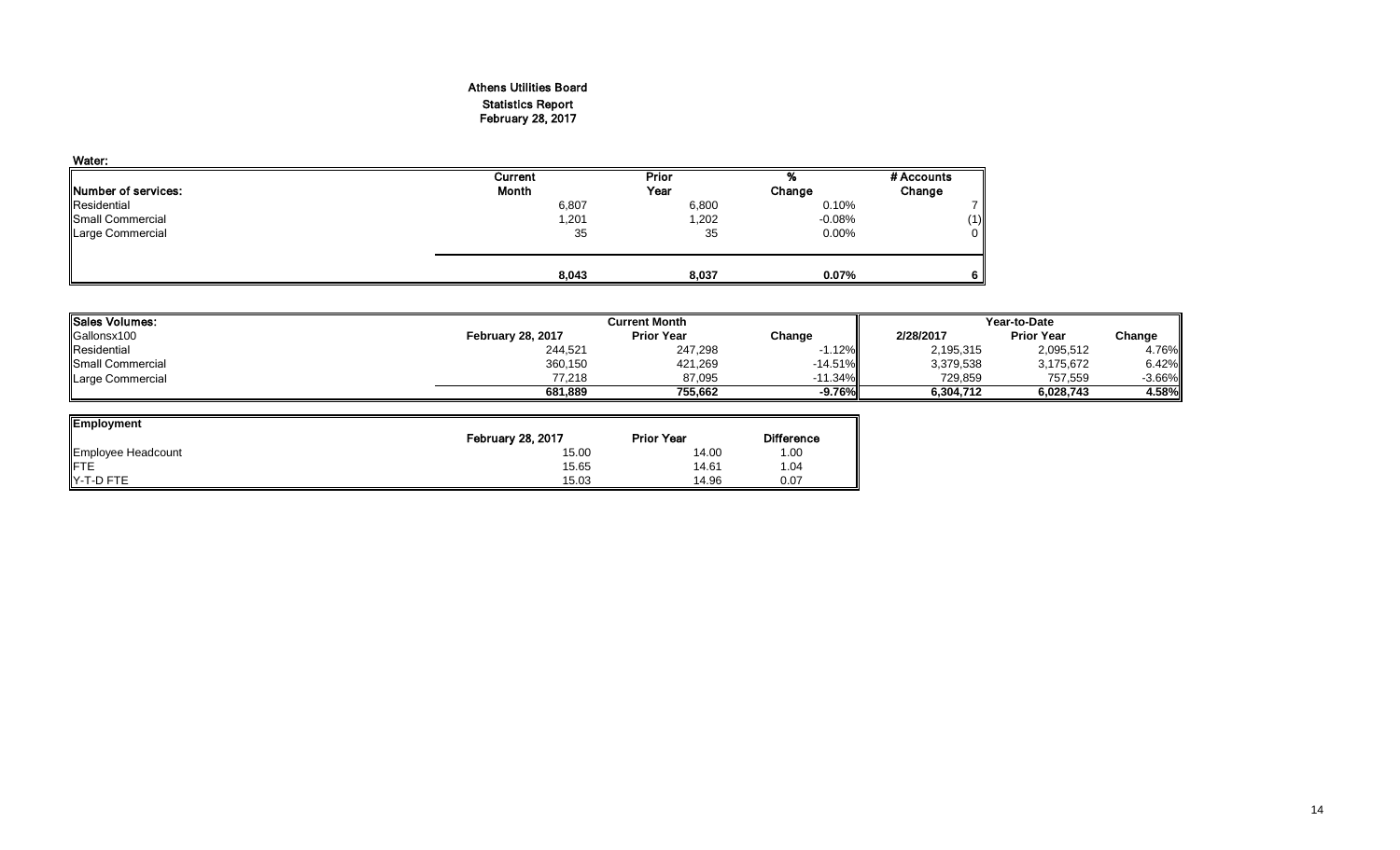|                                                 |    |                                         | <b>Athens Utilities Board</b><br><b>Water Division</b><br><b>Capital Budget</b><br>Month Ending as of February 28, 2017 |                                                |                                                    |                                          |
|-------------------------------------------------|----|-----------------------------------------|-------------------------------------------------------------------------------------------------------------------------|------------------------------------------------|----------------------------------------------------|------------------------------------------|
|                                                 |    | <b>Budget</b>                           | <b>Actual</b>                                                                                                           | Variance to date<br>Favorable<br>(Unfavorable) | <b>Estimated</b><br>% Project<br><b>Completion</b> | <b>Percent Budget</b><br><b>Expended</b> |
| <b>Planned Capital Improvements:</b>            |    |                                         |                                                                                                                         |                                                |                                                    |                                          |
| Boom Lift                                       |    | 40,000                                  | 37,958                                                                                                                  | 2,042                                          | 100.00%                                            | 94.90%                                   |
| Replace Truck 17 (2013 F150)                    |    | 45,000                                  |                                                                                                                         | 45,000                                         |                                                    |                                          |
| Water Project #3 (CR 186, 185)                  |    | 230,000                                 |                                                                                                                         | 230,000                                        |                                                    |                                          |
| <b>Repair Flocculator Drive</b>                 |    | 65,000                                  |                                                                                                                         | 65,000                                         |                                                    |                                          |
| <b>SRF Water Plant Renovation</b>               |    | 2,432,500                               | 1,600,892                                                                                                               | 831,608                                        | 60.00%                                             | 65.81%                                   |
| <b>Communications Tower</b>                     |    | 12,000                                  | 7,837                                                                                                                   | 4,163                                          | 50.00%                                             | 65.31%                                   |
| <b>Fence Spring Property</b>                    |    | 50,000                                  | 43,879                                                                                                                  | 6,121                                          | 100.00%                                            | 87.76%                                   |
| Replace pumps and roof at Niota Booster Station |    | 60,000                                  |                                                                                                                         | 60,000                                         |                                                    |                                          |
| Server, Switch, Data Processing Upgrades        |    | 15,600                                  | 12,093                                                                                                                  | 3,507                                          | 80.00%                                             | 77.52%                                   |
| Tap Machine                                     |    | 25,000                                  |                                                                                                                         | 25,000                                         |                                                    |                                          |
| Highway 30 Project                              |    | 145,000                                 | 486                                                                                                                     | 144,514                                        | 0.00%                                              | 0.34%                                    |
| Water Plant Building Maint and Lab Equipment    |    | 50,000                                  | 20,176                                                                                                                  | 29,824                                         | 20.00%                                             | 40.35%                                   |
| Meter Change Out (Large, Small and Testing)     |    | 35,000                                  | 14,124                                                                                                                  | 20,876                                         |                                                    | 40.35% Continuous                        |
| Reservoir and Pump Maintenance                  |    | 10,000                                  | 2,247                                                                                                                   | 7,753                                          |                                                    | 22.47% Continuous                        |
| <b>Water Line Extensions</b>                    |    | 300,000                                 | 102,798                                                                                                                 | 197,202                                        |                                                    | 34.27% Continuous                        |
| <b>Distribution Rehabilitation</b>              |    | 100,000                                 | 67,448                                                                                                                  | 32,552                                         |                                                    | 67.45% Continuous                        |
| Field and Safety Equipment                      |    | 25,000                                  | 7,213                                                                                                                   | 17,787                                         |                                                    | 28.85% Continuous                        |
| <b>Water Services</b>                           |    | 80,000                                  | 66,452                                                                                                                  | 13,548                                         |                                                    | 83.06% Continuous                        |
| Technology (SCADA, Computers)                   |    | 30,000                                  | 373                                                                                                                     | 29,627                                         |                                                    | 1.24% Continuous                         |
| <b>Total Planned Capital Improvements:</b>      | \$ | $3,750,100$ \$                          | 1,983,976 \$                                                                                                            | 1,766,124                                      |                                                    |                                          |
| <b>Other Assets:</b>                            |    |                                         |                                                                                                                         |                                                |                                                    |                                          |
| Replace Truck 56 (FY 2016)                      |    | 40,000.00                               | 34,750                                                                                                                  | 5,250                                          |                                                    |                                          |
| Communications Tower (2016 Budget)              |    | 13,903.00                               | 14,228                                                                                                                  | (325)                                          |                                                    |                                          |
| Other                                           |    |                                         | 7,083                                                                                                                   | (7,083)                                        |                                                    |                                          |
| <b>Total Other Assets:</b>                      |    | $40,000.00$ \$                          | $56,061$ \$                                                                                                             | (2, 158)                                       |                                                    |                                          |
| Totals:                                         | S. | 3,790,100 \$                            | 2,040,038 \$                                                                                                            | 1,763,965                                      |                                                    |                                          |
|                                                 |    | Percentage of Budget Spent Year-to-date |                                                                                                                         | 53.83%                                         |                                                    |                                          |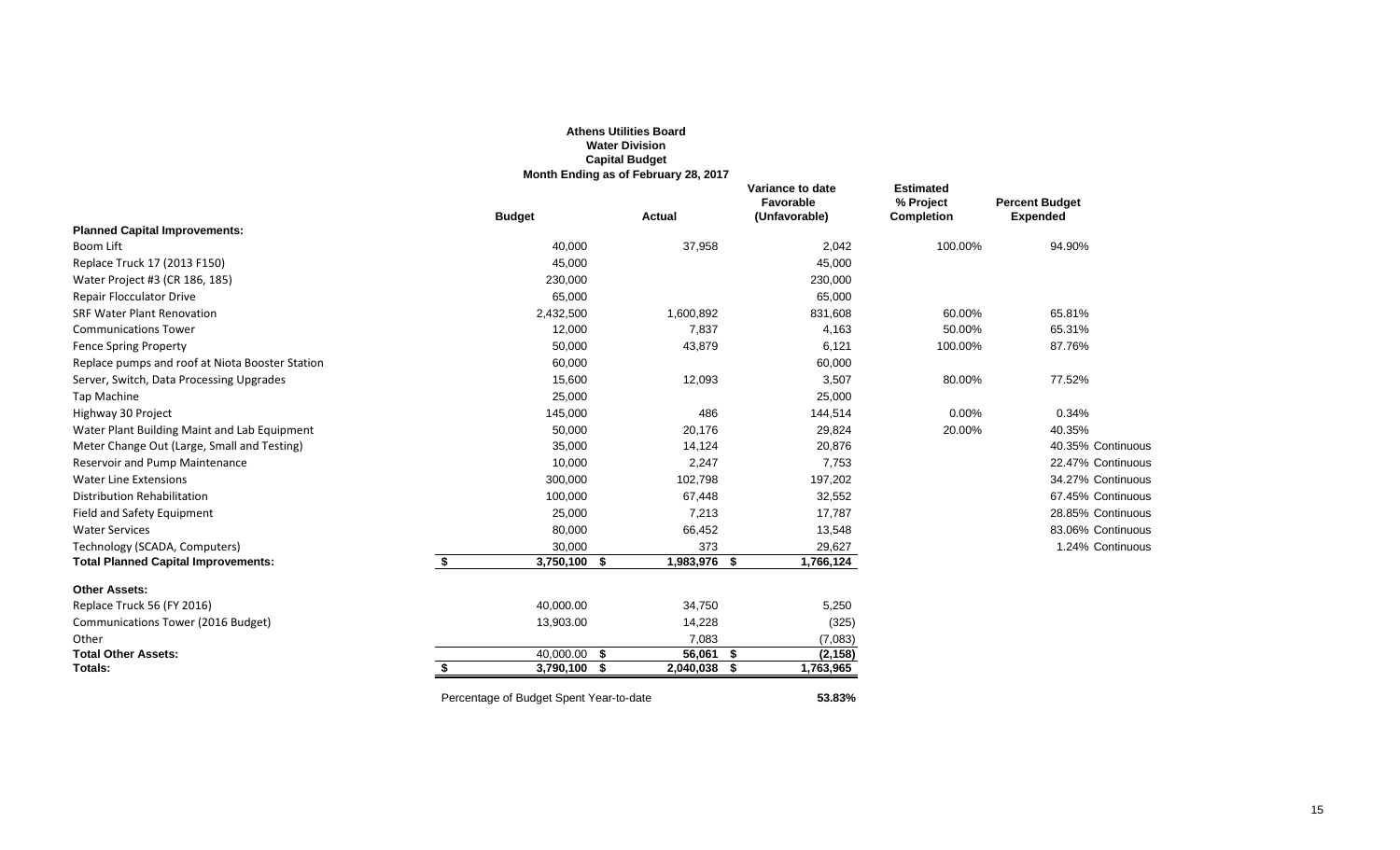#### **ATHENS UTILITIES BOARD GAS DIVISION BALANCE SHEET February 28, 2017**

| <b>Current Period</b>    | <b>Prior Year</b> | Change from       |                                                | <b>Current Period</b>    | Prior            | Change<br>from prior |
|--------------------------|-------------------|-------------------|------------------------------------------------|--------------------------|------------------|----------------------|
| <b>February 28, 2017</b> |                   | <b>Prior Year</b> |                                                | <b>February 28, 2017</b> | <b>Month</b>     | Month                |
|                          |                   |                   | Assets:                                        |                          |                  |                      |
| 5,031,363.94             | 7,397,715.25      | (2,366,351.31)    | Cash and Cash Equivalents                      | 5,031,363.94             | 4,878,637.65     | 152,726.29           |
| 657.390.45               | 946,090.79        | (288, 700.34)     | <b>Receivables</b>                             | 657,390.45               | 789.241.32       | (131, 850.87)        |
| 454.897.09               | 247,363.08        | 207.534.01        | Prepaid Expenses                               | 454.897.09               | 397.662.03       | 57,235.06            |
| 0.00                     | 0.00              | 0.00              | <b>Gas Unit Loans</b>                          | 0.00                     | 0.00             | 0.00                 |
| 112,195.02               | 106,555.82        | 5,639.20          | Materials and Supplies Inventory               | 112.195.02               | 112.005.42       | 189.60               |
| 6,255,846.50             | 8,697,724.94      | (2,441,878.44)    | <b>Total Current Assets</b>                    | 6,255,846.50             | 6,177,546.42     | 78,300.08            |
| 21,907,588.50            | 18,957,914.25     | 2,949,674.25      | Gas Utility Plant, at Cost                     | 21,907,588.50            | 21,852,585.38    | 55,003.12            |
| (7,891,425.05)           | (7,473,822.54)    | (417, 602.51)     | Less: Accumulated Depreciation                 | (7,891,425.05)           | (7,833,860.42)   | (57, 564.63)         |
| 14,016,163.45            | 11,484,091.71     | 2,532,071.74      | <b>Net Gas Utility Plant</b>                   | 14,016,163.45            | 14,018,724.96    | (2, 561.51)          |
| 235,366.32               | 258,044.83        | (22, 678.51)      | <b>Deferred Pension Outflows</b>               | 235,366.32               | 235,366.32       | 0.00                 |
| 20,507,376.27 \$         | 20,439,861.48 \$  | 67,514.79         | <b>Total Assets</b>                            | \$<br>20,507,376.27 \$   | 20,431,637.70 \$ | 75,738.57            |
|                          |                   |                   |                                                |                          |                  |                      |
|                          |                   |                   | <b>Liabilities and Retained Earnings:</b>      |                          |                  |                      |
| 0.00                     | 0.00              | 0.00              | Short Term Notes Payable                       | 0.00                     | 0.00             | 0.00                 |
| 493.898.32               | 478.518.21        | 15.380.11         | <b>Accounts Payable</b>                        | 493.898.32               | 592,180.28       | (98, 281.96)         |
| 103,840.00               | 112,805.00        | (8,965.00)        | <b>Customer Deposits</b>                       | 103,840.00               | 102,870.00       | 970.00               |
| 65.830.86                | 77.564.80         | (11, 733.94)      | <b>Accrued Liabilities</b>                     | 65,830.86                | 68.781.72        | (2,950.86)           |
| 663,569.18               | 668,888.01        | (5,318.83)        | <b>Total Current Liabilities</b>               | 663,569.18               | 763,832.00       | (100, 262.82)        |
| 289,595.29               | 287.103.49        | 2.491.80          | Net Pension Liability                          | 289,595.29               | 281,357.75       | 8,237.54             |
| 90,709.04                | 103,937.18        | (13, 228.14)      | Deferred Pension Inflows                       | 90,709.04                | 90,709.04        | 0.00                 |
| 19,463,502.76            | 19,379,932.80     | 83,569.96         | <b>Net Position</b>                            | 19,463,502.76            | 19,295,738.91    | 167,763.85           |
| 20,507,376.27 \$         | 20,439,861.48 \$  | 67.514.79         | <b>Total Liabilities and Retained Earnings</b> | 20,507,376.27 \$         | 20,431,637.70 \$ | 75,738.57            |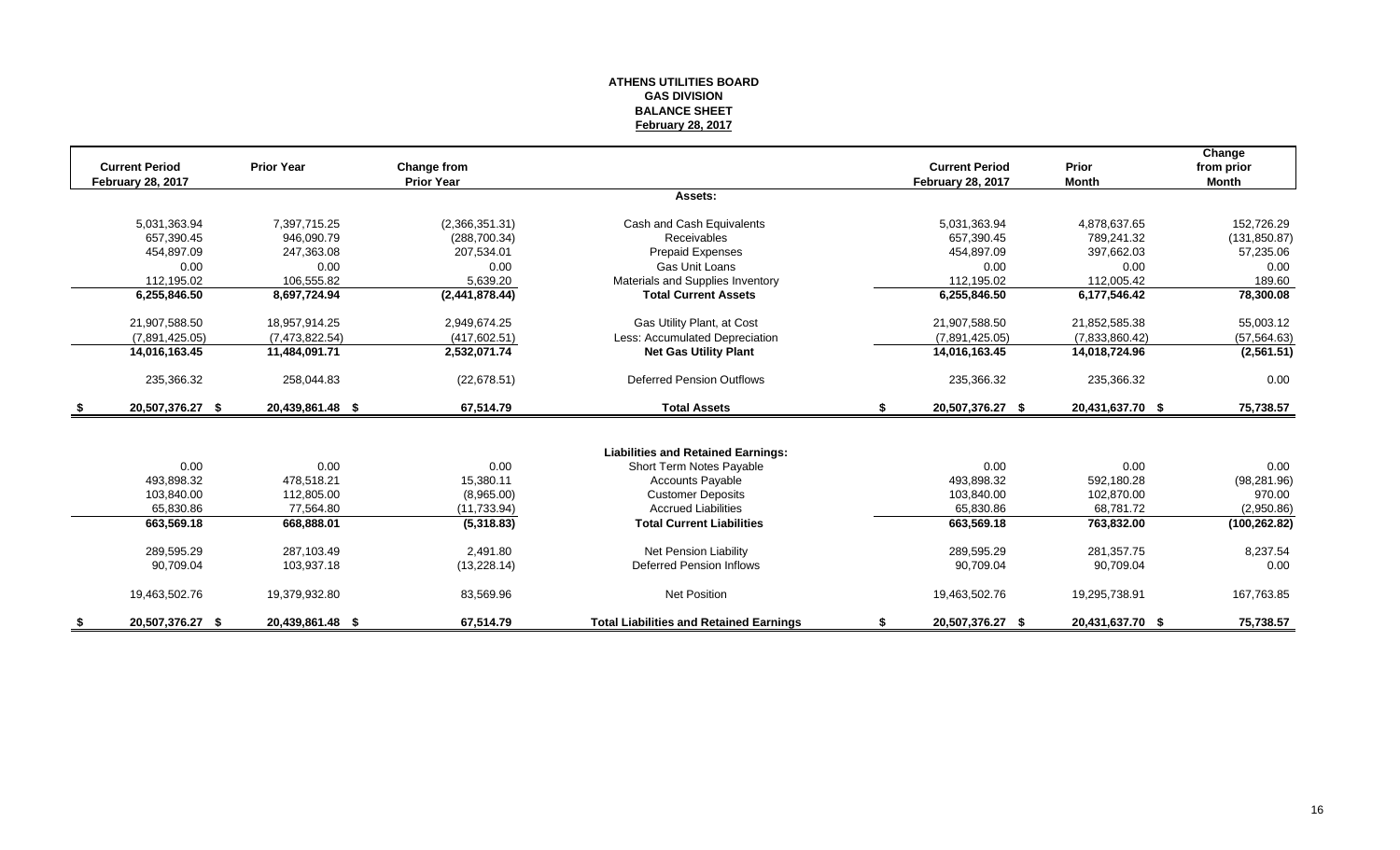# Athens Utilities Board Profit and Loss Statement - Gas February 28, 2017

|                          |                                   | Variance      |                                           | Current                  | Current           | Variance      |
|--------------------------|-----------------------------------|---------------|-------------------------------------------|--------------------------|-------------------|---------------|
| Year-to-Date             | Year-to-Date<br><b>Prior Year</b> | Favorable     |                                           | Month                    | Month             | Favorable     |
| <b>February 28, 2017</b> |                                   | (Unfavorable) | <b>REVENUE:</b>                           | <b>February 28, 2017</b> | <b>Prior Year</b> | (Unfavorable) |
| 1,338,860.77             | 1,386,970.84                      | (48, 110.07)  | Residential                               | 343.090.66               | 537,885.75        | (194, 795.09) |
| 971.774.43               | 938.899.30                        | 32.875.13     | <b>Small Commercial</b>                   | 199.308.86               | 322.214.10        | (122, 905.24) |
| 503,493.63               | 533,867.37                        | (30, 373.74)  | Large Commercial                          | 84,856.02                | 111,110.31        | (26, 254.29)  |
| 696,275.36               | 722,054.77                        | (25, 779.41)  | Interruptible                             | 95,156.80                | 106,948.37        | (11, 791.57)  |
| 12,820.84                | 26,310.55                         | (13, 489.71)  | <b>CNG</b>                                | 756.82                   | 3,973.16          | (3,216.34)    |
| 44,084.35                | 41,936.05                         | 2,148.30      | Fees and Other Gas Revenues               | 7,275.05                 | 6,538.52          | 736.53        |
| 3,567,309.38             | 3,650,038.88                      | (82, 729.50)  | <b>Total Revenue</b>                      | 730,444.21               | 1,088,670.21      | (358, 226.00) |
| 2,282,838.98             | 2,349,450.67                      | 66,611.69     | Purchased supply                          | 379,649.60               | 454,485.92        | 74,836.32     |
| 1,284,470.40             | 1,300,588.21                      | (16, 117.81)  | <b>Contribution Margin</b>                | 350,794.61               | 634,184.29        | (283, 389.68) |
|                          |                                   |               | <b>OPERATING EXPENSES:</b>                |                          |                   |               |
| 211,955.47               | 233,183.41                        | 21,227.94     | <b>Distribution Expense</b>               | 23,763.62                | 29,830.73         | 6,067.11      |
| 197,847.72               | 196,703.48                        | (1, 144.24)   | Customer Service and Customer Acct. Exp.  | 22,782.42                | 21,330.97         | (1,451.45)    |
| 411,131.48               | 404,716.10                        | (6, 415.38)   | Administrative and General Expense        | 44,676.04                | 40,202.03         | (4, 474.01)   |
| 820,934.67               | 834,602.99                        | 13,668.32     | <b>Total operating expenses</b>           | 91,222.08                | 91,363.73         | 141.65        |
|                          |                                   |               | <b>Maintenance Expense</b>                |                          |                   |               |
| 189,596.97               | 132,393.39                        | (57, 203.58)  | <b>Distribution Expense</b>               | 22,485.64                | 19,460.55         | (3,025.09)    |
| 4,654.95                 | 8,050.03                          | 3,395.08      | Administrative and General Expense        | 151.04                   | 2,549.25          | 2,398.21      |
| 194,251.92               | 140,443.42                        | (53,808.50)   | <b>Total Maintenance Expense</b>          | 22,636.68                | 22,009.80         | (626.88)      |
|                          |                                   |               | <b>Other Operating Expenses</b>           |                          |                   |               |
| 317,663.18               | 304,779.96                        | (12,883.22)   | Depreciation                              | 50,322.69                | 39,847.05         | (10, 475.64)  |
| 170,594.56               | 142,123.04                        | (28, 471.52)  | <b>Tax Equivalents</b>                    | 23,648.15                | 20,549.71         | (3,098.44)    |
| 488,257.74               | 446,903.00                        | (41, 354.74)  | <b>Total Other Operating Expenses</b>     | 73,970.84                | 60,396.76         | (13,574.08)   |
| 3,786,283.31             | 3,771,400.08                      | (14, 883.23)  | <b>Operating and Maintenance Expenses</b> | 567,479.20               | 628,256.21        | 60,777.01     |
| (218, 973.93)            | (121, 361.20)                     | (97, 612.73)  | <b>Operating Income</b>                   | 162,965.01               | 460.414.00        | (297, 448.99) |
| 15,958.81                | 18,882.79                         | (2,923.98)    | Other Income                              | 1,868.99                 | 1,497.50          | 371.49        |
| (203, 015.12)            | (102, 478.41)                     | (100, 536.71) | <b>Total Income</b>                       | 164,834.00               | 461,911.50        | (297, 077.50) |
| 24,039.80                | 12,950.42                         | (11,089.38)   | Miscellaneous Income Deductions           | (2,929.85)               | 12.96             | 2,942.81      |
| (227, 054.92)            | (115, 428.83)                     | (111, 626.09) | Net Income Before Extraordinary           | 167,763.85               | 461,898.54        | (294, 134.69) |
| 114.36                   | 39,900.00                         | (39, 785.64)  | Grants, Contributions, Extraordinary      | 0.00                     | 0.00              | 0.00          |
| $(226,940.56)$ \$        | $(75,528.83)$ \$                  | (151, 411.73) | <b>Change in Net Assets</b>               | 167,763.85 \$            | 461,898.54 \$     | (294, 134.69) |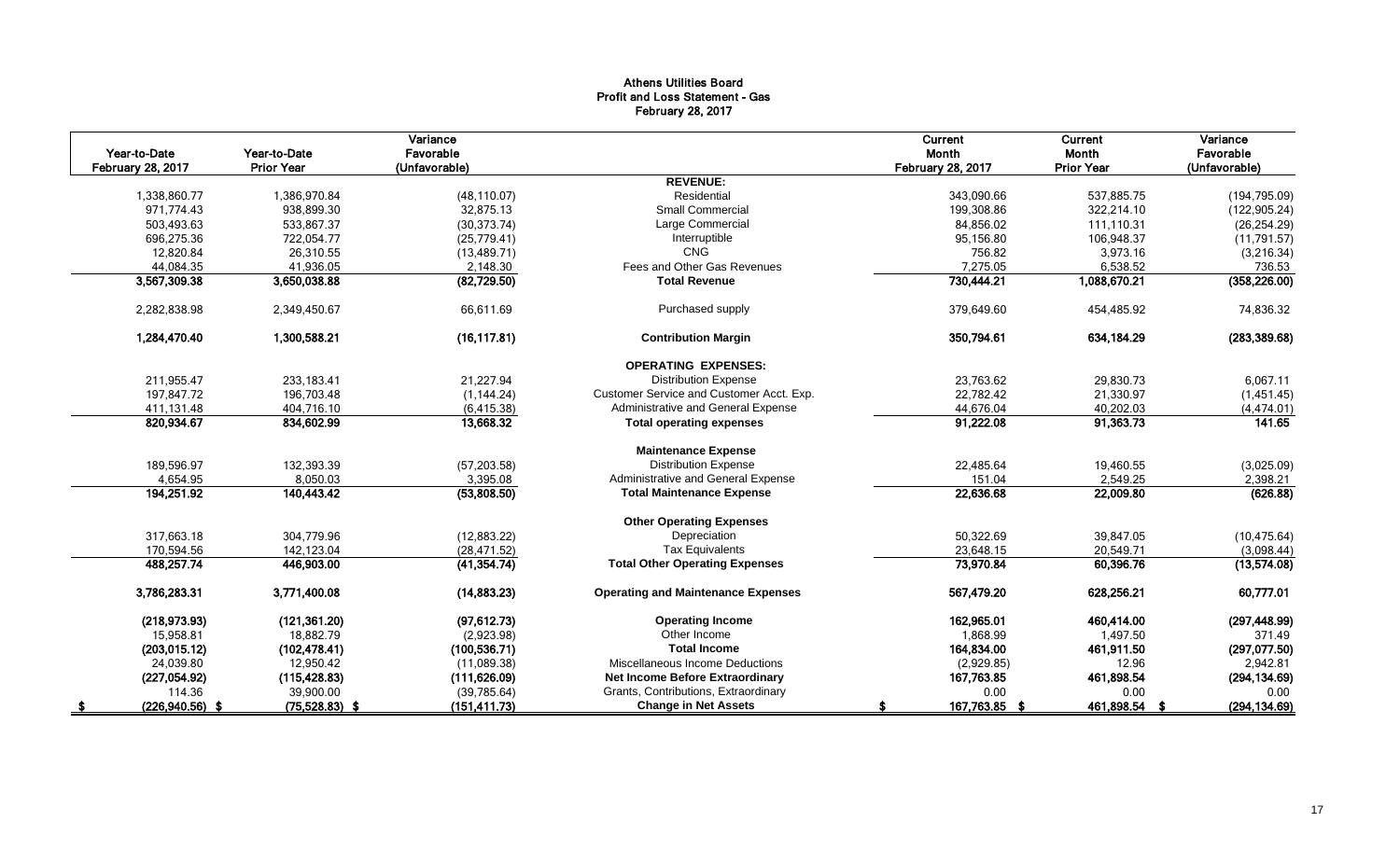# Athens Utilities Board Budget Comparison - Gas February 28, 2017

| Year-to-Date            | Year-to-Date       | $Y-T-D$       | <b>Description</b>                        | <b>Current Month</b> | <b>Monthly</b> | <b>Budget</b> |
|-------------------------|--------------------|---------------|-------------------------------------------|----------------------|----------------|---------------|
| February 28, 2017       | <b>Budget</b>      | Variance      |                                           | February 28, 2017    | <b>Budget</b>  | Variance      |
|                         |                    |               | <b>REVENUE:</b>                           |                      |                |               |
| 1,338,860.77            | 1,739,761.51       | (400, 900.74) | Residential                               | 343.090.66           | 561,693.13     | (218, 602.47) |
| 971,774.43              | 1,131,175.90       | (159, 401.47) | <b>Small Commercial</b>                   | 199,308.86           | 328,140.97     | (128, 832.11) |
| 503,493.63              | 563,070.17         | (59, 576.54)  | Large Commercial                          | 84,856.02            | 122.718.64     | (37,862.62)   |
| 696,275.36              | 805,085.02         | (108, 809.66) | Interruptible                             | 95,156.80            | 119,751.57     | (24, 594.77)  |
| 12,820.84               | 24,666.67          | (11, 845.83)  | <b>CNG</b>                                | 756.82               | 3,083.33       | (2,326.51)    |
| 44,084.35               | 47,687.22          | (3,602.87)    | Fees and Other Gas Revenues               | 7,275.05             | 6,622.46       | 652.59        |
| 3,567,309.38            | 4,311,446.49       | (744, 137.11) | <b>Total Revenue</b>                      | 730,444.21           | 1,142,010.11   | (411, 565.90) |
| 2,282,838.98            | 2,947,461.41       | 664,622.43    | Purchased supply                          | 379,649.60           | 571,061.61     | 191,412.01    |
| 1,284,470.40            | 1,363,985.08       | (79, 514.68)  | <b>Contribution Margin</b>                | 350,794.61           | 570,948.50     | (220, 153.89) |
|                         |                    |               | <b>OPERATING EXPENSES:</b>                |                      |                |               |
| 211,955.47              | 243,841.33         | 31,885.86     | <b>Distribution Expense</b>               | 23,763.62            | 25,734.40      | 1,970.78      |
| 197,847.72              | 196,398.05         | (1,449.67)    | Cust. Service and Cust. Acct. Expense     | 22,782.42            | 23,184.50      | 402.08        |
| 411,131.48              | 451.116.40         | 39,984.92     | Administrative and General Expense        | 44,676.04            | 54,274.12      | 9,598.08      |
| 820,934.67              | 891,355.78         | 70,421.11     | <b>Total operating expenses</b>           | 91,222.08            | 103,193.02     | 11,970.94     |
|                         |                    |               | <b>Maintenance Expense</b>                |                      |                |               |
| 189,596.97              | 144,026.12         | (45, 570.85)  | <b>Distribution Expense</b>               | 22,485.64            | 20,499.91      | (1,985.73)    |
| 4,654.95                | 7,774.30           | 3,119.35      | Administrative and General Expense        | 151.04               | 1,595.35       | 1,444.31      |
| 194,251.92              | 151,800.42         | (42, 451.50)  | <b>Total Maintenance Expense</b>          | 22,636.68            | 22,095.25      | (541.43)      |
|                         |                    |               | <b>Other Operating Expenses</b>           |                      |                |               |
| 317,663.18              | 311,194.61         | (6,468.57)    | Depreciation                              | 50,322.69            | 39,276.15      | (11,046.54)   |
| 170,594.56              | 142,338.28         | (28, 256.28)  | <b>Tax Equivalents</b>                    | 23,648.15            | 18,420.47      | (5,227.68)    |
| 488,257.74              | 453,532.90         | (34, 724.84)  | <b>Total Other Operating Expenses</b>     | 73,970.84            | 57,696.62      | (16, 274.22)  |
| 3,786,283.31            | 4,444,150.50       | 657,867.19    | <b>Operating and Maintenance Expenses</b> | 567,479.20           | 754,046.50     | 186,567.30    |
| (218, 973.93)           | (132, 704.01)      | (86, 269.92)  | <b>Operating Income</b>                   | 162,965.01           | 387.963.60     | (224, 998.59) |
| 15,958.81               | 19.620.37          | (3,661.56)    | Other Income                              | 1.868.99             | 11.245.17      | (9,376.18)    |
| (203, 015.12)           | (113,083.64)       | (89, 931.48)  | <b>Total Income</b>                       | 164,834.00           | 399,208.77     | (234, 374.77) |
| 24,039.80               | 5,100.89           | (18,938.91)   | Miscellaneous Income Deductions           | (2,929.85)           | (43.02)        | 2,886.83      |
| (227, 054.92)           | (118, 184.52)      | (108, 870.40) | <b>Net Before Extraordinary</b>           | 167,763.85           | 399,251.79     | (231, 487.94) |
| 114.36                  | 3,000.00           | (2,885.64)    | Grants, Contributions, Extraordinary      | 0.00                 | 375.00         | (375.00)      |
| $(226,940.56)$ \$<br>\$ | $(115, 184.52)$ \$ | (111, 756.04) | <b>Change in Net Assets</b>               | 167,763.85 \$<br>S.  | 399,626.79 \$  | (231, 862.94) |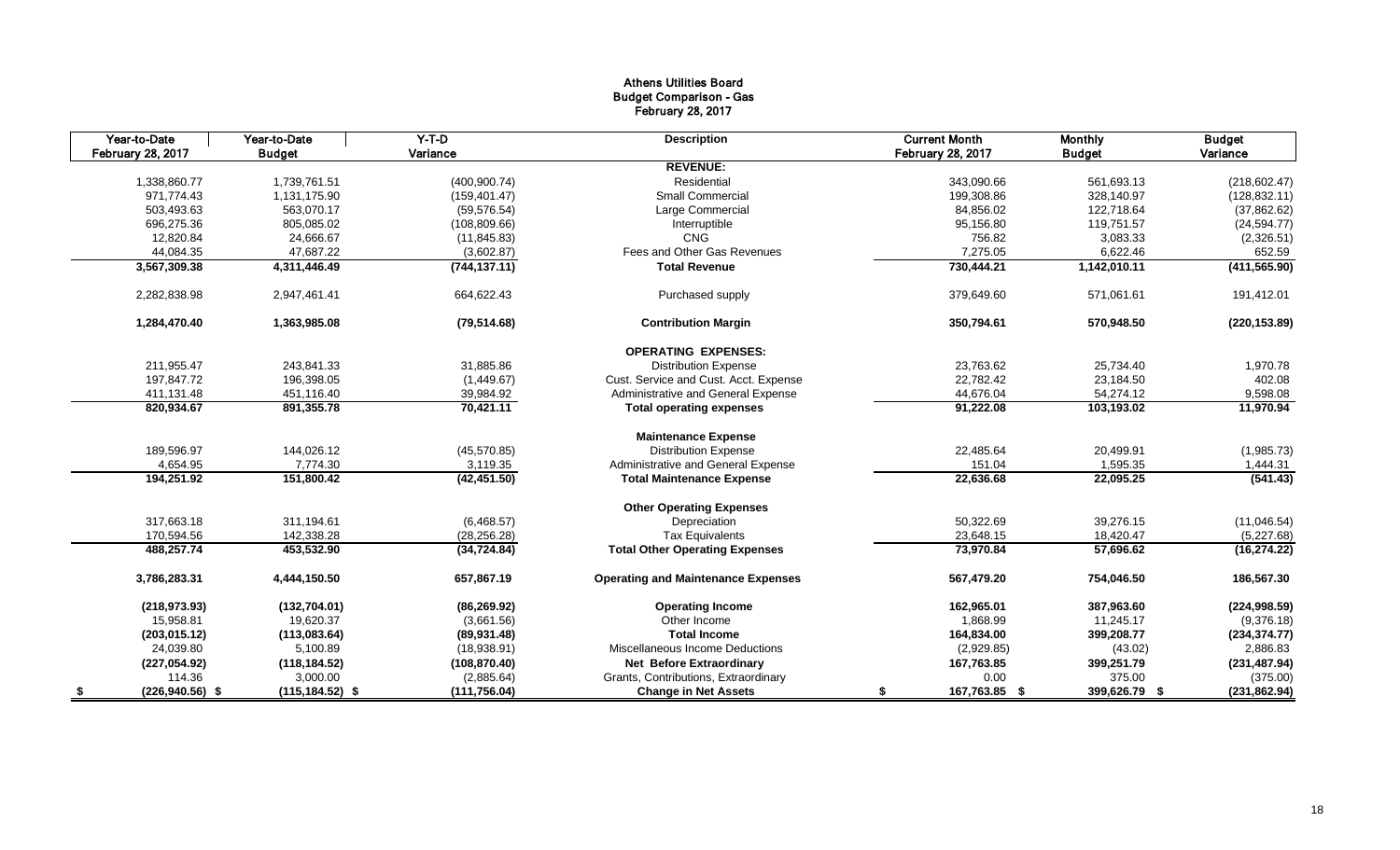# **Athens Utilities Board Gas Division STATEMENTS OF CASH FLOWS February 28, 2017**

| Year-to-Date             | Year-to-Date           | Variance             |                                                                                                                             | <b>Month to Date</b>     | <b>Month to Date</b> | Variance       |
|--------------------------|------------------------|----------------------|-----------------------------------------------------------------------------------------------------------------------------|--------------------------|----------------------|----------------|
| <b>February 28, 2017</b> | <b>Prior Year</b>      |                      |                                                                                                                             | <b>February 28, 2017</b> | <b>Prior Year</b>    |                |
|                          |                        |                      | <b>CASH FLOWS FROM OPERATING ACTIVITIES:</b>                                                                                |                          |                      |                |
| (227, 054.92)            | (115, 428.83)          | (111, 626.09)        | Net Operating Income                                                                                                        | 167,763.85               | 461,898.54           | (294, 134.69)  |
|                          |                        |                      | <b>Adjustments to Reconcile Operating Income</b><br>to Net Cash Provided by Operations:                                     |                          |                      |                |
| 317,663.18               | 304,779.96             | 12,883.22            | Depreciation                                                                                                                | 50,322.69                | 39,847.05            | 10,475.64      |
|                          |                        |                      |                                                                                                                             |                          |                      |                |
|                          |                        |                      | <b>Changes in Assets and Liabilities:</b>                                                                                   |                          |                      |                |
| (443, 183.19)            | (642, 186.29)          | 199,003.10           | <b>Receivables</b>                                                                                                          | 131,850.87               | (251,050.21)         | 382,901.08     |
| (109, 695.06)            | 137.019.33             | (246, 714.39)        | <b>Prepaid Expenses</b>                                                                                                     | (57, 235.06)             | 100,272.94           | (157, 508.00)  |
| 27,533.20                | (114, 463.34)          | 141,996.54           | <b>Deferred Pension Outflows</b>                                                                                            | 0.00                     | 0.00                 | 0.00           |
| (5,587.67)               | (4,687.87)             | (899.80)             | Materials and Supplies Inventories                                                                                          | (189.60)                 | (3,316.32)           | 3,126.72       |
| 182.984.98               | 183.478.40             | (493.42)             | Accounts Payable and Accrued Liabilities                                                                                    | (101, 232.82)            | (7.01)               | (101, 225.81)  |
| 850.00                   | 8,205.00               | (7,355.00)           | <b>Customer Deposits</b>                                                                                                    | 970.00                   | (585.00)             | 1,555.00       |
| (61, 787.96)             | 37,081.62              | (98, 869.58)         | <b>Net Pension Liabilities</b>                                                                                              | 8,237.54                 | 4,955.43             | 3,282.11       |
| 0.00                     | 0.00                   | 0.00                 | <b>Deferred Pension Inflows</b>                                                                                             | 0.00                     | 0.00                 | 0.00           |
| 48,013.28                | 43,071.86              | 4,941.42             | <b>Retirements and Salvage</b>                                                                                              | 7,241.94                 | 6,479.51             | 762.43         |
| 0.00                     | 0.00                   | 0.00                 | Gas Unit Loans                                                                                                              | 0.00                     | 0.00                 | 0.00           |
| (270, 264.16)            | (163, 130.16)          | (107, 134.00)        | <b>Net Cash from Operating Activities</b>                                                                                   | 207,729.41               | 358,494.93           | (150, 765.52)  |
|                          |                        |                      |                                                                                                                             |                          |                      |                |
|                          |                        |                      | <b>CASH FROM CAPITAL AND INVESTING ACTIVITIES:</b>                                                                          |                          |                      |                |
| 0.00                     | 0.00                   | 0.00                 | <b>Adjust Net Pension Obligation</b>                                                                                        | 0.00                     | 0.00                 | 0.00           |
| 0.00                     | 0.00                   | 0.00                 | <b>Prior Period Adjustment</b>                                                                                              | 0.00                     | 0.00                 | 0.00           |
| 114.36                   | 39,900.00              | (39, 785.64)         | Grants, Contributions & Other Extraordinary Income (Expense)                                                                | 0.00                     | 0.00                 | 0.00           |
| (481, 021.08)            | (2,703,368.62)         | 2,222,347.54         | Changes in Gas Utility Plant                                                                                                | (55,003.12)              | (488,079.34)         | 433,076.22     |
|                          |                        |                      |                                                                                                                             |                          |                      | 433,076.22     |
|                          |                        |                      |                                                                                                                             |                          |                      |                |
|                          |                        |                      |                                                                                                                             |                          |                      | 0.00           |
|                          |                        |                      |                                                                                                                             |                          |                      |                |
| $(751, 170.88)$ \$       | $(2,826,598.78)$ \$    | 2,075,427.90         | <b>Net Changes in Cash Position</b>                                                                                         | \$<br>152,726.29 \$      | $(129, 584.41)$ \$   | 282,310.70     |
| 5,782,534.82             | 10,224,314.03          | (4,441,779.21)       | Cash at Beginning of Period                                                                                                 | 4,878,637.65             | 7,527,299.66         | (2,648,662.01) |
|                          |                        |                      |                                                                                                                             |                          |                      |                |
| 5,031,363.94             | 7,397,715.25           | (2,366,351.31)       | Cash at End of Period                                                                                                       | 5,031,363.94             | 7,397,715.25         | (2,366,351.31) |
| $(751, 170.88)$ \$       | $(2,826,598.78)$ \$    | 2,075,427.90         | <b>Changes in Cash and Equivalents</b>                                                                                      | 152,726.29 \$            | $(129, 584.41)$ \$   | 282,310.70     |
| (480, 906.72)<br>0.00    | (2,663,468.62)<br>0.00 | 2,182,561.90<br>0.00 | Net Cash from Capital and Related Investing Activities<br><b>Cash from Financing Activities</b><br>Short Term Notes Payable | (55,003.12)<br>0.00      | (488,079.34)<br>0.00 |                |

**Long-Term Debt** \$0.00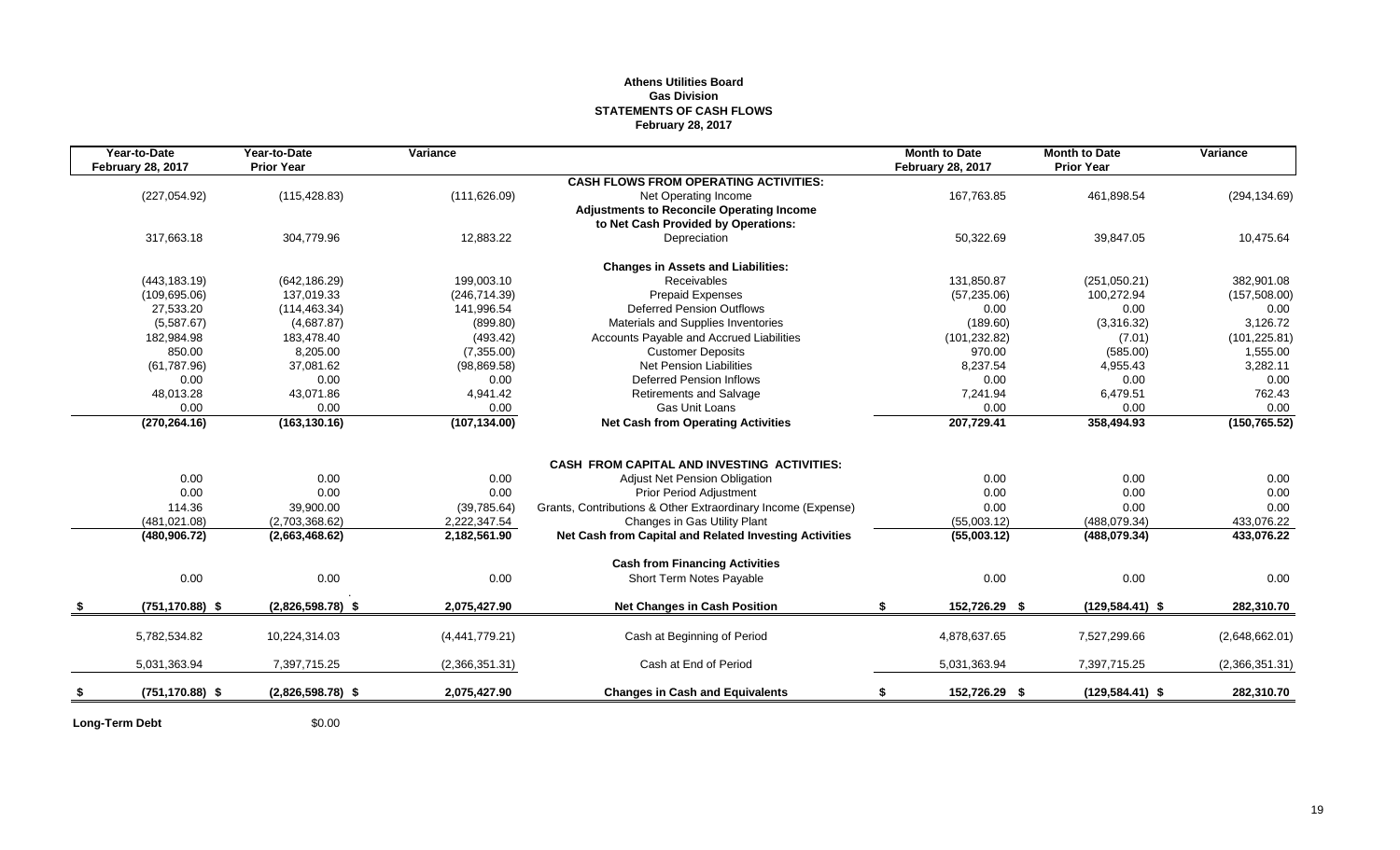#### Athens Utilities Board Statistics Report February 28, 2017

| Gas:                |         |       |          |            |
|---------------------|---------|-------|----------|------------|
|                     | Current | Prior |          | # Accounts |
| Number of services: | Month   | Year  | Change   | Change     |
| Residential         | 5,338   | 5,337 | 0.02%    |            |
| Small Commercial    | 891     | 898   | $-0.78%$ |            |
| Large Commercial    | 9       |       | $0.00\%$ |            |
| Interruptible       |         |       | 0.00%    |            |
| <b>CNG</b>          |         |       | 0.00%    |            |
| Total Services      | 6,245   | 6,251 | $-0.10%$ | -6         |

| Sales Volumes:   |           | <b>Current Month</b> |            |           | Year-to-Date      |           |  |
|------------------|-----------|----------------------|------------|-----------|-------------------|-----------|--|
| Units Sold       | 2/28/2017 | <b>Prior Year</b>    | Change     | 2/28/2017 | <b>Prior Year</b> | Change    |  |
| Residential      | 348,061   | 569,865              | $-38.92%$  | 1,221,357 | 1,283,613         | $-4.85%$  |  |
| Small Commercial | 254,711   | 423,131              | $-39.80\%$ | 1,209,747 | 1,176,103         | 2.86%     |  |
| Large Commercial | 122,550   | 163,789              | $-25.18%$  | 725,730   | 785,588           | $-7.62%$  |  |
| Interruptible    | 189,847   | 221,322              | $-14.22\%$ | 1,412,210 | 1,456,259         | $-3.02%$  |  |
| <b>CNG</b>       | 1,659     | 4,015                | $-58.68\%$ | 19,199    | 29,583            | $-35.10%$ |  |
|                  | 916,828   | 1.382.122            | $-33.67%$  | 4,588,243 | 4,731,146         | $-3.02%$  |  |

 $\overline{\phantom{0}}$ 

| Employment                     |                          |                   |                   |
|--------------------------------|--------------------------|-------------------|-------------------|
|                                | <b>February 28, 2017</b> | <b>Prior Year</b> | <b>Difference</b> |
| Employee Headcount             | 9.00                     | 9.00              | 0.00              |
| <b>IFTE</b>                    | 9.47                     | 9.71              | $-0.24$           |
| $\blacktriangleright$ -T-D FTE | 9.62                     | 9.55              | 0.07              |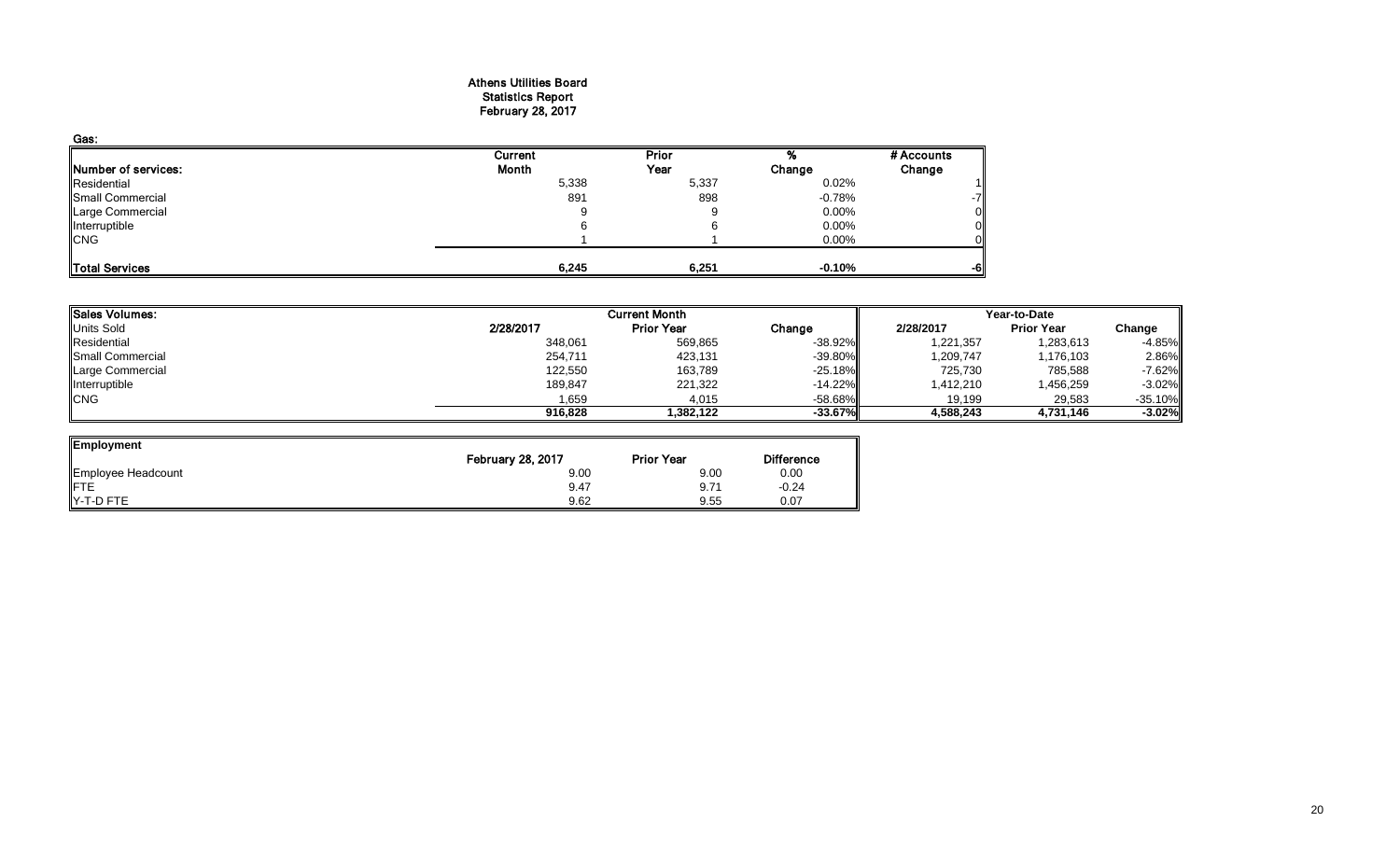|                                                                              |                                         | <b>Gas Division</b><br><b>Capital Budget</b><br>Month Ending as of February 28, 2017 |                                                |                                                    |                                          |
|------------------------------------------------------------------------------|-----------------------------------------|--------------------------------------------------------------------------------------|------------------------------------------------|----------------------------------------------------|------------------------------------------|
|                                                                              | <b>Budget</b>                           | <b>Actual</b>                                                                        | Variance to date<br>Favorable<br>(Unfavorable) | <b>Estimated</b><br>% Project<br><b>Completion</b> | <b>Percent Budget</b><br><b>Expended</b> |
| <b>Planned Capital Improvements:</b>                                         |                                         |                                                                                      |                                                |                                                    |                                          |
| Truck 53 (2009)                                                              | 40,000                                  |                                                                                      | 40,000                                         |                                                    |                                          |
| New City Gate - Northern McMinn Co - Co Rd 406                               | 1,603,300                               | 295,324                                                                              | 1,307,976                                      | 17%                                                | 18.42%                                   |
| Upgrading Cathodic Protection Field -                                        | 15,000                                  |                                                                                      | 15,000                                         |                                                    |                                          |
| <b>Replace Equipment Trailer</b>                                             | 12,000                                  |                                                                                      | 12,000                                         |                                                    |                                          |
| Uprate Cumber Hills 20 psi to 50 psi<br><b>Replace Mechanical Correctors</b> | 25,000<br>10,000                        | 8,473                                                                                | 25,000<br>1,527                                | 20%                                                | 84.73%                                   |
| Replace Leak Machines                                                        | 10,000                                  |                                                                                      | 10,000                                         |                                                    |                                          |
| Replace 200' of Drill Steel for Directional Drill                            | 6,000                                   | 8,578                                                                                | (2,578)                                        | 100%                                               | 142.97%                                  |
| Replace Locating System for Directional Drill                                | 18,000                                  |                                                                                      | 18,000                                         |                                                    |                                          |
| Rail Head Bit (rock) for direct drill                                        | 12,000                                  | 2,494                                                                                | 9,506                                          | 100%                                               | 20.78%                                   |
| Replace Pressure Chart Co Rd 432                                             | 6,500                                   |                                                                                      | 6,500                                          |                                                    |                                          |
| Hot Water Replacement Program                                                | 25,000                                  |                                                                                      | 25,000                                         |                                                    |                                          |
| Convert to Utility Center to NIS                                             | 2,000                                   |                                                                                      | 2,000                                          |                                                    |                                          |
| Server, Switch, Data Processing Upgrades                                     | 12,350                                  | 9,191                                                                                | 3,159                                          | 80%                                                | 74.42%                                   |
| <b>Communications Tower</b>                                                  | 9,500                                   |                                                                                      | 9,500                                          | 50%                                                |                                          |
| System Improvement                                                           | 60,000                                  | 23,157                                                                               | 36,843                                         |                                                    | 38.60% Continuous                        |
| Main                                                                         | 100,000                                 | 25,054                                                                               | 74,946                                         |                                                    | 25.05% Continuous                        |
| Services                                                                     | 130,000                                 | 107,064                                                                              | 22,936                                         |                                                    | 82.36% Continuous                        |
| <b>Total Planned Capital Improvements:</b>                                   | 2,096,650 \$<br>S.                      | 479,335 \$                                                                           | 1,617,315                                      |                                                    |                                          |
| <b>Other Assets:</b>                                                         |                                         |                                                                                      |                                                |                                                    |                                          |
| Other                                                                        |                                         | 25,140                                                                               | (25, 140)                                      |                                                    |                                          |
| <b>Total Other Assets:</b>                                                   |                                         | $25,140$ \$                                                                          | (25, 140)                                      |                                                    |                                          |
| Totals:                                                                      | $2,096,650$ \$                          | $504,475$ \$                                                                         | 1,592,175                                      |                                                    |                                          |
|                                                                              | Percentage of Budget Spent Year-to-date |                                                                                      | 24.06%                                         |                                                    |                                          |

**Athens Utilities Board**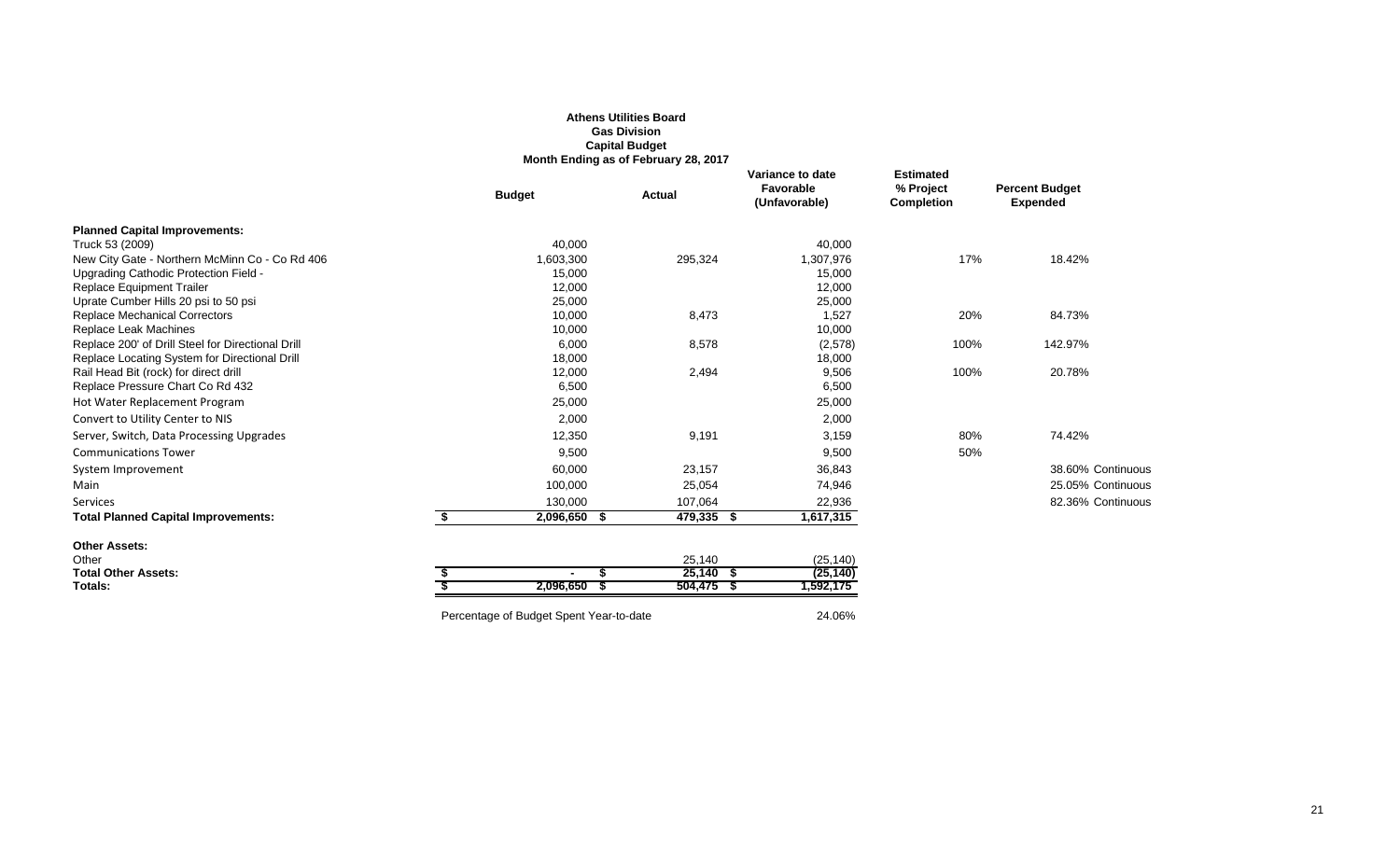#### **ATHENS UTILITIES BOARD WASTEWATER DIVISION BALANCE SHEET February 28, 2017**

| <b>Current Period</b>    |                  | <b>Prior Year</b> | Change from       |                                            | <b>Current Period</b>    | Prior            | Change<br>from prior |
|--------------------------|------------------|-------------------|-------------------|--------------------------------------------|--------------------------|------------------|----------------------|
| <b>February 28, 2017</b> |                  |                   | <b>Prior Year</b> |                                            | <b>February 28, 2017</b> | <b>Month</b>     | <b>Month</b>         |
|                          |                  |                   |                   | Assets:                                    |                          |                  |                      |
|                          | 4,832,747.86     | 4,478,234.51      | 354.513.35        | Cash and Cash Equivalents                  | 4,832,747.86             | 4,690,299.40     | 142.448.46           |
|                          | 362,826.02       | 387,335.65        | (24, 509.63)      | Receivables                                | 362,826.02               | 405,716.71       | (42,890.69)          |
|                          | 0.00             | 0.00              | 0.00              | Short Term Balances Due from Other Div.    | 0.00                     | 0.00             | 0.00                 |
|                          | 66,890.44        | 62,972.30         | 3.918.14          | <b>Prepaid Expenses</b>                    | 66,890.44                | 82,635.01        | (15,744.57)          |
|                          | 264,619.82       | 332,300.01        | (67,680.19)       | Materials and Supplies Inventory           | 264,619.82               | 269,299.53       | (4,679.71)           |
|                          | 5,527,084.14     | 5,260,842.47      | 266,241.67        | <b>Total Current Assets</b>                | 5,527,084.14             | 5,447,950.65     | 79,133.49            |
|                          | 0.00             | 0.00              | 0.00              | Bond and Interest Sinking Fund and Reserve | 0.00                     | 0.00             | 0.00                 |
|                          | 0.00             | 0.00              | 0.00              | Reserve and Other                          | 0.00                     | 0.00             | 0.00                 |
|                          | 0.00             | 0.00              | 0.00              | <b>Total Restricted Assets</b>             | 0.00                     | 0.00             | 0.00                 |
|                          | 0.00             | 440,812.49        | (440, 812.49)     | Debt Issue Costs, Net of Amortization      | 0.00                     | 0.00             | 0.00                 |
|                          | 391,243.19       | 0.00              | 391,243.19        | <b>Deferred Pension Outflows</b>           | 391,243.19               | 391,243.19       | 0.00                 |
| 52,777,356.94            |                  | 52,766,958.75     | 10,398.19         | Sewer Utility Plant, at Cost               | 52,777,356.94            | 52,725,449.10    | 51,907.84            |
|                          | (17,783,803.10)  | (17,318,017.90)   | (465, 785.20)     | Less: Accumulated Depreciation             | (17,783,803.10)          | (17,657,069.38)  | (126, 733.72)        |
| 34,993,553.84            |                  | 35,448,940.85     | (455, 387.01)     | <b>Net Sewer Utility Plant</b>             | 34,993,553.84            | 35,068,379.72    | (74, 825.88)         |
| 35,384,797.03            |                  | 35,889,753.34     | (504, 956.31)     | <b>Total Long Term Assets</b>              | 35,384,797.03            | 35,459,622.91    | (74, 825.88)         |
|                          | 40,911,881.17 \$ | 41,150,595.81 \$  | (238, 714.64)     | <b>Total Assets</b>                        | 40,911,881.17 \$<br>S.   | 40,907,573.56 \$ | 4,307.61             |
|                          |                  |                   |                   | <b>Liabilities and Retained Earnings:</b>  |                          |                  |                      |
|                          | 13,449.87        | 6,566.52          | 6,883.35          | <b>Accounts Payable</b>                    | 13,449.87                | 21,603.00        | (8, 153.13)          |
|                          | 59,150.00        | 59,400.00         | (250.00)          | <b>Customer Deposits</b>                   | 59,150.00                | 59,055.00        | 95.00                |
|                          | 119,654.60       | 140,510.67        | (20, 856.07)      | <b>Other Current Liabilities</b>           | 119,654.60               | 116,185.36       | 3,469.24             |
|                          | 192,254.47       | 206,477.19        | (14, 222.72)      | <b>Total Current Liabilities</b>           | 192,254.47               | 196,843.36       | (4,588.89)           |
|                          | 0.00             | 0.00              | 0.00              | <b>Bonds Payable</b>                       | 0.00                     | 0.00             | 0.00                 |
|                          | 2,171,010.07     | 2,296,511.73      | (125, 501.66)     | Notes Payable - State of Tennessee         | 2,171,010.07             | 2,181,585.12     | (10, 575.05)         |
| 15,751,487.89            |                  | 16,243,085.89     | (491, 598.00)     | Notes Payable - Other                      | 15,751,487.89            | 15,751,487.89    | 0.00                 |
|                          | 465,417.36       | 486.268.90        | (20, 851.54)      | <b>Net Pension Liability</b>               | 465,417.36               | 453,882.85       | 11,534.51            |
|                          | 149,073.33       | 176,540.37        | (27, 467.04)      | <b>Deferred Pension Inflows</b>            | 149,073.33               | 149,073.33       | 0.00                 |
| 18,536,988.65            |                  | 19,202,406.89     | (665, 418.24)     | <b>Total Long Term Liabilities</b>         | 18,536,988.65            | 18,536,029.19    | 959.46               |
| 22,182,638.05            |                  | 21,741,711.73     | 440,926.32        | <b>Net Position</b>                        | 22,182,638.05            | 22,174,701.01    | 7,937.04             |
| -\$                      | 40,911,881.17 \$ | 41,150,595.81 \$  | (238, 714.64)     | <b>Total Liabilities and Net Assets</b>    | 40,911,881.17 \$<br>£.   | 40,907,573.56 \$ | 4,307.61             |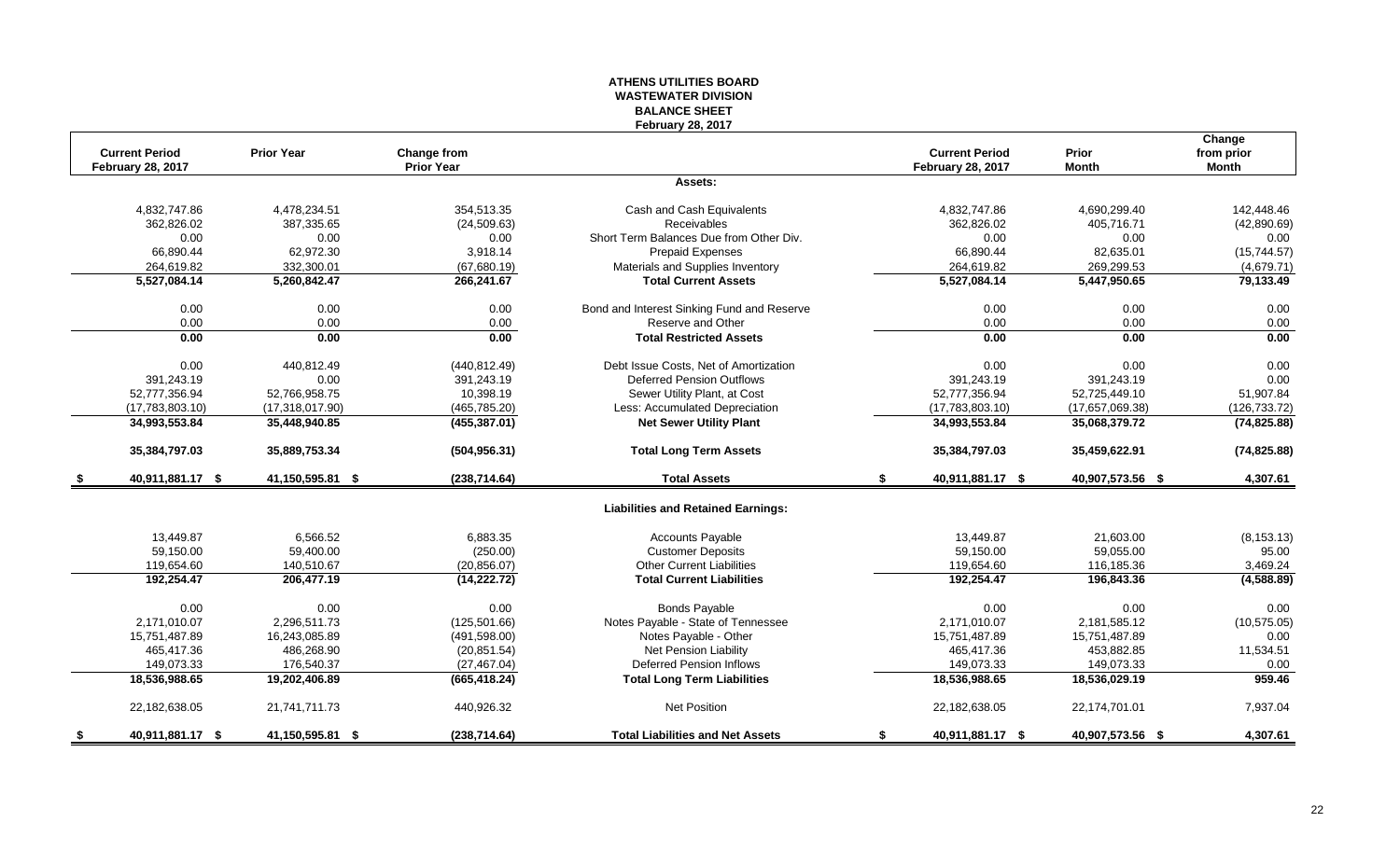# Athens Utilities Board Profit and Loss Statement - Wastewater February 28, 2017

| Year-to-Date<br><b>February 28, 2017</b> | Year-to-Date<br><b>Prior Year</b> | Variance<br>Favorable<br>(Unfavorable) |                                            | Current<br>Month<br><b>February 28, 2017</b> | Current<br>Month<br><b>Prior Year</b> | Variance<br>Favorable<br>(Unfavorable) |
|------------------------------------------|-----------------------------------|----------------------------------------|--------------------------------------------|----------------------------------------------|---------------------------------------|----------------------------------------|
|                                          |                                   |                                        | <b>REVENUE:</b>                            |                                              |                                       |                                        |
| 1,289,338.53                             | 1,257,302.80                      | 32,035.73                              | Residential                                | 156,321.17                                   | 157,211.65                            | (890.48)                               |
| 1,018,075.59                             | 1,027,639.08                      | (9,563.49)                             | <b>Small Commercial</b>                    | 120,440.92                                   | 131,894.63                            | (11, 453.71)                           |
| 1,019,049.09                             | 1,045,533.03                      | (26, 483.94)                           | Large Commercial                           | 115,108.09                                   | 128,325.34                            | (13, 217.25)                           |
| 103,883.60                               | 126,062.91                        | (22, 179.31)                           | Other                                      | 12,095.63                                    | 12,540.07                             | (444.44)                               |
| 3,430,346.81                             | 3,456,537.82                      | (26, 191.01)                           | <b>Total Revenue</b>                       | 403,965.81                                   | 429,971.69                            | (26,005.88)                            |
|                                          |                                   |                                        | <b>OPERATING AND MAINTENANCE EXPENSES:</b> |                                              |                                       |                                        |
| 789,950.98                               | 821,429.82                        | 31,478.84                              | Sewer Treatment Plant Expense              | 97,007.59                                    | 93,078.12                             | (3,929.47)                             |
| 41,292.89                                | 57,742.46                         | 16,449.57                              | <b>Pumping Station Expense</b>             | 5,653.33                                     | 7,536.44                              | 1,883.11                               |
| 177,319.46                               | 180,590.12                        | 3,270.66                               | <b>General Expense</b>                     | 26,473.59                                    | 24,925.53                             | (1,548.06)                             |
| 91,354.25                                | 87,533.04                         | (3,821.21)                             | Cust. Service and Cust. Acct. Expense      | 11,086.40                                    | 10,390.35                             | (696.05)                               |
| 615,429.40                               | 581,937.99                        | (33, 491.41)                           | Administrative and General Expense         | 75,397.02                                    | 72,802.92                             | (2,594.10)                             |
| 1,715,346.98                             | 1,729,233.43                      | 13,886.45                              | <b>Total Operating Expenses</b>            | 215,617.93                                   | 208,733.36                            | (6,884.57)                             |
|                                          |                                   |                                        | <b>Maintenance Expense</b>                 |                                              |                                       |                                        |
| 117,113.20                               | 152.584.63                        | 35,471.43                              | Sewer Treatment Plant Expense              | 16,299.81                                    | 19,881.58                             | 3,581.77                               |
| 48,041.09                                | 45,383.42                         | (2,657.67)                             | <b>Pumping Station Expense</b>             | 5,349.46                                     | 3,450.35                              | (1,899.11)                             |
| 139,524.78                               | 161,559.57                        | 22,034.79                              | <b>General Expense</b>                     | 27,867.04                                    | 22,670.55                             | (5, 196.49)                            |
| 2,059.20                                 | 3,543.00                          | 1,483.80                               | Administrative and General Expense         | 170.71                                       | 387.56                                | 216.85                                 |
| 306,738.27                               | 363,070.62                        | 56,332.35                              | <b>Total Maintenance Expense</b>           | 49,687.02                                    | 46,390.04                             | (3,296.98)                             |
|                                          |                                   |                                        | <b>Other Operating Expenses</b>            |                                              |                                       |                                        |
| 968,827.10                               | 1,070,524.60                      | 101,697.50                             | Depreciation                               | 120,432.12                                   | 133,469.96                            | 13,037.84                              |
| 968,827.10                               | 1,070,524.60                      | 101,697.50                             | <b>Total Other Operating Expenses</b>      | 120,432.12                                   | 133,469.96                            | 13,037.84                              |
| 2,990,912.35                             | 3,162,828.65                      | 171,916.30                             | <b>Operating and Maintenance Expenses</b>  | 385,737.07                                   | 388,593.36                            | 2,856.29                               |
| 439,434.46                               | 293.709.17                        | 145,725.29                             | <b>Operating Income</b>                    | 18,228.74                                    | 41,378.33                             | (23, 149.59)                           |
| 12,413.96                                | 16,481.99                         | (4,068.03)                             | Other Income                               | 1,555.79                                     | 478.40                                | 1,077.39                               |
| 451,848.42                               | 310,191.16                        | 141,657.26                             | <b>Total Income</b>                        | 19,784.53                                    | 41,856.73                             | (22,072.20)                            |
| 7,196.90                                 | 10,279.40                         | 3,082.50                               | Other Expense                              | (2,946.50)                                   | 8.00                                  | 2,954.50                               |
| 444,651.52                               | 299,911.76                        | 144,739.76                             | Net Income Before Debt Expense             | 22,731.03                                    | 41,848.73                             | (19, 117.70)                           |
|                                          |                                   |                                        | <b>DEBT RELATED EXPENSES:</b>              |                                              |                                       |                                        |
| 0.00                                     | 0.00                              | 0.00                                   | Amortization of Debt Discount              | 0.00                                         | 0.00                                  | 0.00                                   |
| 0.00                                     | 0.00                              | 0.00                                   | <b>Bond Interest</b>                       | 0.00                                         | 0.00                                  | 0.00                                   |
| 119,729.42                               | 57,091.46                         | (62, 637.96)                           | Other Debt Interest                        | 14,793.99                                    | 6,755.51                              | (8,038.48)                             |
| 119,729.42                               | 57,091.46                         | (62, 637.96)                           | <b>Total debt related expenses</b>         | 14,793.99                                    | 6,755.51                              | (8,038.48)                             |
| 324,922.10                               | 242,820.30                        | 82,101.80                              | <b>Net Before Extraordinary</b>            | 7,937.04                                     | 35,093.22                             | (27, 156.18)                           |
| 2,196.30                                 | 100.00                            | 2,096.30                               | Grants, Contributions, Extraordinary       | 0.00                                         | 0.00                                  | 0.00                                   |
| 327,118.40 \$                            | 242,920.30 \$                     | 84,198.10                              | <b>Change in Net Assets</b>                | 7,937.04 \$                                  | 35,093.22 \$                          | (27, 156.18)                           |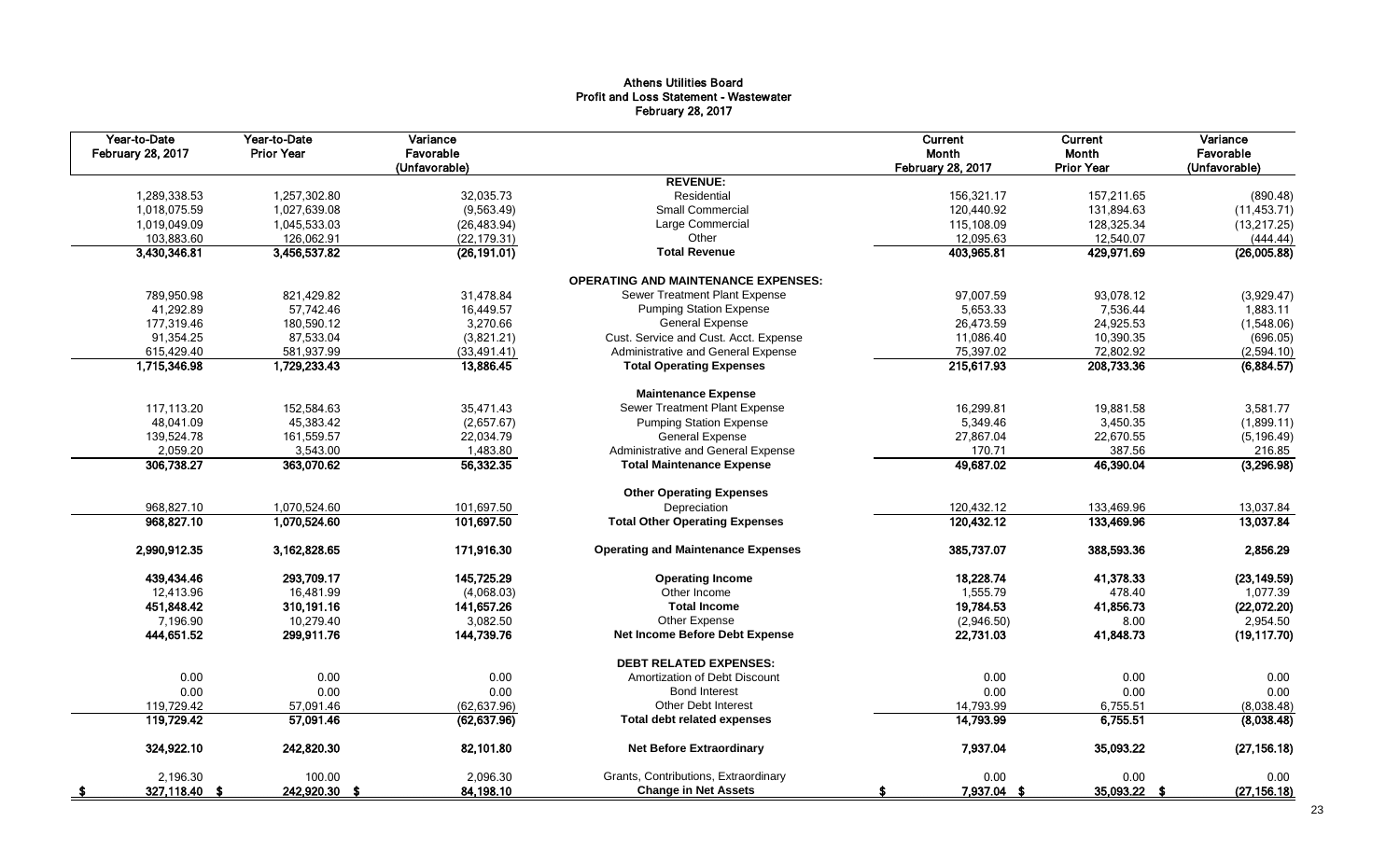# Athens Utilities Board Budget Comparison - Wastewater February 28, 2017

| Year-to-Date<br>February 28, 2017 | Year-to-Date<br><b>Budget</b> | $Y-T-D$<br>Variance | <b>Description</b>                          | <b>Current Month</b><br>February 28, 2017 | <b>Monthly</b><br><b>Budget</b> | <b>Budget</b><br>Variance |
|-----------------------------------|-------------------------------|---------------------|---------------------------------------------|-------------------------------------------|---------------------------------|---------------------------|
|                                   |                               |                     |                                             |                                           |                                 |                           |
|                                   |                               |                     | <b>REVENUE:</b>                             |                                           |                                 |                           |
| 1,289,338.53                      | 1,268,227.31                  | 21,111.22           | Residential                                 | 156,321.17                                | 155,132.23                      | 1,188.94                  |
| 1,018,075.59                      | 997,435.62                    | 20,639.97           | <b>Small Commercial</b>                     | 120,440.92                                | 126,053.20                      | (5,612.28)                |
| 1,019,049.09                      | 1,060,295.66                  | (41, 246.57)        | Large Commercial                            | 115,108.09                                | 131,851.66                      | (16, 743.57)              |
| 103,883.60                        | 99,921.44                     | 3,962.16            | Other                                       | 12,095.63                                 | 8,936.03                        | 3,159.60                  |
| 3,430,346.81                      | 3,425,880.03                  | 4,466.78            | <b>Total Revenue</b>                        | 403,965.81                                | 421,973.12                      | (18,007.31)               |
|                                   |                               |                     | <b>OPERATING AND MAINTENANCE EXPENSES:</b>  |                                           |                                 |                           |
| 789,950.98                        | 815,984.92                    | 26,033.94           | Sewer Treatment Plant Expense               | 97,007.59                                 | 103,006.18                      | 5,998.59                  |
| 41,292.89                         | 56,230.17                     | 14,937.28           | <b>Pumping Station Expense</b>              | 5,653.33                                  | 7,005.02                        | 1,351.69                  |
| 177,319.46                        | 179,677.17                    | 2,357.71            | <b>General Expense</b>                      | 26,473.59                                 | 25,568.03                       | (905.56)                  |
| 91,354.25                         | 91,747.66                     | 393.41              | Customer Service and Customer Acct. Expense | 11,086.40                                 | 10,939.80                       | (146.60)                  |
| 615,429.40                        | 567,287.07                    | (48, 142.33)        | Administrative and General Expense          | 75,397.02                                 | 67,936.82                       | (7,460.20)                |
| 1,715,346.98                      | 1,710,926.99                  | (4, 419.99)         | <b>Total Operating Expenses</b>             | 215,617.93                                | 214,455.85                      | (1, 162.08)               |
|                                   |                               |                     |                                             |                                           |                                 |                           |
|                                   |                               |                     | <b>Maintenance Expense</b>                  |                                           |                                 |                           |
| 117,113.20                        | 148,227.27                    | 31.114.07           | Sewer Treatment Plant Expense               | 16,299.81                                 | 17,180.41                       | 880.60                    |
| 48,041.09                         | 43,886.35                     | (4, 154.74)         | <b>Pumping Station Expense</b>              | 5,349.46                                  | 4,043.15                        | (1,306.31)                |
| 139,524.78                        | 151,994.63                    | 12,469.85           | <b>General Expense</b>                      | 27,867.04                                 | 17,562.28                       | (10, 304.76)              |
| 2,059.20                          | 3,725.46                      | 1,666.26            | Administrative and General Expense          | 170.71                                    | 558.17                          | 387.46                    |
| 306,738.27                        | 347,833.72                    | 41,095.45           | <b>Total Maintenance Expense</b>            | 49,687.02                                 | 39,344.01                       | (10, 343.01)              |
|                                   |                               |                     | <b>Other Operating Expenses</b>             |                                           |                                 |                           |
| 968,827.10                        | 1,125,024.83                  | 156,197.73          | Depreciation                                | 120,432.12                                | 140,152.90                      | 19,720.78                 |
| 968,827.10                        | 1,125,024.83                  | 156,197.73          | <b>Total Other Operating Expenses</b>       | 120,432.12                                | 140,152.90                      | 19,720.78                 |
| 2,990,912.35                      | 3, 183, 785. 54               | 192,873.19          | <b>Operating and Maintenance Expenses</b>   | 385,737.07                                | 393,952.76                      | 8,215.69                  |
| 439,434.46                        | 242,094.49                    | 197,339.97          | <b>Operating Income</b>                     | 18,228.74                                 | 28,020.36                       | (9,791.62)                |
| 12,413.96                         | 4,420.18                      | 7,993.78            | Other Income                                | 1,555.79                                  | 337.40                          | 1,218.39                  |
| 451,848.42                        | 246,514.67                    | 205,333.75          | <b>Total Income</b>                         | 19,784.53                                 | 28,357.76                       | (8,573.23)                |
| 7,196.90                          | 13,661.95                     | 6,465.05            | Other Expense                               | (2,946.50)                                | (460.01)                        | 2,486.49                  |
| 444,651.52                        | 232,852.72                    | 211,798.80          | Net Income Before Debt Expense              | 22,731.03                                 | 28,817.77                       | (6,086.74)                |
|                                   |                               |                     | <b>DEBT RELATED EXPENSES:</b>               |                                           |                                 |                           |
| 0.00                              | 0.00                          | 0.00                | Amortization of Debt Discount               | 0.00                                      | 0.00                            | 0.00                      |
| 0.00                              | 0.00                          | 0.00                | <b>Bond Interest</b>                        | 0.00                                      | 0.00                            | 0.00                      |
|                                   |                               |                     |                                             |                                           |                                 |                           |
| 119,729.42                        | 51,122.55                     | (68, 606.87)        | <b>Other Debt Interest</b>                  | 14,793.99                                 | 6,135.54                        | (8,658.45)                |
| 119.729.42                        | 51,122.55                     | (68, 606.87)        | <b>Total debt related expenses</b>          | 14,793.99                                 | 6,135.54                        | (8,658.45)                |
| 324,922.10                        | 181,730.17                    | 143,191.93          | <b>Net Before Extraordinary</b>             | 7,937.04                                  | 22,682.24                       | (14, 745.20)              |
| 2,196.30                          | 38,666.67                     | (36, 470.37)        | Grants, Contributions, Extraordinary        | 0.00                                      | 4,833.33                        | (4,833.33)                |
| 327,118.40 \$<br>- \$             | 220,396.84 \$                 | 106,721.56          | <b>Change in Net Assets</b>                 | 7,937.04 \$<br>\$                         | 27,515.57 \$                    | (19, 578.53)              |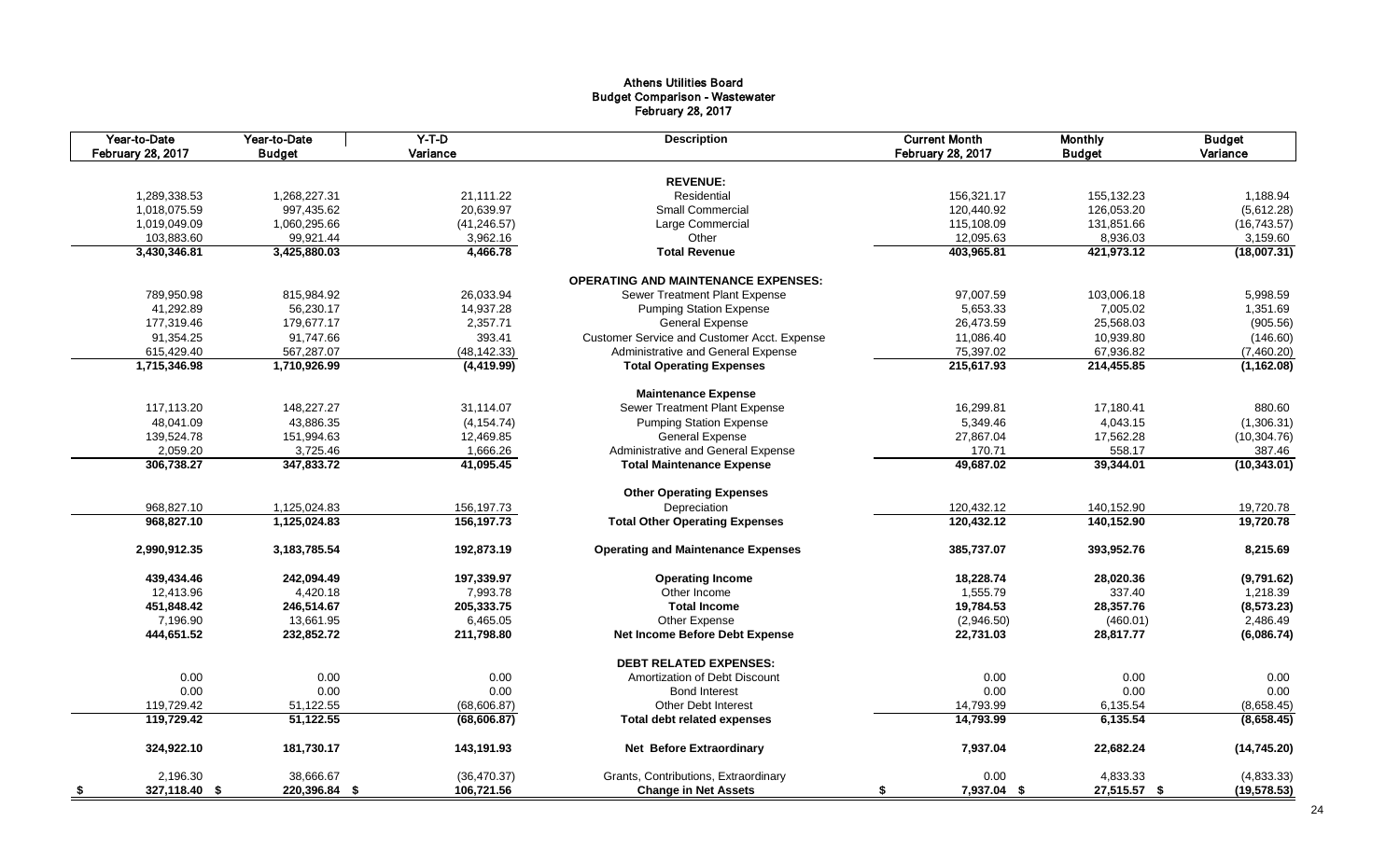## **Athens Utilities Board Wastewater Division STATEMENTS OF CASH FLOWS February 28, 2017**

| Year-to-Date<br><b>February 28, 2017</b> | Year-to-Date<br><b>Prior Year</b> | Variance      |                                                                          | <b>Month to Date</b><br><b>February 28, 2017</b> | <b>Month to Date</b><br><b>Prior Year</b> | Variance                   |
|------------------------------------------|-----------------------------------|---------------|--------------------------------------------------------------------------|--------------------------------------------------|-------------------------------------------|----------------------------|
|                                          |                                   |               | <b>CASH FLOWS FROM OPERATING ACTIVITIES:</b>                             |                                                  |                                           |                            |
| 324,922.10                               | 242,820.30                        | 82,101.80     | Net Operating Income<br><b>Adjustments to Reconcile Operating Income</b> | 7,937.04                                         | 35,093.22                                 | (27, 156.18)               |
|                                          |                                   |               | to Net Cash Provided by Operations:                                      |                                                  |                                           |                            |
| 968,827.10                               | 1,070,524.60                      | (101, 697.50) | Depreciation<br><b>Changes in Assets and Liabilities:</b>                | 120,432.12                                       | 133,469.96                                | (13,037.84)                |
| 22,610.19                                | (30, 503.33)                      | 53,113.52     | <b>Receivables</b>                                                       | 42,890.69                                        | 10,851.75                                 | 32,038.94                  |
| 0.00                                     | 0.00                              | 0.00          | Short Term Notes to Other Divisions                                      | 0.00                                             | 0.00                                      | 0.00                       |
| 120,537.39                               | 107,729.77                        | 12,807.62     | Prepaid Expenses                                                         | 15,744.57                                        | 14,586.13                                 | 1,158.44                   |
| 45,248.70                                | (192, 548.44)                     | 237,797.14    | <b>Deferred Pension Outflows</b>                                         | 0.00                                             | 0.00                                      | 0.00                       |
| 58,882.44                                | (77,085.15)                       | 135,967.59    | Materials and Supplies Inventory                                         | 4,679.71                                         | (1, 128.45)                               | 5,808.16                   |
| 0.00                                     | 0.00                              | 0.00          | <b>Bond Sinking Funds</b>                                                | 0.00                                             | 0.00                                      | 0.00                       |
| 0.00                                     | 0.00                              | 0.00          | Reserve                                                                  | 0.00                                             | 0.00                                      | 0.00                       |
| 0.00                                     | 0.00                              | 0.00          | <b>Other Assets</b>                                                      | 0.00                                             | 0.00                                      | 0.00                       |
| (3,887.50)                               | (43,862.10)                       | 39,974.60     | <b>Accounts Payable</b>                                                  | (8, 153.13)                                      | (9,230.00)                                | 1,076.87                   |
| (17, 496.02)                             | 1,884.48                          | (19,380.50)   | <b>Accrued Liabilities</b>                                               | 3,469.24                                         | 16,486.43                                 | (13,017.19)                |
| (31,085.13)                              | 43,117.17                         | (74, 202.30)  | <b>Retirements and Salvage</b>                                           | 6,301.60                                         | 6,534.36                                  | (232.76)                   |
| 3,155.00                                 | 5,380.00                          | (2,225.00)    | <b>Customer Deposits</b>                                                 | 95.00                                            | 1,765.00                                  | (1,670.00)                 |
| (112,054.02)                             | 61,599.43                         | (173, 653.45) | Net Pension Liability                                                    | 11,534.51                                        | 7,979.21                                  | 3,555.30                   |
| 0.00                                     | 0.00                              | 0.00          | <b>Deferred Pension Inflows</b>                                          | 0.00                                             | 0.00                                      | 0.00                       |
| 1,379,660.25                             | 1,189,056.73                      | 190,603.52    | <b>Total Cash from Operating Activities</b>                              | 204,931.35                                       | 216,407.61                                | (11, 476.26)               |
| 0.00                                     | 0.00                              | 0.00          | <b>CASH FLOWS FROM NONCAPITAL FINANCING ACTIVITIES:</b><br>Bonds payable | 0.00                                             | 0.00                                      | 0.00                       |
| (83,993.40)                              | (173, 294.99)                     | 89,301.59     | Notes Payable                                                            | (10, 575.05)                                     | (10, 325.56)                              | (249.49)                   |
| (83,993.40)                              | (173, 294.99)                     | 89,301.59     | <b>Total Cash from Noncapital Financing Activities</b>                   | (10, 575.05)                                     | (10, 325.56)                              | (249.49)                   |
|                                          |                                   |               | <b>CASH FROM INVESTING ACTIVITIES:</b>                                   |                                                  |                                           |                            |
| 0.00                                     | 0.00                              | 0.00          | Prior Period Adjustment                                                  | 0.00                                             | 0.00                                      | 0.00                       |
| 2,196.30                                 | 100.00                            | 2,096.30      | Grants Contributions & Other Extraordinary                               | 0.00                                             | 0.00                                      | 0.00                       |
| 0.00                                     | 0.00                              | 0.00          | <b>Adjust Net Pension Obligation</b>                                     | 0.00                                             | 0.00                                      | 0.00                       |
| (550, 899.19)                            | (1,000,028.99)                    | 449,129.80    | <b>Sewer Utility Plant</b>                                               | (51, 907.84)                                     | (25, 997.35)                              | (25,910.49)                |
|                                          |                                   |               |                                                                          |                                                  |                                           |                            |
| (548, 702.89)                            | (999, 928.99)                     | 451,226.10    | <b>Total Cash from Capital and Related Investing Activities</b>          | (51, 907.84)                                     | (25,997.35)                               | (25,910.49)                |
| 746,963.96 \$                            | 15,832.75 \$                      | 731,131.21    | <b>Net Changes in Cash Position</b>                                      | 142,448.46 \$<br>\$                              | 180,084.70 \$                             |                            |
|                                          |                                   |               |                                                                          |                                                  |                                           |                            |
| 4,085,783.90                             | 4,462,401.76                      | (376, 617.86) | Cash at Beginning of Period                                              | 4,690,299.40                                     | 4,298,149.81                              | 392,149.59                 |
| 4,832,747.86                             | 4,478,234.51                      | 354,513.35    | Cash at End of Period                                                    | 4,832,747.86                                     | 4,478,234.51                              | (37, 636.24)<br>354,513.35 |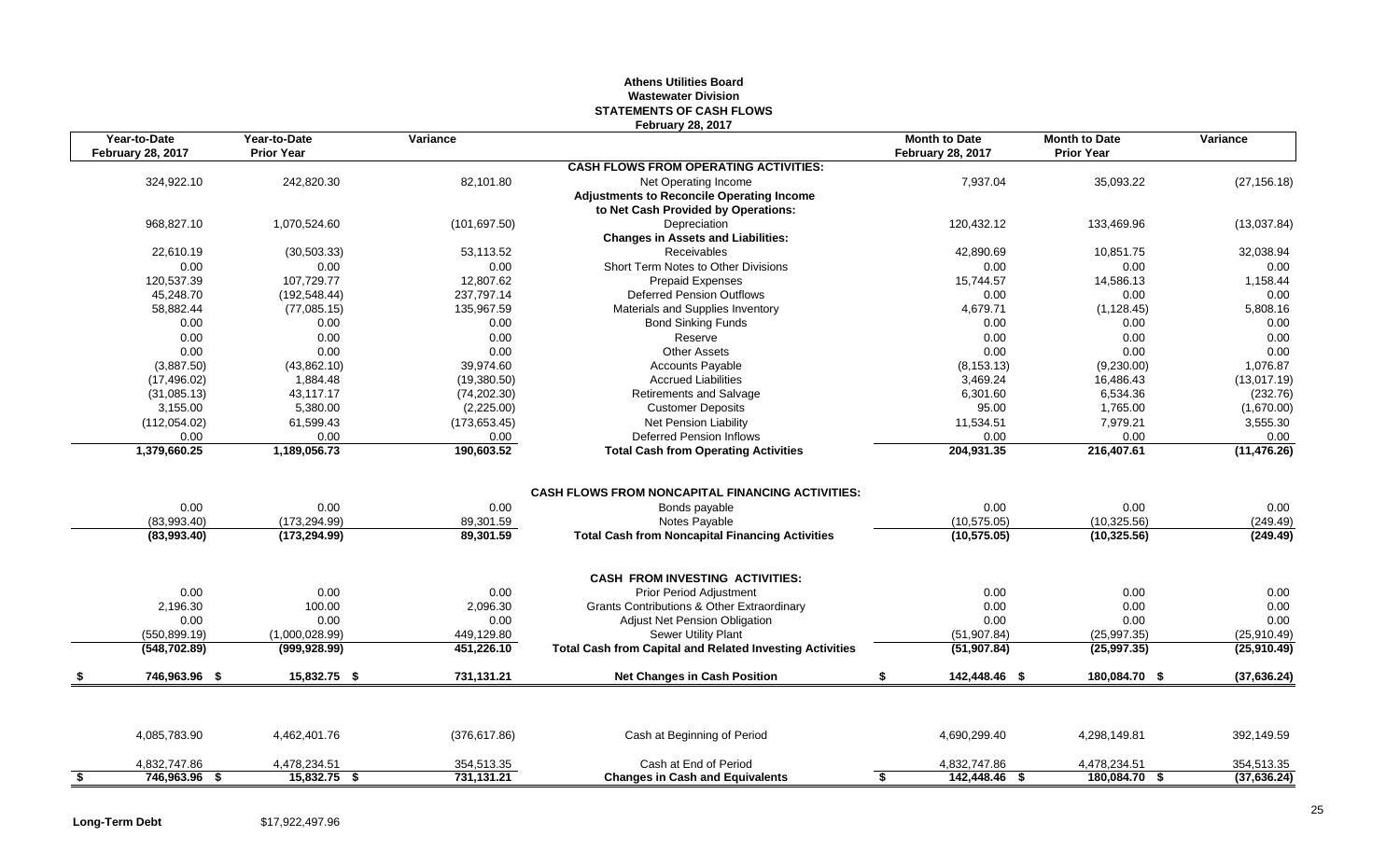#### Athens Utilities Board Statistics Report February 28, 2017

| Wastewater:                 |         |                |          |            |
|-----------------------------|---------|----------------|----------|------------|
|                             | Current | Prior          |          | # Accounts |
| <b>INumber of services:</b> | Month   | Year           | Change   | Change     |
| Residential - Inside City   | 4,288   | 4,293          | $-0.12%$ | -5         |
| Residential - Outside City  | 47      | 4 <sup>1</sup> | 14.63%   |            |
| Commercial - Inside City    | 909     | 916            | $-0.76%$ | -71        |
| Commercial - Outside City   |         |                | $0.00\%$ |            |
| <b>Total Services</b>       | 5,248   | 5,254          | $-0.11%$ | -0         |

| <b>Sales Volumes:</b>      | <b>Current Month</b> |                   |           | Year-to-Date |                   |           |
|----------------------------|----------------------|-------------------|-----------|--------------|-------------------|-----------|
| Gallonsx100                | 2/28/2017            | <b>Prior Year</b> | Change    | 2/28/2017    | <b>Prior Year</b> | Change    |
| Residential - Inside City  | 148,395              | 149,919           | $-1.02\%$ | 1,264,100    | 1,215,044         | 4.04%     |
| Residential - Outside City | 1,755                | 1,688             | $3.97\%$  | 16,206       | 14,202            | 14.11%    |
| Commercial - Inside City   | 183,507              | 203,270           | -9.72%II  | 1,579,375    | 1,575,266         | 0.26%     |
| Commercial - Outside City  | 7,907                | 7,864             | 0.55%     | 73.722       | 83,873            | $-12.10%$ |
|                            | 341.564              | 362.741           | -5.84%ll  | 2,933,403    | 2,888,385         | 1.56%     |

 $\overline{\phantom{0}}$ 

<u>\_\_</u>

| Employment         |                          |                   |                   |
|--------------------|--------------------------|-------------------|-------------------|
|                    | <b>February 28, 2017</b> | <b>Prior Year</b> | <b>Difference</b> |
| Employee Headcount | 19.00                    | 19.00             | 0.00              |
|                    | 19.86                    | 21.41             | $-1.55$           |
| Y-T-D FTE          | 20.10                    | 20.84             | $-0.74$           |

| Total Company Employment |                          |                   |                   |  |  |  |  |
|--------------------------|--------------------------|-------------------|-------------------|--|--|--|--|
|                          | <b>February 28, 2017</b> | <b>Prior Year</b> | <b>Difference</b> |  |  |  |  |
| Company Total Headcount: | 97.00                    | 95.00             | 2.00              |  |  |  |  |
| Company Total FTE        | 102.98                   | 101.14            | .84               |  |  |  |  |
| Company Y-T-D FTE        | 102.99                   | 101.99            |                   |  |  |  |  |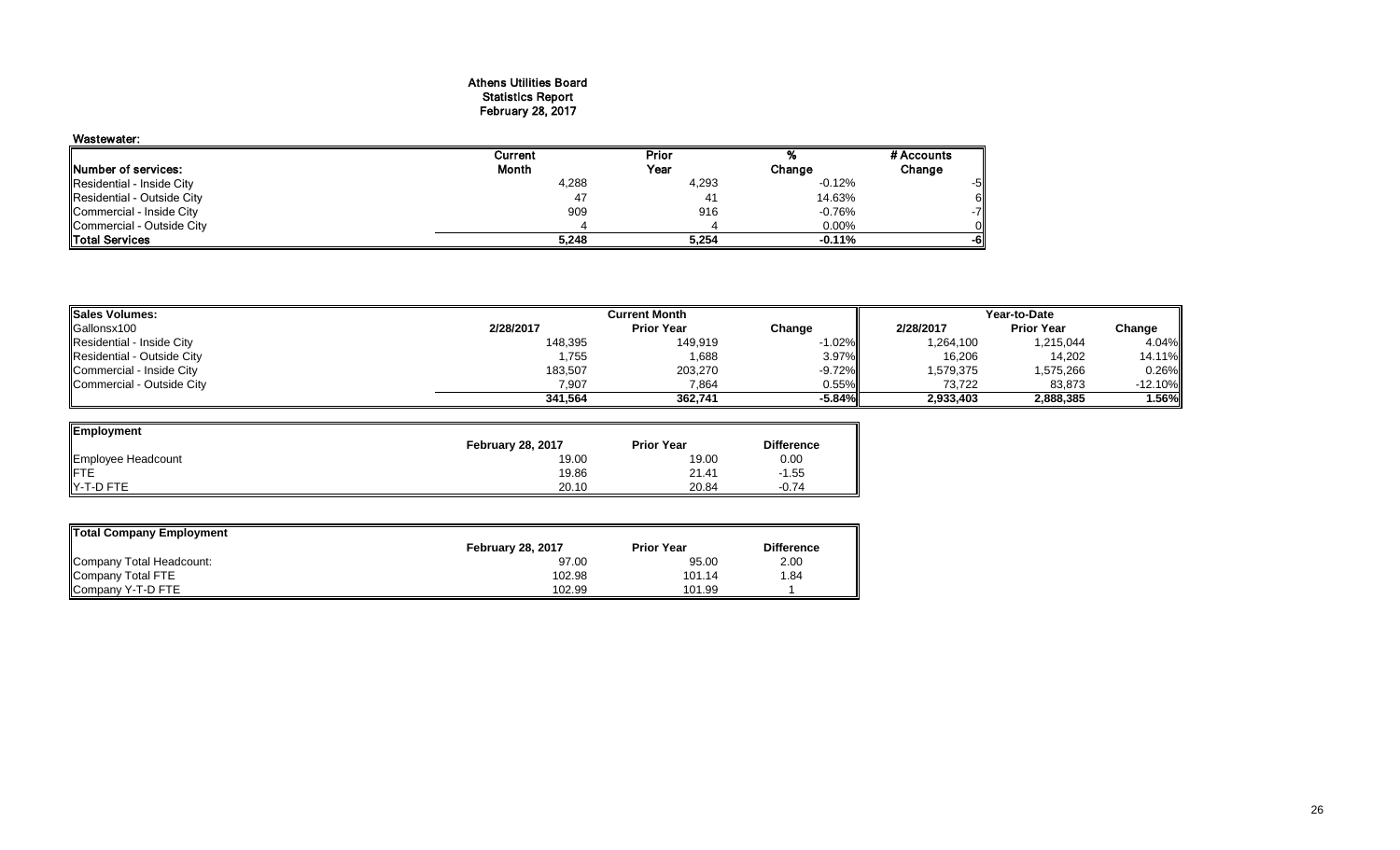### **Athens Utilities Board Wastewater Division Capital Budget Month Ending as of February 28, 2017**

|                                                     |    | <b>Budget</b>                           | <b>Actual</b> |              | <b>Variance to Date</b><br>Favorable<br>(Unfavorable) | <b>Estimated</b><br>% Project<br><b>Completion</b> | <b>Percent Budget</b><br><b>Expended</b> |
|-----------------------------------------------------|----|-----------------------------------------|---------------|--------------|-------------------------------------------------------|----------------------------------------------------|------------------------------------------|
| <b>Planned Capital Improvements:</b>                |    |                                         |               |              |                                                       |                                                    |                                          |
| Replace Truck #44 Jetter Only (2004 Pressure Truck) |    | 75,000                                  |               |              | 75,000                                                |                                                    |                                          |
| Replace Club Cars (2-2012 Club cars)                |    | 15,000                                  |               | 13,350       | 1,650                                                 | 100%                                               | 89.00%                                   |
| Oost WWTP Material and Equipment Storage            |    | 250,000                                 |               | 4,038        | 245,962                                               |                                                    | 1.62%                                    |
| NMC WWTP Chemical and Equipment Storage             |    | 70,000                                  |               |              | 70,000                                                |                                                    |                                          |
| NMC WWTP Flow Meters (3)                            |    | 20,000                                  |               |              | 20,000                                                |                                                    |                                          |
| Replace RailRoad Avenue Pump Station                |    | 100,000                                 |               | 500          | 99,500                                                |                                                    | 0.50%                                    |
| NMC WWTP Influent Pump Drive                        |    | 8,000                                   |               | 10,555       | (2, 555)                                              | 100%                                               | 131.94%                                  |
| NMC WWTP Wash Water Pump                            |    | 20,000                                  |               |              | 20,000                                                |                                                    |                                          |
| NMC WWTP Admin & Operators Building                 |    | 10,000                                  |               |              | 10,000                                                |                                                    |                                          |
| TV Truck - Hydraulic Lift for Camera                |    | 13,000                                  |               | 9,999        | 3,001                                                 | 100%                                               | 76.92%                                   |
| Denso Pump Station and Force Main                   |    | 100,000                                 |               | 12,995       | 87,005                                                | 1%                                                 | 13.00%                                   |
| Tellico Hills CDBG (\$600,000 next fiscal year)     |    | 70,000                                  |               |              | 70,000                                                |                                                    |                                          |
| Server, Switch, Data Processing Upgrades            |    | 10,400                                  |               |              | 10,400                                                |                                                    |                                          |
| Highway 30 Project                                  |    | 30,000                                  |               |              | 30,000                                                |                                                    |                                          |
| <b>Communications Tower</b>                         |    | 8,000                                   |               | 9,676        | (1,676)                                               | 50%                                                | 120.95%                                  |
| Oostanaula WWTP Refurbishment                       |    | 50,000                                  |               | 23,371       | 26,629                                                |                                                    | 46.74% Continuous                        |
| NMC WWTP Refurbishment                              |    | 100,000                                 |               | 5,951        | 94,049                                                |                                                    | 5.95% Continuous                         |
| Admin and Operators Buildings Maint. - Oost.        |    | 40,000                                  |               |              | 40,000                                                |                                                    | Continuous                               |
| <b>Laboratory Equipment</b>                         |    | 15,000                                  |               |              | 15,000                                                |                                                    | Continuous                               |
| Lift Station Rehabilitation                         |    | 15,000                                  |               | 8,938        | 6,062                                                 |                                                    | 59.59% Continuous                        |
| Field and Safety Equipment                          |    | 15,000                                  |               |              | 15,000                                                |                                                    | Continuous                               |
| <b>Collection System Rehab</b>                      |    | 500,000                                 |               | 342,482      | 157,518                                               |                                                    | 68.50% Continuous                        |
| <b>Material Donations</b>                           |    | 5,000                                   |               |              | 5,000                                                 |                                                    | Continuous                               |
| Technology (SCADA, Computers)                       |    | 30,000                                  |               | 21,323       | 8,677                                                 |                                                    | 71.08% Continuous                        |
| <b>Services</b>                                     |    | 50,000                                  |               | 71,595       | (21, 595)                                             |                                                    | 143.19% Continuous                       |
| Extensions                                          |    | 25,000                                  |               | 45,406       | (20, 406)                                             |                                                    | 181.62% Continuous                       |
| <b>Total Planned Capital Improvements:</b>          | \$ | 1,644,400                               | \$            | $580,179$ \$ | 1,064,221                                             |                                                    |                                          |
| <b>Other Assets:</b>                                |    |                                         |               |              |                                                       |                                                    |                                          |
| Replace Grinder Pump Motors                         |    |                                         |               | 7,303        | (7, 303)                                              |                                                    |                                          |
| Communications Tower (2016 Capital Budget)          |    | 16,526                                  |               | 14,229       | 2,297                                                 |                                                    |                                          |
| Mt Verd Pump Station                                |    |                                         |               | 24,694       | (24, 694)                                             |                                                    |                                          |
| Other                                               |    |                                         |               | 8,571        | (8, 571)                                              |                                                    |                                          |
| <b>Total Other Assets</b>                           | \$ | $-$ \$                                  |               | 54,797 \$    | (38, 271)                                             |                                                    |                                          |
| Totals:                                             | S. | 1,644,400 \$                            |               | $634,976$ \$ | 1,025,950                                             |                                                    |                                          |
|                                                     |    | Percentage of Budget Spent Year-to-date |               |              | 38.61%                                                |                                                    |                                          |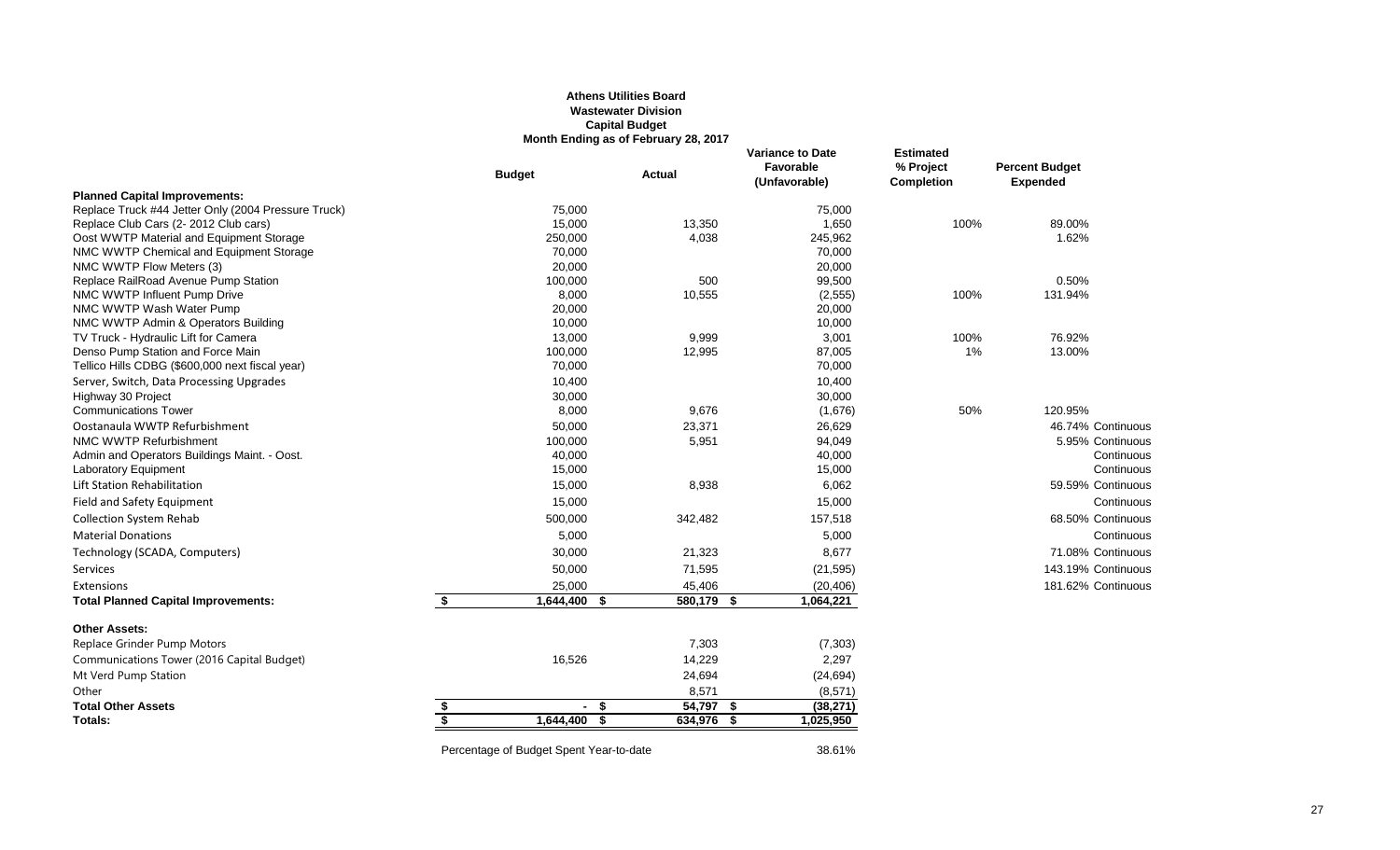|                                                   |                                   |                                  | <b>FIBER</b><br><b>BALANCE SHEET</b><br><b>February 28, 2017</b> |                                                  |                          |                               |
|---------------------------------------------------|-----------------------------------|----------------------------------|------------------------------------------------------------------|--------------------------------------------------|--------------------------|-------------------------------|
| <b>Current Period</b><br><b>February 28, 2017</b> | Year-to-Date<br><b>Prior Year</b> | Change from<br><b>Prior Year</b> |                                                                  | <b>Current Period</b><br><b>January 31, 2016</b> | Prior<br><b>Month</b>    | Change<br>from prior<br>Month |
|                                                   |                                   |                                  | <b>Assets</b>                                                    |                                                  |                          |                               |
| 81,876.92                                         | 71,270.70                         | 10,606.22                        | Services                                                         | 81,876.92                                        | 81,876.92                | $\overline{\phantom{a}}$      |
| 15,664.23                                         | 9,738.67                          | 5,925.56                         | <b>Accumulated Depreciation</b>                                  | 15,664.23                                        | 15,154.31                | 509.92                        |
| 66,212.69                                         | 61,532.03                         | 4,680.66                         | <b>Total Fixed Assets</b>                                        | 66,212.69                                        | 66,722.61                | (509.92)                      |
|                                                   |                                   |                                  | <b>Current Assets</b>                                            |                                                  |                          |                               |
| 30,880.00                                         | 10,810.64                         | 20,069.36                        | Cash                                                             | 30,880.00                                        | 27,130.27                | 3,749.73                      |
| 250.00                                            | 250.00                            | $\overline{\phantom{a}}$         | <b>Accounts Receivable</b>                                       | 250.00                                           | 250.00                   | $\blacksquare$                |
| 31,130.00                                         | 11,060.64                         | 20,069.36                        | <b>Total Current Assets</b>                                      | 31,130.00                                        | 27,380.27                | 3,749.73                      |
| 97,342.69 \$                                      | 72,592.67 \$                      | 24,750.02                        | <b>Total Assets</b>                                              | 97,342.69 \$                                     | 94,102.88 \$             | 3,239.81                      |
|                                                   |                                   |                                  |                                                                  |                                                  |                          |                               |
|                                                   |                                   |                                  | <b>Liabilities</b>                                               |                                                  |                          |                               |
| $\blacksquare$                                    | $\blacksquare$                    | $\overline{\phantom{a}}$         | Payable to Other Divisions                                       | $\overline{\phantom{a}}$                         | $\overline{\phantom{a}}$ | $\sim$                        |
| 97,342.69                                         | 72,592.67                         | 24,750.02                        | <b>Retained Earnings</b>                                         | 97,342.69                                        | 94,102.88                | 3,239.81                      |
| \$<br>97,342.69 \$                                | 72,592.67 \$                      | 24,750.02                        | <b>Total Liabilities and Retained Earnings</b>                   | \$<br>97,342.69 \$                               | 94,102.88 \$             | 3,239.81                      |

**ATHENS UTILITIES BOARD**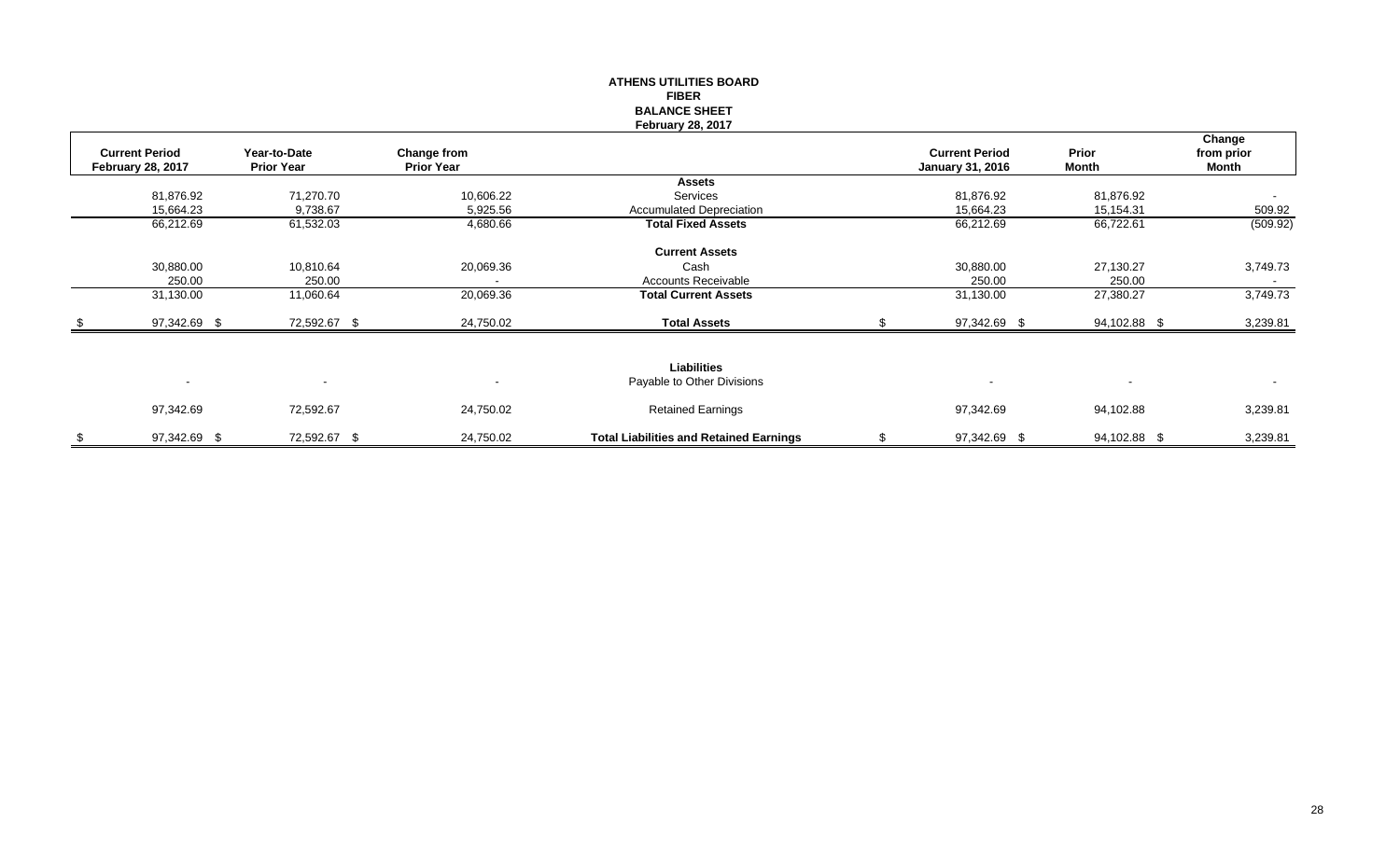|                                          |                                   |                       | <b>February 28, 2017</b>                        |                          |                   |          |
|------------------------------------------|-----------------------------------|-----------------------|-------------------------------------------------|--------------------------|-------------------|----------|
| Year-to-Date<br><b>February 28, 2017</b> | Year-to-Date<br><b>Prior Year</b> | Variance<br>Favorable |                                                 | Current<br>Month         | Current<br>Month  |          |
|                                          |                                   | (Unfavorable)         |                                                 | <b>February 28, 2017</b> | <b>Prior Year</b> |          |
| 41,612.00                                | 27,362.00                         | 14,250.00             | Revenue                                         | 5,764.00                 | 4,264.00          | 1,500.00 |
|                                          |                                   |                       | <b>Operating and Maintenance Expenses</b>       |                          |                   |          |
| $\sim$                                   |                                   | $\blacksquare$        | Overhead Line Expense                           | $\overline{\phantom{a}}$ | $\sim$            | $\sim$   |
| 2,648.56                                 | 2,648.56                          | $\blacksquare$        | Administrative and General Expense              | 331.07                   | 331.07            | $\sim$   |
| 15,180.52                                | 13,762.88                         | (1, 417.64)           | <b>Telecom Expense</b>                          | 1,690.86                 | 1,898.02          | 207.16   |
| 17,829.08 \$                             | 16,411.44 \$                      | (1, 417.64)           | <b>Total Operating and Maintenance Expenses</b> | 2,021.93 \$              | 2,229.09 \$       | 207.16   |
| 47.39                                    | 4.33                              | 43.06                 | Interest Income                                 | 7.66                     | 4.33              | 3.33     |
|                                          |                                   |                       | <b>Other Operating Expense</b>                  |                          |                   |          |
| 4,079.36                                 | 3,635.01                          | (444.35)              | <b>Depreciation Expense</b>                     | 509.92                   | 461.55            | (48.37)  |
| 19,750.95 \$                             | 7,319.88 \$                       | 12,431.07             | Net Income                                      | 3,239.81 \$              | 1,577.69 \$       | 1,662.12 |

# Athens Utilities Board Profit and Loss Statement - Fiber